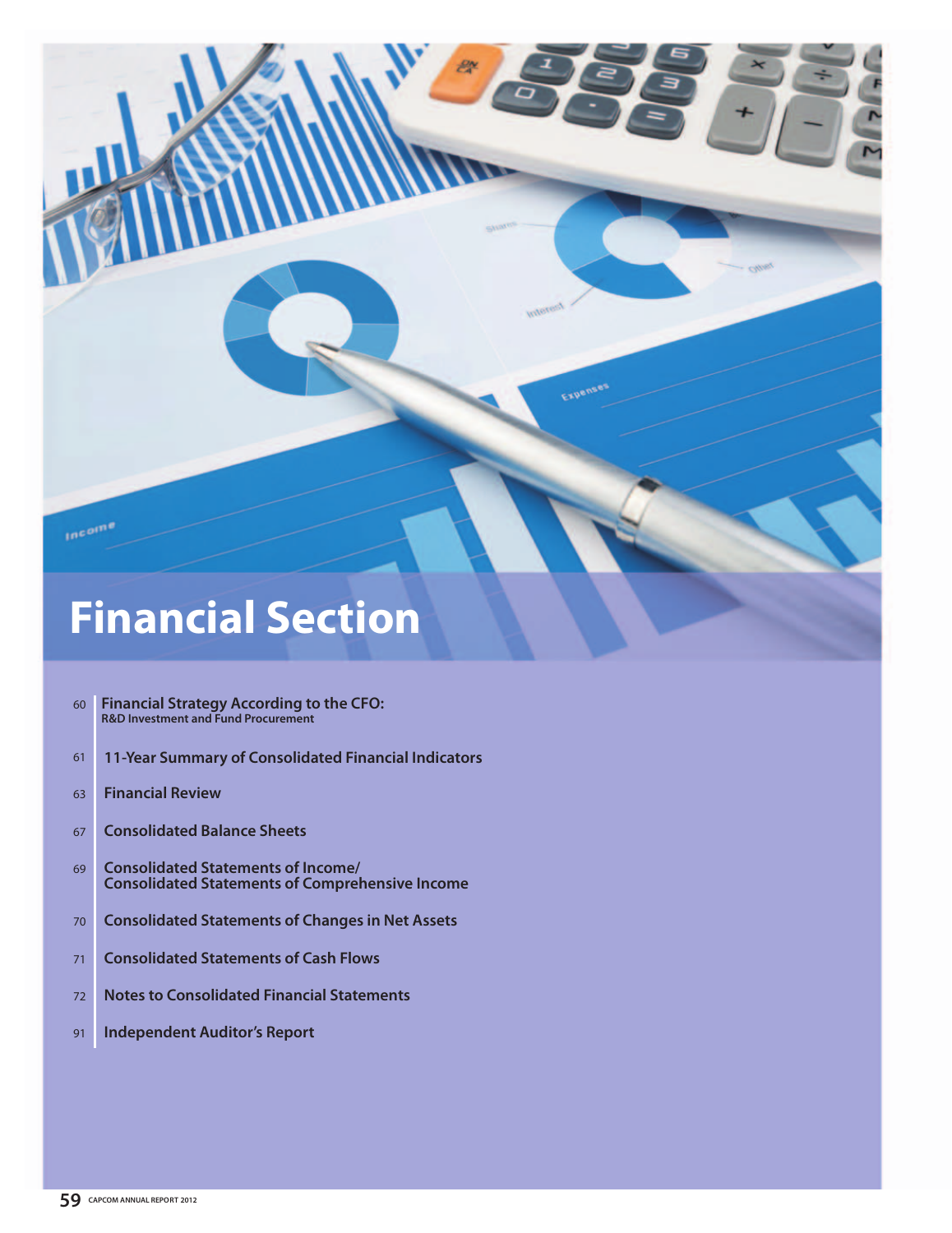**Financial Strategy According to the CFO: R&D Investment and** 

**Fund Procurement**

## **Net Cash Strategy for Supporting Investments in Online Game Development**

**Capcom has set a financial goal of improving net cash to build a lean financial foundation without waste while at the same time securing funding to invest in growth and increasing shareholder returns.**

 **The reason behind the goal is the significant evolution underway in the game software market due to the incorporation of mobile and social games in addition to home games and PC online games, which represents a business opportunity for Capcom. We have therefore formulated growth strategies for our online and mobile businesses in addition to our basic strategy of developing high-quality content, and have sought to reinforce our investments in development.**

 **We will seek stable growth over the medium- and long-term by raising profitability through our growth strategies and generating high level of cash flows.**

> Director and Executive Vice President and Chief Financial Officer (CFO) **Tamio Oda**

## **1. Securing Funding to Invest in Growth**

Capcom believes now is the right time for investing in growth. We are therefore aiming to increase our net cash position further by maximizing our free cash flows and making investments in development.

 In order to fulfill this policy, we will institute two new financial strategies focused on generating cash flows through process management. The first strategy is to take a thorough approach to managing the recovery of investments. In this regard, we will expand current title-by-title investment management system using a comparable category-by-category database based on information covering our brands and producers. The second strategy is to maximize working capital efficiency. Under this strategy, we will expand our business-by-business investor capital management system and establish a framework to manage our investment turnover period and turnover ratio in a more visible manner. Net cash generated in the year ended March 2012 was 11,300 million yen, marking a decrease of 16,300 million yen over the previous fiscal year, due to factors including the lack of major titles.

 Nevertheless, analysis of past fiscal years shows that our net cash position, or cash deposits less interest-bearing debt, as of the fiscal year ended March 1996 was negative 66,200 million yen. Considering that our net cash position in the year ended March 2012 was 11,300 million yen, this represents an improvement of nearly 77,500 million yen over the past 15 years.

## **2. Increasing Shareholder Returns**

Capcom believes it is important to provide returns to shareholders and seeks to: (1) enhance corporate value by achieving growth through investments and other means and (2) maintain stable dividend payments commensurate with business performance.

 For the year ended March 2012, the total annual dividend was 40 yen, the same as the previous fiscal year. As a result, our payout ratio was 34.5%.

 Following analysis of past fiscal years, Capcom paid 20 yen per share from the year ended March 1998 to the year ended March 2006. From the year ended March 2007, we increased dividends to 30 yen per share as the structural reforms enabled us to establish a stable profit base. Since the year ended March 2009, we had been paying 35 yen per share, but as of the year ended March 2011, we are paying a dividend of 40 yen per share.

 We have also acquired approximately 13,000 million yen in treasury stock since the year ended March 2004. We will seek further improvement in net cash to continue strengthening investments for growth and to deliver returns to shareholders.

## **Net Cash on Historical Basis**



(YEARS ENDED MARCH 31) 2001 2006 2002 2003 2007 2008 2009 2010 2011 2004 2005 **2012**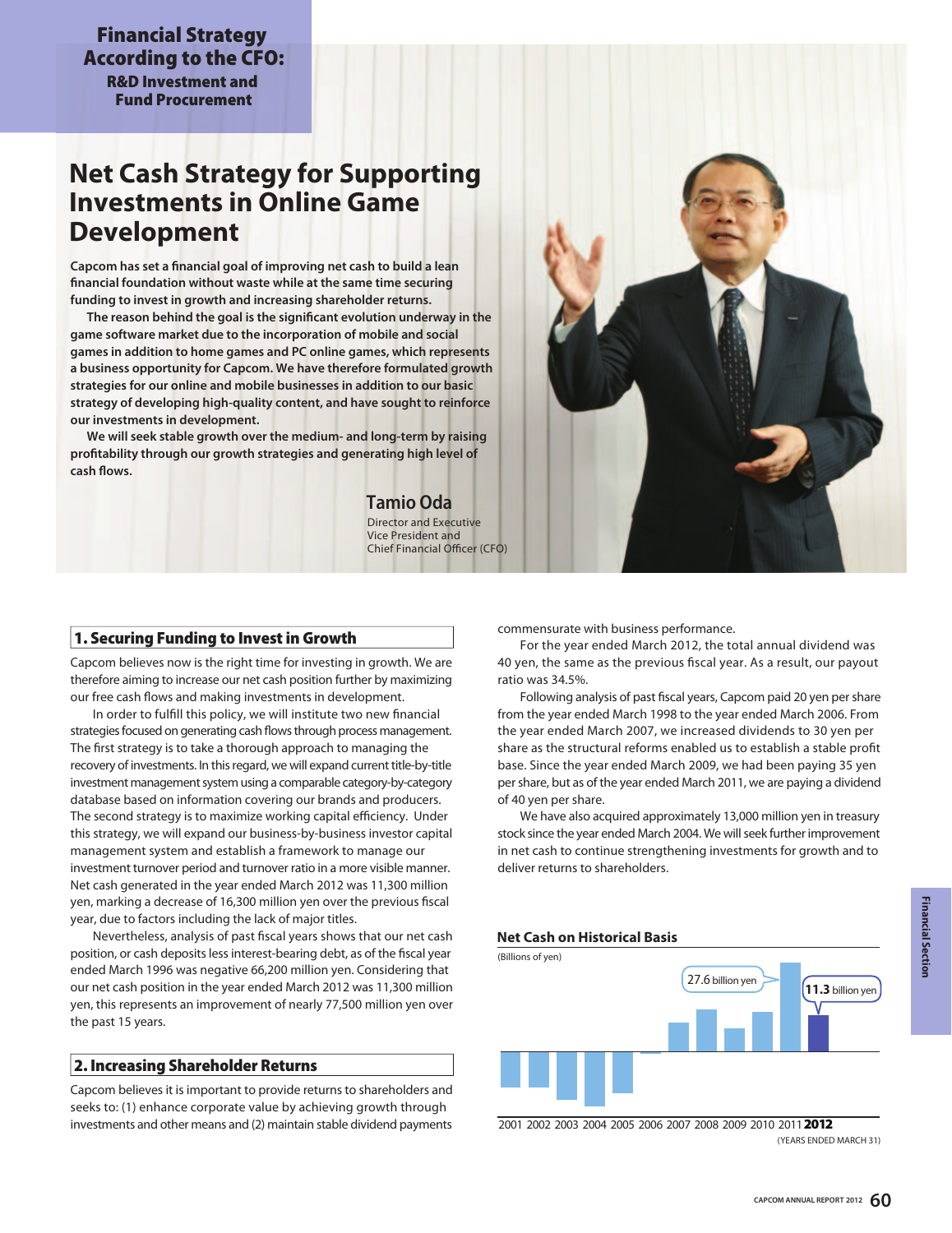## **11–Year Summary of Consolidated Financial Indicators**

|                                                      | 2002        | 2003        | 2004                           | 2005        | 2006        |  |
|------------------------------------------------------|-------------|-------------|--------------------------------|-------------|-------------|--|
| <b>For the Year:</b>                                 |             |             | Millions of yen                |             |             |  |
| Net sales                                            | 62,742<br>¥ | 62,036<br>¥ | ¥<br>52,668                    | 65,895<br>¥ | 70,253<br>¥ |  |
| <b>Operating income</b>                              | 9,727       | 6,680       | 1,402                          | 7,752       | 6,580       |  |
| Net income (loss) before income taxes                | 7,420       | (30,049)    | (6,900)                        | 7,006       | 6,912       |  |
| Net income (loss)                                    | 4,912       | (19, 598)   | (9, 158)                       | 3,622       | 6,941       |  |
| <b>Depreciation &amp; amortization</b>               | 2,172       | 2,202       | 2,081                          | 2,101       | 1,936       |  |
| Capital expenditures                                 | 4,181       | 2,289       | 4,678                          | 1,665       | 1,600       |  |
| R&D expenses                                         | 1,067       | 1,151       | 1,124                          | 1,323       | 1,864       |  |
|                                                      |             |             |                                |             |             |  |
| <b>At Year-End:</b>                                  |             |             | Millions of yen                |             |             |  |
| <b>Total assets</b>                                  | ¥ 128,512   | ¥ 106,648   | 93,096<br>¥                    | ¥ 106,361   | ¥<br>98,457 |  |
| Net assets                                           | 68,233      | 42,888      | 31,854                         | 32,491      | 39,464      |  |
| Net cash                                             | (11, 132)   | (14,894)    | (16, 957)                      | (12,948)    | (678)       |  |
|                                                      |             |             |                                |             |             |  |
| <b>Cash Flows:</b>                                   |             |             | Millions of yen                |             |             |  |
| Cash flows from operating activities                 | ¥<br>3,315  | ¥<br>3,635  | ¥<br>5,577                     | ¥<br>7,977  | ¥ 13,921    |  |
| Cash flows from investing activities                 | (3,066)     | (2,329)     | (5,011)                        | (1,099)     | (1,779)     |  |
| Cash flows from financing activities                 | 8,589       | (2,000)     | (395)                          | 6,251       | (18, 259)   |  |
| Net increase (decrease) in cash and cash equivalents | 9,519       | (1, 555)    | (1, 313)                       | 13,406      | (4,885)     |  |
| Cash and cash equivalents at end of year             | 35,000      | 33,444      | 32,131                         | 45,538      | 40,652      |  |
|                                                      |             |             |                                |             |             |  |
| <b>Per Share Data:</b>                               |             |             | Yen                            |             |             |  |
| Net income (loss) per share                          | ¥<br>84.21  | ¥ (338.01)  | ¥ $(160.91)$                   | ¥<br>63.37  | 125.19<br>¥ |  |
| cash dividends applicable to the year per share      | 20.00       | 20.00       | 20.00                          | 20.00       | 20.00       |  |
| Net assets per share                                 | 1,168.51    | 753.47      | 559.66                         | 589.99      | 716.91      |  |
|                                                      |             |             |                                |             |             |  |
| <b>Financial Index:</b>                              |             |             |                                |             |             |  |
| Operating margin (%)                                 | 15.5        | 10.8        | 2.7                            | 11.7        | 9.4         |  |
| <b>ROE</b> (%)                                       | 7.5         |             |                                | 11.3        | 19.3        |  |
| <b>ROA (%)</b>                                       | 4.1         |             | $\qquad \qquad \longleftarrow$ | 3.6         | 6.8         |  |
| Net worth ratio (%)                                  | 53.1        | 40.2        | 34.2                           | 30.5        | 40.1        |  |
| Interest coverage ratio (times)                      | 14.2        | 14.6        | 20.3                           | 30.0        | 82.6        |  |
| Debt-equity ratio (%)                                | 88.3        | 148.8       | 192.4                          | 227.9       | 149.4       |  |
|                                                      |             |             |                                |             |             |  |
| <b>Stock Information:</b>                            |             |             |                                |             |             |  |
| Price earnings ratio (times)                         | 41.2        |             |                                | 16.5        | 9.7         |  |
| Number of outstanding shares (thousands shares)      | 58,435      | 58,435      | 58,435                         | 58,435      | 58,435      |  |
| Foreign investors (%)                                | 25.91       | 16.85       | 16.59                          | 14.79       | 23.35       |  |
|                                                      |             |             |                                |             |             |  |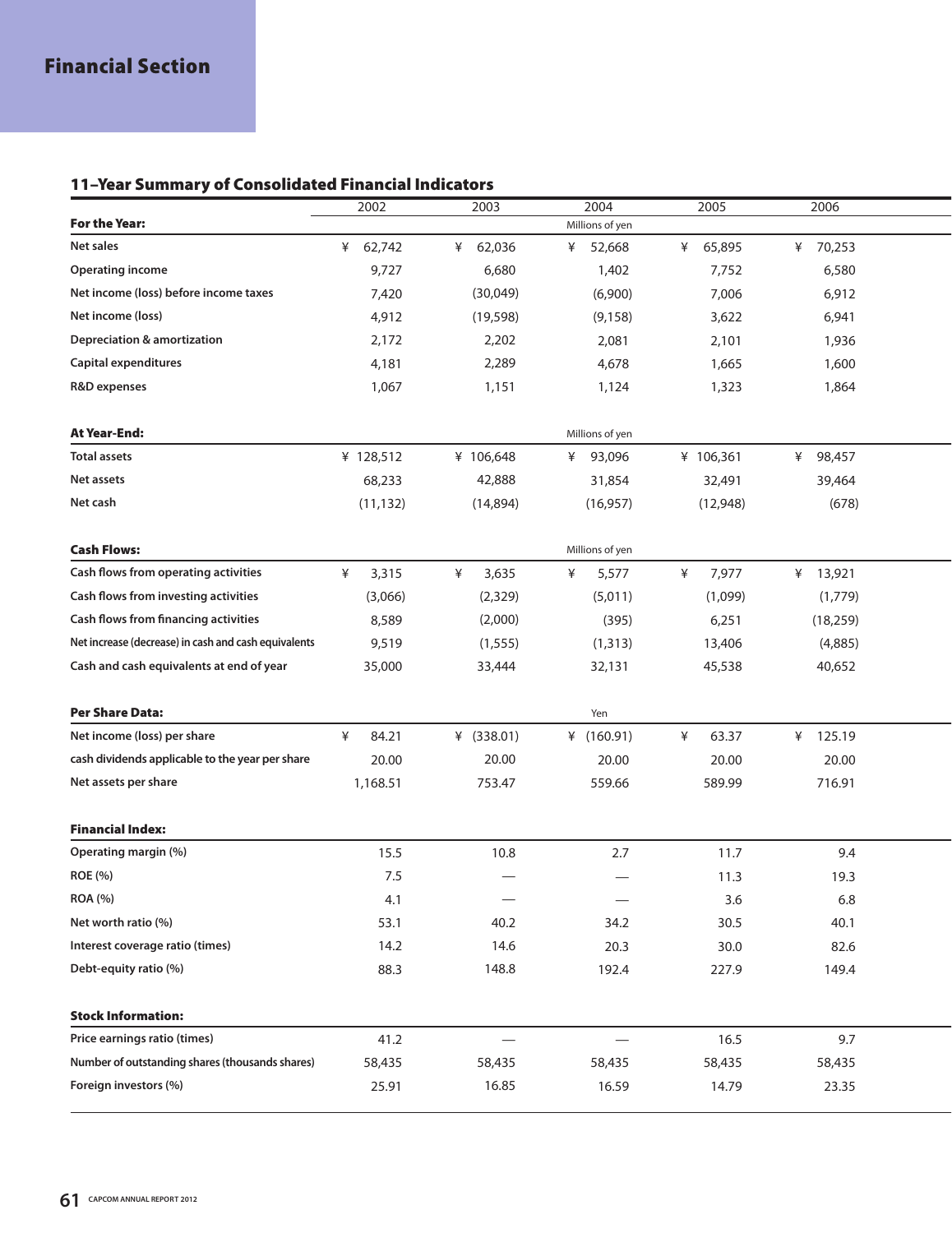| 2007        | 2008        | 2009                     | 2010            | 2011        | 2012         | 2012                      |
|-------------|-------------|--------------------------|-----------------|-------------|--------------|---------------------------|
|             |             |                          | Millions of yen |             |              | Thousands of U.S. dollars |
| ¥ 74,542    | 83,097<br>¥ | 91,878<br>¥              | 66,837<br>¥     | ¥<br>97,716 | 82,065<br>¥  | \$1,000,801               |
| 9,602       | 13,121      | 14,618                   | 5,587           | 14,295      | 12,318       | 150,226                   |
| 9,986       | 11,962      | 12,448                   | 1,124           | 10,807      | 11,425       | 139,340                   |
| 5,852       | 7,807       | 8,063                    | 2,167           | 7,750       | 6,723        | 81,999                    |
| 2,774       | 3,393       | 4,143                    | 3,368           | 3,315       | 3,123        | 38,091                    |
| 4,495       | 4,503       | 2,906                    | 2,205           | 2,758       | 4,153        | 50,647                    |
| 1,828       | 2,972       | 2,329                    | 2,125           | 2,924       | 2,236        | 27,277                    |
|             |             |                          |                 |             |              |                           |
|             |             |                          | Millions of yen |             |              | Thousands of U.S. dollars |
| 91,478<br>¥ | 93,606<br>¥ | ¥ 106,210                | 86,621<br>¥     | 90,408<br>¥ | ¥<br>98,247  | \$1,198,141               |
| 45,144      | 53,660      | 59,349                   | 53,956          | 58,007      | 59,352       | 723,809                   |
| 9,200       | 13,061      | 7,378                    | 12,299          | 27,655      | 11,348       | 138,394                   |
|             |             |                          |                 |             |              |                           |
|             |             |                          | Millions of yen |             |              | Thousands of U.S. dollars |
| 16,063<br>¥ | ¥<br>7,452  | ¥<br>(551)               | ¥ 14,320        | 22,392<br>¥ | ¥<br>(7,672) | \$<br>(93, 560)           |
| (6,715)     | (3, 374)    | (2,715)                  | (1,618)         | (2,046)     | (4,794)      | (58, 469)                 |
| (15,206)    | (2, 448)    | (342)                    | (10, 747)       | (12, 919)   | 587          | 7,169                     |
| (5,654)     | (2, 256)    | (4, 454)                 | 1,203           | 5,196       | (12, 724)    | (155, 171)                |
| 35,020      | 32,763      | 28,611                   | 29,815          | 35,011      | 22,287       | 271,796                   |
|             |             |                          |                 |             |              |                           |
|             |             |                          | Yen             |             |              | U.S. dollars              |
| 107.52<br>¥ | ¥ 132.90    | 130.98<br>¥              | ¥<br>35.71      | ¥ 131.18    | ¥ $116.10$   | \$<br>1.42                |
| 30.00       | 30.00       | 35.00                    | 35.00           | 40.00       | 40.00        | 0.48                      |
| 799.35      | 881.31      | 961.38                   | 913.18          | 981.76      | 1,030.70     | 12.57                     |
|             |             |                          |                 |             |              |                           |
|             |             |                          |                 |             |              |                           |
| 12.9        | 15.8        | 15.9                     | 8.4             | 14.6        | 15.0         |                           |
| 13.8        | 15.8        | 14.3                     | 3.8             | 13.8        | $11.5$       |                           |
| 6.2         | 8.4         | 8.1                      | 2.3             | 8.8         | 6.8          |                           |
| 49.3        | 57.3        | 55.9                     | 62.3            | 64.2        | 60.4         |                           |
| 237.3       | 103.7       | $\overline{\phantom{m}}$ | 86.9            | 155.8       |              |                           |
| 102.8       | 74.4        | 79.0                     | 60.5            | 55.9        | 65.5         |                           |
|             |             |                          |                 |             |              |                           |
|             |             |                          |                 |             |              |                           |
| 15.7        | 25.6        | 13.3                     | 49.5            | 12.1        | 16.3         |                           |
| 62,269      | 66,719      | 67,394                   | 67,723          | 67,723      | 67,723       |                           |
| 32.60       | 27.72       | 33.73                    | 24.22           | 22.17       | 27.05        |                           |
|             |             |                          |                 |             |              |                           |

## CAPCOM CO., LTD. AND ITS CONSOLIDATED SUBSIDIARIES. YEARS ENDED MARCH 31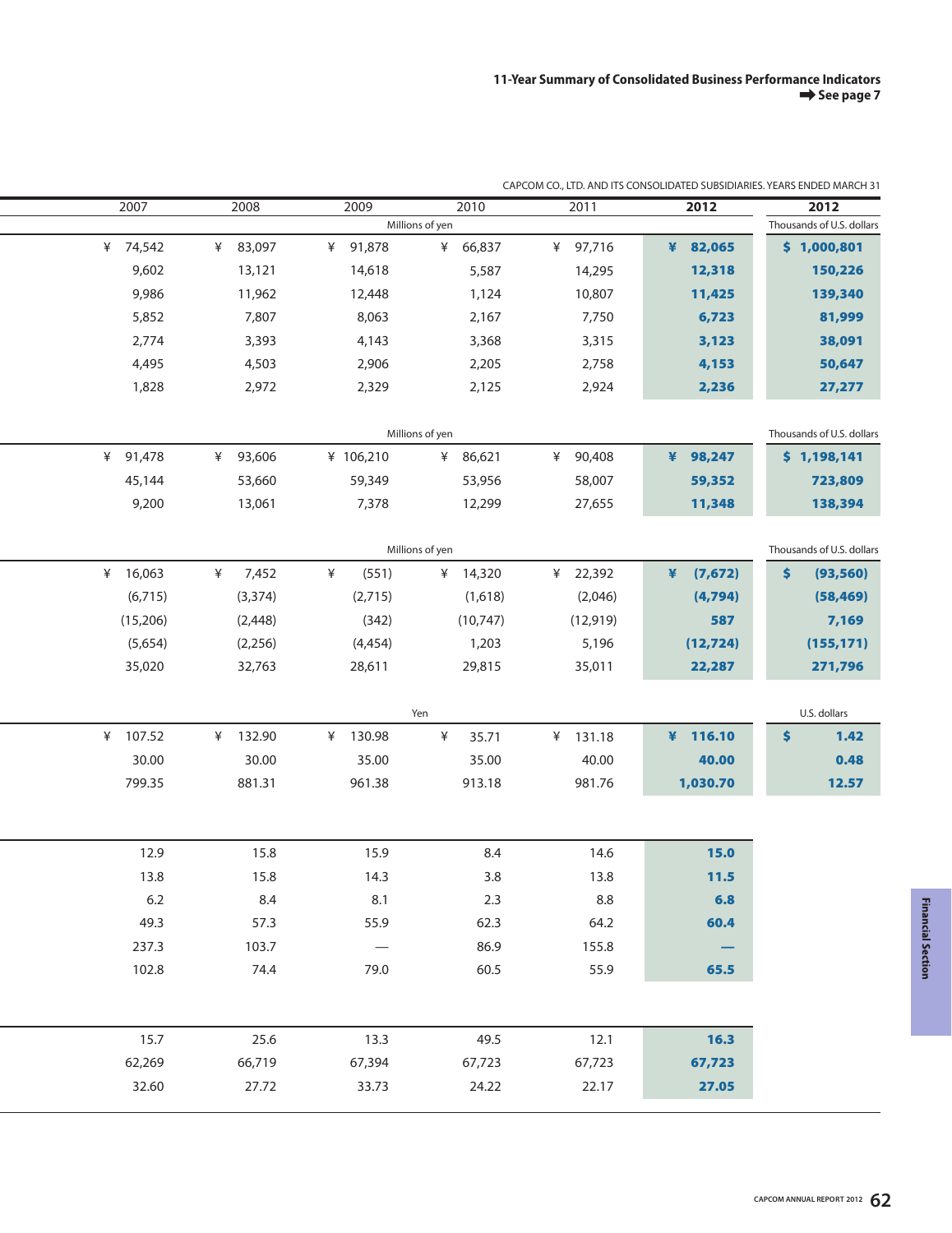## **1. Operating Results**

Capcom Co., Ltd. would like to announce that net sales for the current fiscal year stood at 82,065 million yen (down 16.0% from the previous fiscal year). As for profits, operating income amounted to 12,318 million yen (down 13.8% from the previous fiscal year), and ordinary income stood at 11,819 million yen (down 8.1% from the previous fiscal year). Net income for the current fiscal year amounted to 6,723 million yen (down 13.2% from the previous fiscal year).

## **2. Sales and Profits**

## **(1) Net Sales**

Net sales for the current fiscal year were 82,065 million yen (down 16.0% from the previous fiscal year). This was primarily the result of a substantial 23.9% decline in sales from the previous fiscal year in the core Consumer Online Games business. In addition to "Monster Hunter 3 (Tri) G", which expanded steadily with sales topping 1.6 million copies, "Monster Hunter Frontier Online," the online exclusive title for PC and Xbox 360, maintained its strong performance supported by its stable popularity. Nevertheless, these factors could not compensate for the impact of the reaction to the successive release of major titles, including "Monster Hunter Freedom 3", in the previous fiscal year and the postponement of a major title "Dragon's Dogma", which had been scheduled to be released in this fiscal year, to the next fiscal year.

Meanwhile, the Mobile Contents business registered substantial growth in sales. This was attributable to the continued success of "Smurfs' Village" as well as a steady increase in the membership of social games in Japan, such as "Minna to Monhan Card Master" and "Monhan

**Financial Review** Tankenki Maboroshi no Shima", which contributed to earnings. As a result, net sales were 82,065 million yen (down 16.0% from the previous fiscal year), which failed to break the record high marked in the previous fiscal year.

## **(2) (Cost of sales, Selling, general and administrative expenses) Operating Income**

Cost of sales was 49,609 million yen (down 17.8% from the previous fiscal year), gross profit was 32,456 million yen (down 13.1% from the previous fiscal year and selling, general and administrative expenses were 20,150 million yen (down 12.4% from the previous fiscal year).

In the current fiscal year, development costs reduced significantly with fewer major titles for the Consumer Online business, resulting in decrease in cost of sales of 10,700 million yen from the previous fiscal year. The ratio of cost of sales stood at 60.5%, roughly the same as that for the previous fiscal year.

Also, factors such as decrease in advertising expenses related to major titles for the Consumer Online Business as well as thorough cost-cutting efforts resulted in decrease in selling, general and administrative expenses of 2,858 million yen from the prevous fiscal year.

As a result, operating income was 12,318 million yen (down 13.8% from the previous fiscal year), and operating margin was 15.0%, improving by 0.4% from the previous fiscal year.

## **(3) Other Earnings (expenses), Net Income**

Non-operating income for the current fiscal year totaled 289 million yen (up 25.1% from the previous fiscal year), and non-operating expenses were 788 million (down 52.6% from the previous fiscal year) as a result of decrease in exchange loss on assets denominated in foreign currencies. As a result, ordinary income totaled 11,819 million yen (down 8.1% from the previous fiscal year), and ordinary

(Millions of yen)



## **Net sales**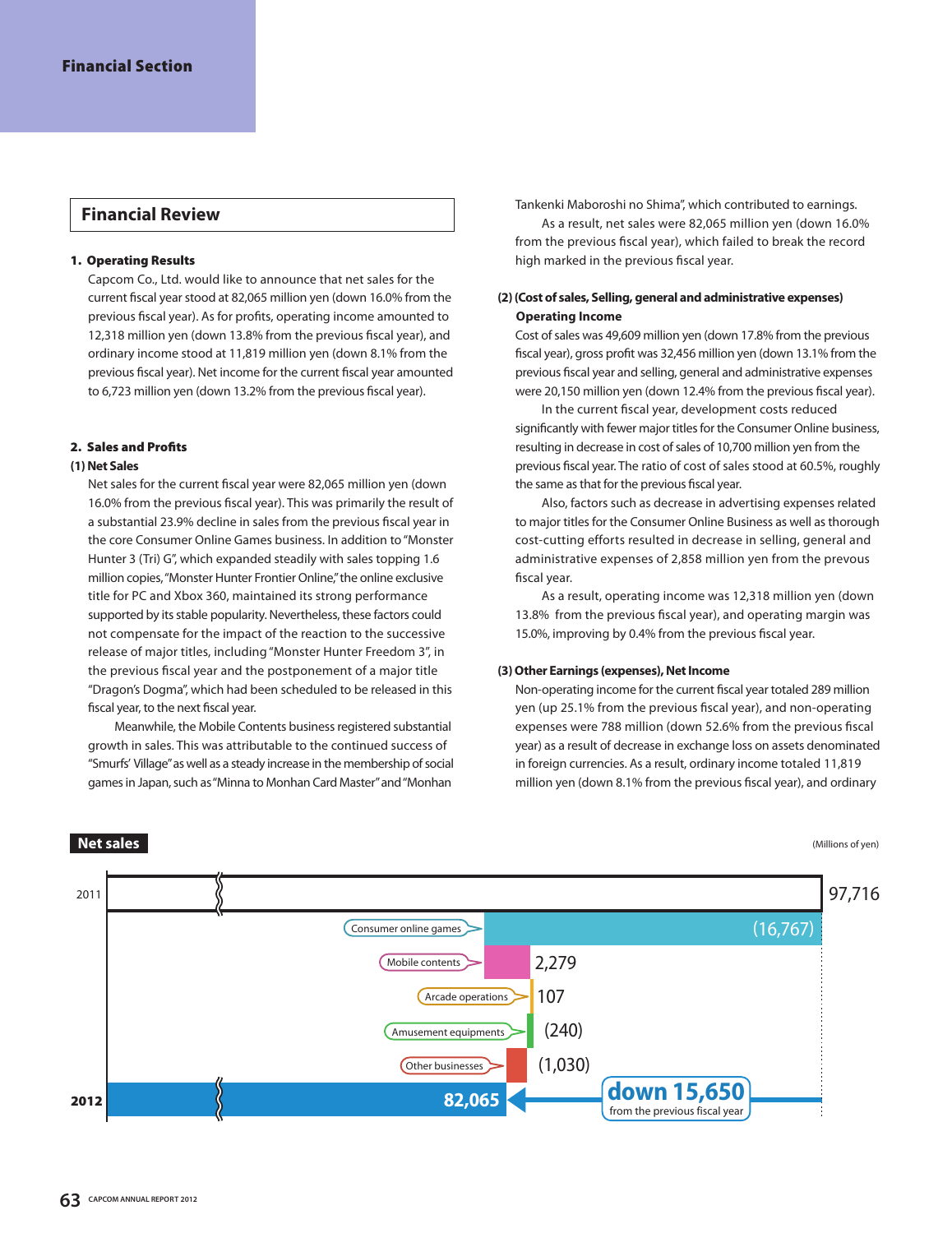income ratio was 14.4%, improving by 1.2% from the previous fiscal year.

Also in the curreut fiscal year, there was a major decrease in special losses to 402 million yen (down 82.4% from the previous fiscal year) due to no loss on restructuring and no loss on disaster, which Capcom recorded in the previous fiscal year.

As a result, Capcom recorded net income of 6,723 million yen (down 13.2% from the previous fiscal year), and profit margin improved by 0.3 points.

#### **3. Status of Each Operational Department**

## **(1) Consumer Online Games**

**Operating income**

In this business segment, in addition to steady growth in sales of "Monster Hunter 3 (Tri) G", a feature title for Nintendo 3DS, topping 1.6 million copies, "Resident Evil: Operation Raccoon City" another flagship title launched around the end of the fiscal year for PlayStation 3 and Xbox 360 also got off to a good start. However, sales of "Street Fighter X Tekken" (for PlayStation 3 and Xbox 360) were sluggish.

Nevertheless, as each title sold more than 1 million copies, Capcom successfully launched three million-seller titles.

Moreover, in addition to an array of unique titles such as "Asura's Wrath" (for PlayStation 3 and Xbox 360), "Resident Evil: Revelations" (for Nintendo 3DS) and "Ultimate Marvel vs. Capcom 3" (for PlayStation 3, Xbox 360 and PlayStation Vita), the Consumer Online Games Business also released a number of distribution titles developed in cooperation with third parties as part of its product diversification efforts.

As for online game titles "Monster Hunter Frontier Online" (PC, Xbox 360) has been constantly popular.

As a result, net sales amounted to 53,501 million yen (down

23.9% from the previous fiscal year), and operating income was 10,502 million yen (down 16.0% from the previous fiscal year), due in part to the reaction to the release of multiple major titles in the previous fiscal year and to the postponement of the launch of a major title "Dragon's Dogma" (for PlayStation 3 and Xbox 360) to the next fiscal year.

#### **(2) Mobile Contents**

The Mobile Contents business showed its underlying strength through the strong performance of "Snoopy's Street Fair" in Japan and Asia and the steady increase in membership for "Monhan Tankenki Maboroshi no Shima," which is part of the "Monster Hunter" series for GREE, and "Minna to Monhan Card Master" distributed through Mobage. The number of the membership for these game titles recorded one million or more for the respective titles.

Moreover, "Smurf's Village" distributed in partnership with Facebook, the world's biggest SNS, continued to enjoy success. As a result, Capcom's strategic brand Beeline recorded domestic and overseas downloads totaling more than 56 million, both of which contributed significantly to improving profitability for this business segment.

As a result, net sales increased to 6,308 million yen (up 56.6% from the previous fiscal year), and operating income was 2,385 million yen (up 74.6% from the previous fiscal year).

#### **(3) Arcade Operations**

Despite a slowdown in customer traffic due to the effects of the mood of voluntary restraint in the wake of the Great East Japan Earthquake, which occurred in March 2011, and diversification in entertainment preferences and consumer spending patterns, arcades have been regaining ground as they are re-evaluated as readily accessible entertainment that is inexpensive, nearby and shortduration and are also supported by budget-minded consumers.

(Millions of yen)

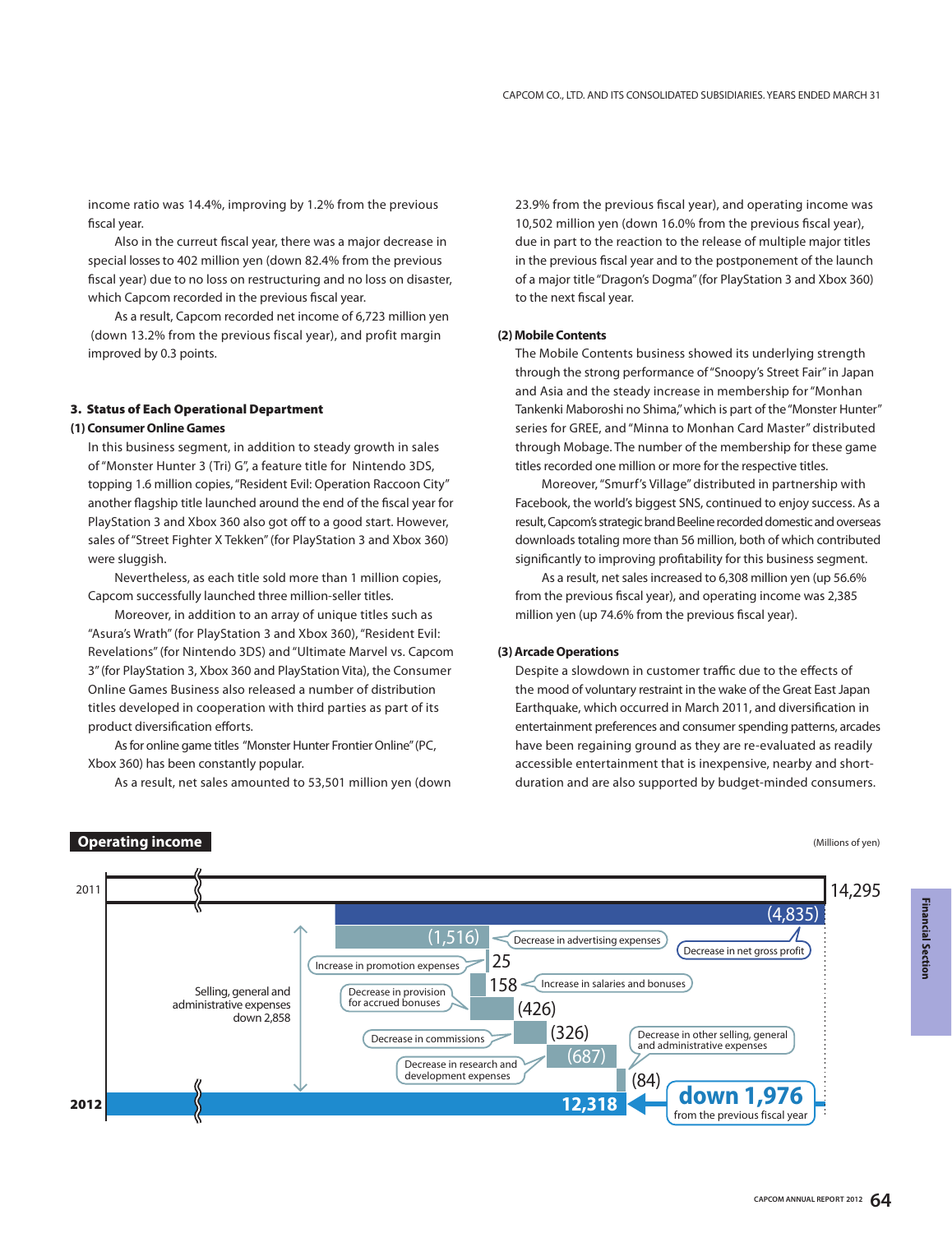## **Financial Section**

Under these circumstances, Capcom held various events, updated existing facilities and implemented a "service day" in an attempt to create new demand, establishing customer-oriented community-based facilities.

 Despite a slowdown in customer traffic and intensification of competition with other game consoles including smartphones, with which there is an overlap of the customer base, sales per customer increased as a result of these measures, along with the contribution mainly of proprietary coin-operated games.

As no arcades were closed or opend during the current fiscal year, the total number of arcades remained the same as the end of the previous fiscal year at 37.

As a result, net sales increased to 11,729 million yen (up 0.9% from the previous fiscal year), and operating income was 1,787 million yen (up 58.0% from the previous fiscal year).

#### **(4) Amusement Equipments**

In this business segment, coin-operated games "Monster Hunting: Medal Hunting" and "MONHAN NIKKI SUGOROKU AIRU MURA" were released.

In the Pachislo machine business, "Street Fighter IV" remained steady, and Capcom also took part in contracted development.

As a result, net sales were 7,663 million yen (down 3.0% from the previous fiscal year), and operating income was 890 million yen (down 66.2% from the previous fiscal year).

## **(5) Other Businesses**

Net sales from other businesses, mainly character-related licensing business were 2,862 million yen (down 26.5% from the previous fiscal year), and operating income was 877 million yen (down 20.1% from the previous fiscal year).

(Millions of yen) 90,408  $(10.258)$ (687) (175) 839 (337) 2011 <sup>2012</sup> **98,247 up 7,838** 943 5,585 Cash on hand and in banks Other current assets Tangible fixed assets Intangible fixed assets Work-in-progress for game software 11,930 **Assets** Current assets up 7,862 Fixed assets down 23 Merchandise and finished goods Notes and accounts receivable, trade Investments and other assets from the previous fiscal year

## **Liabilities, Net assets**

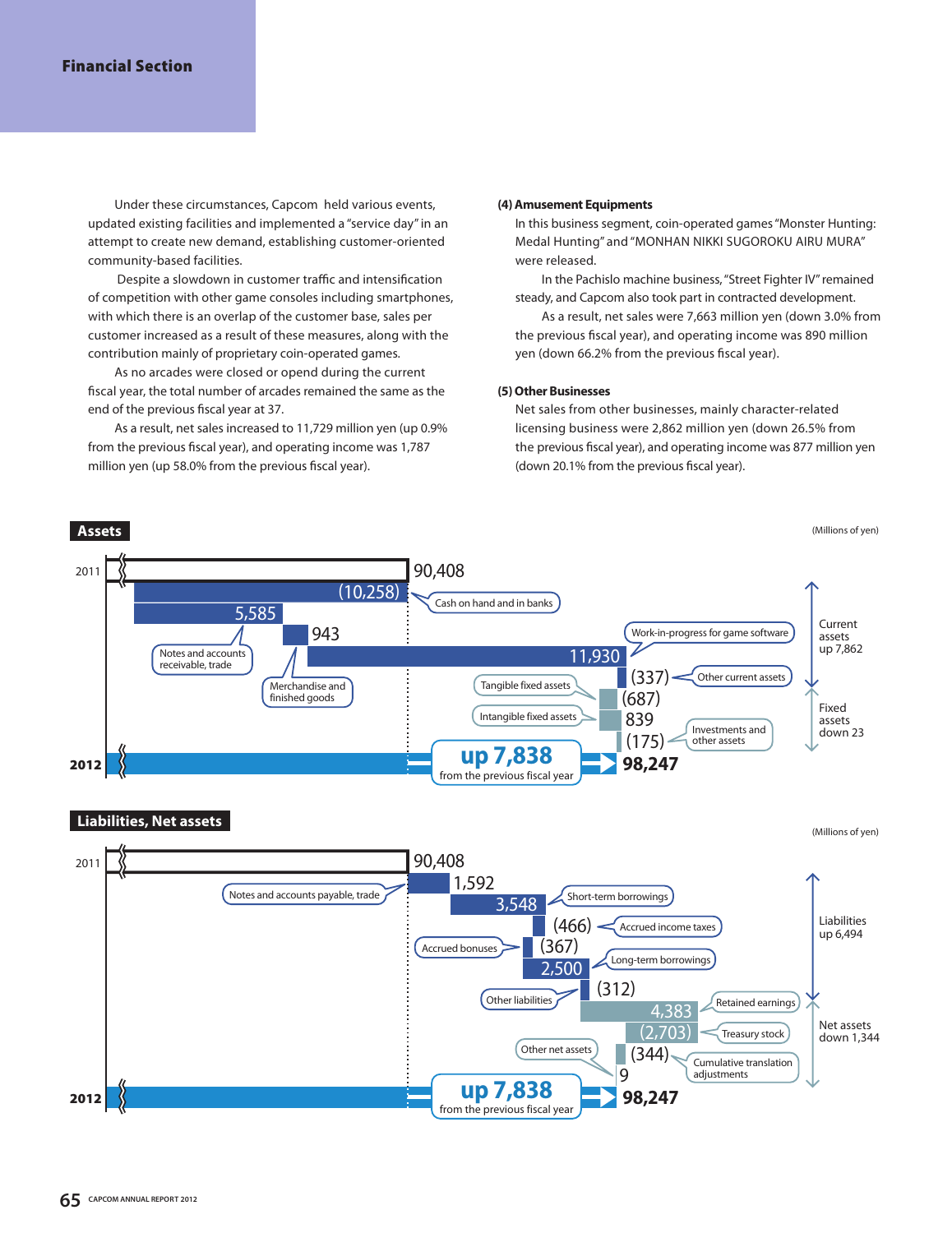## **4. Analysis of Assets, Liabilities and Net Assets**

## **(1) Assets**

Total assets increased by 7,838 million yen from the previous fiscal year to 98,247 million yen.

The primary components of the change were increase in work-in-progress for game software of 11,930 million yen, in notes and accounts receivable, trade of 5,585 million yen and in merchandise and finished goods of 943 million yen, and decrease in cash on hand and in banks of 10, 258 million yen.

## **(2) Liabilities**

Liabilities increased by 6,494 million yen from the previous fiscal year to 38,895 million yen.

The primary components of the change were increase in shortterm borrowings of 3,548 million yen, in long-term borrowings of 2,500 million yen and in notes and accounts payable, trade of 1,592 million yen, and decrease in accrued income taxes of 466 million yen and in accrued bonuses of 367 million yen.

#### **(3) Net assets**

Net assets increased by 1,344 million yen from the previous fiscal year to 59,352 million yen.

The primary components of the change were net income of 6,723 million yen, increase in treasury stock of 2,703 million yen, cash dividends of 2,340 million yen, and decrease in cumulative translation adjustments of 344 million yen (which arises from translating foreign currency financial statements for foreign subsidiaries).

## **5. Analysis of Cash Flow**

Cash and cash equivalents (hereinafter referred to as "Cash") as of the end of the current fiscal year decreased by 12,724 million yen from the previous fiscal year to 22,287 million yen. The analysis of cash flows from respective activities is as follows.

### **(1) Cash flows from operating activities**

Net cash used in operating activities was 7,672 million yen (22,392 million yen provided in the previous fiscal year).

The increase was mainly attributable to net income before income taxes of 11,425 million yen (10,807 million yen in the previous fiscal year), depreciation and amortization of 3,123 million yen (3,315 million yen in the previous fiscal year) and increase in notes and accounts payable, trade of 1,720 million yen (2,264 million yen in the previous fiscal year). The decrease was mainly attributable to increase in work-in-progress for game software of 11,899 million yen (decrease of 3,246 million yen in the previous fiscal year); increase in notes and accounts receivable, trade of 5,550 million yen (5,531 million yen in the previous fiscal year); and income tax paid of 4,195 million yen.

### **(2) Cash flows from investing activities**

Net cash used in investing activities increased to 4,794 million yen (2,046 million yen in the previous fiscal year).

The primary components of the change were purchase of time deposits of 2,465 million yen (no purchase in the previous fiscal year) and payment for acquisition of tangible fixed assets of 2,153 million yen (1,734 million yen in the previous fiscal year).

#### **(3) Cash flows from financing activities**

Net cash provided by financing activities was 587 million yen (12,919 million yen used in the previous fiscal year).

The increase was mainly attributable to net increase in shortterm borrowings of 6,760 million yen (net decrease of 12,500 million yen in the previous fiscal year) and proceeds from long-term borrowings of 3,000 million yen (3,000 million yen in the previous fiscal year). The decrease was mainly attributable to repayment of long-term borrowings of 3,711million yen (711 million yen in the previous fiscal year), payment for repurchase of treasury stock of 2,703 million yen (2 million yen in the previous fiscal year) and dividends paid by parent company of 2,339 million yen (2,064 million yen in the previous fiscal year).

#### **Trends of Cash Flow Indicators**

|                                                |       |       | Year ended Year ended Year ended<br>March 2010 March 2011 March 2012 |
|------------------------------------------------|-------|-------|----------------------------------------------------------------------|
| Shareholders' equity ratio to total assets (%) | 62.3  | 64.2  | 60.4                                                                 |
| Shareholders' equity ratio to total assets     |       |       |                                                                      |
| based on fair market value (%)                 | 120.5 | 103.9 | 110.8                                                                |
| Debt amortization ratio to cash flows from     |       |       |                                                                      |
| operating activities (%)                       | 122.7 | 32.8  |                                                                      |
| Interest coverage ratio (times)                | 86.9  | 155.8 |                                                                      |

Shareholders' equity ratio to total assets : Shareholders' equity / Total assets

Shareholders' equity ratio to total assets based on fair market value : Total of the capital stock at market price / Total assets

Debt amortization ratio to cash flows: Interest-bearing debt / Cash flows from operating activities

Interest coverage ratio: Cash flows from operating activities / Interest payments

- (Note 1) Total market value of shares is calculated based on the number of shares as of the end of the fiscal year excluding treasury stock.
- (Note 2) The interest-bearing debt refers to the debts posted in the consolidated balance sheets for which we are paying interests.
- (Note 3) As the cash flows from operating activities fell into red in fiscal year ended March 2012, debt amortization ratio to cash flows from operating activities and interest coverage ratio have been omitted.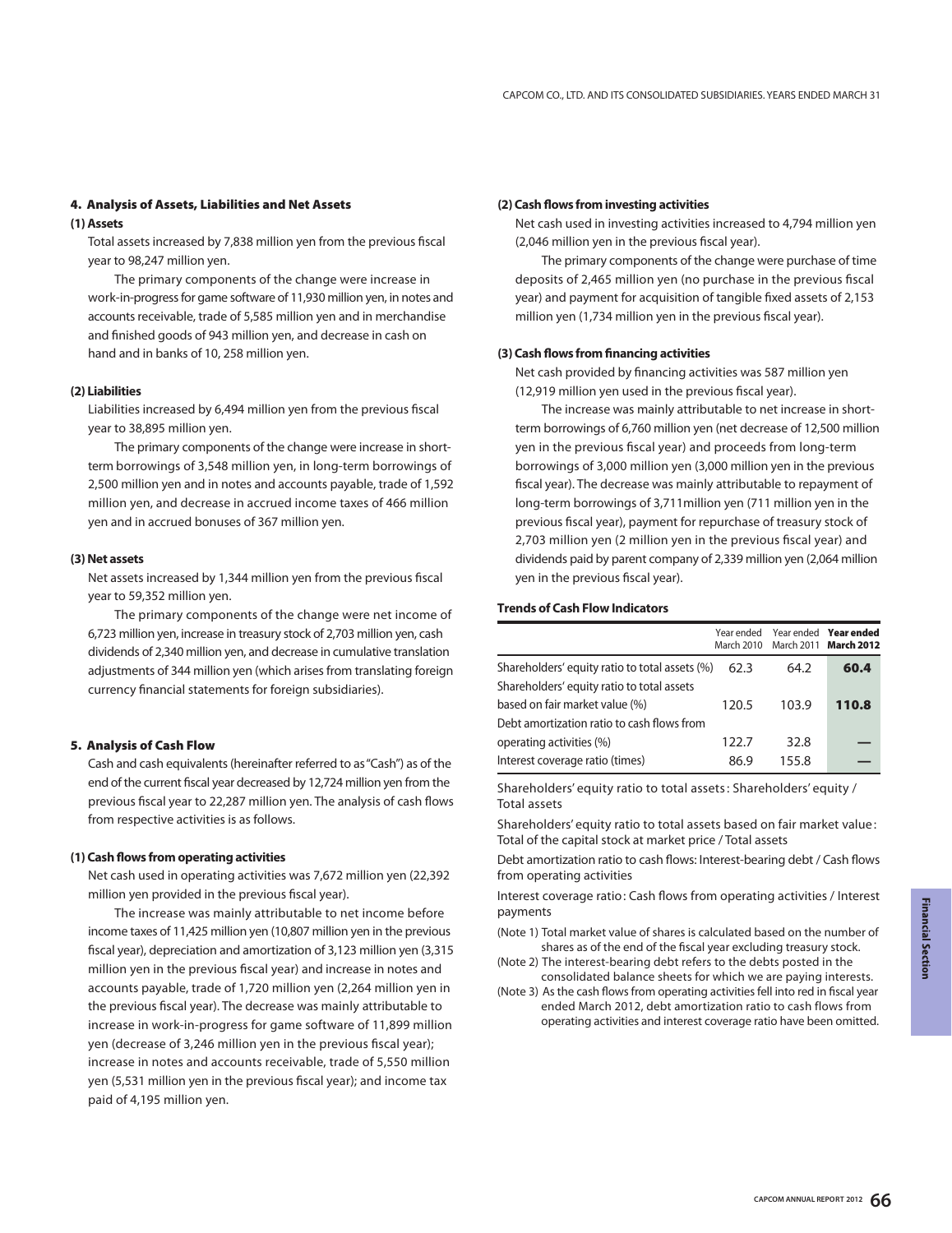35,011 11,700 849 340 1,075 10,443 5,210 2,582 (37) 67,176 5,455 28 894 0 1,815 4,408 924 5 13,532 412 2,658 3,071 390 1,150 922 4,741 392 (968) 6,628 23,232 90,408  **24,752 17,285 1,793 443 1,417 22,373 4,239 2,791 (58) 75,038 5,125 21 1,052 — 1,637 4,298 709 — 12,844 291 3,619 3,911 368 908 265 4,522 663 (275) 6,452 23,208 98,247 301,865 210,799 21,868 5,403 17,289 272,852 51,702 34,039 (711) 915,109 62,509 263 12,835 — 19,966 52,424 8,647 — 156,645 3,553 44,142 47,696 4,496 11,073 3,231 55,156 8,094 (3,363) 78,690 283,032 1,198,141**  Millions of yen Millions of yen Thousands of U.S. dollars **Current fiscal year (As of March 31, 2012) Current fiscal year (As of March 31, 2012)** Previous fiscal year (As of March 31, 2011) **(Assets) Current assets : Cash on hand and in banks [Notes 9 (1) and 11] Notes and accounts receivable, trade [Notes 5 (4) and 11] Merchandise and finished goods Work-in-progress Raw materials and supplies Work-in-progress for game software Deferred tax assets [Note 14] Other Allowance for doubtful accounts Total current assets Fixed assets : Tangible fixed assets, net of accumulated depreciation [Note 5 (1)] Buildings and structures, net [Note 5 (2)] Machinery and vehicles, net Tools, fixtures and furniture, net Rental equipment, net Equipment for amusement facilities, net Land [Note 5 (2)] Leased assets, net [Note 10 (2)] Construction-in-progress Total tangible fixed assets Intangible assets Goodwill Other Total intangible assets Investments and other assets Investments in securities [Notes 5 (3) and 12] Deferred tax assets [Note 14] Claim in bankruptcy and reorganization Lease deposits [Note 11] Other Allowance for doubtful accounts Total investments and other assets Total fixed assets Total assets**

CAPCOM CO., LTD. AND ITS CONSOLIDATED SUBSIDIARIES. MARCH 31, 2012 AND 2011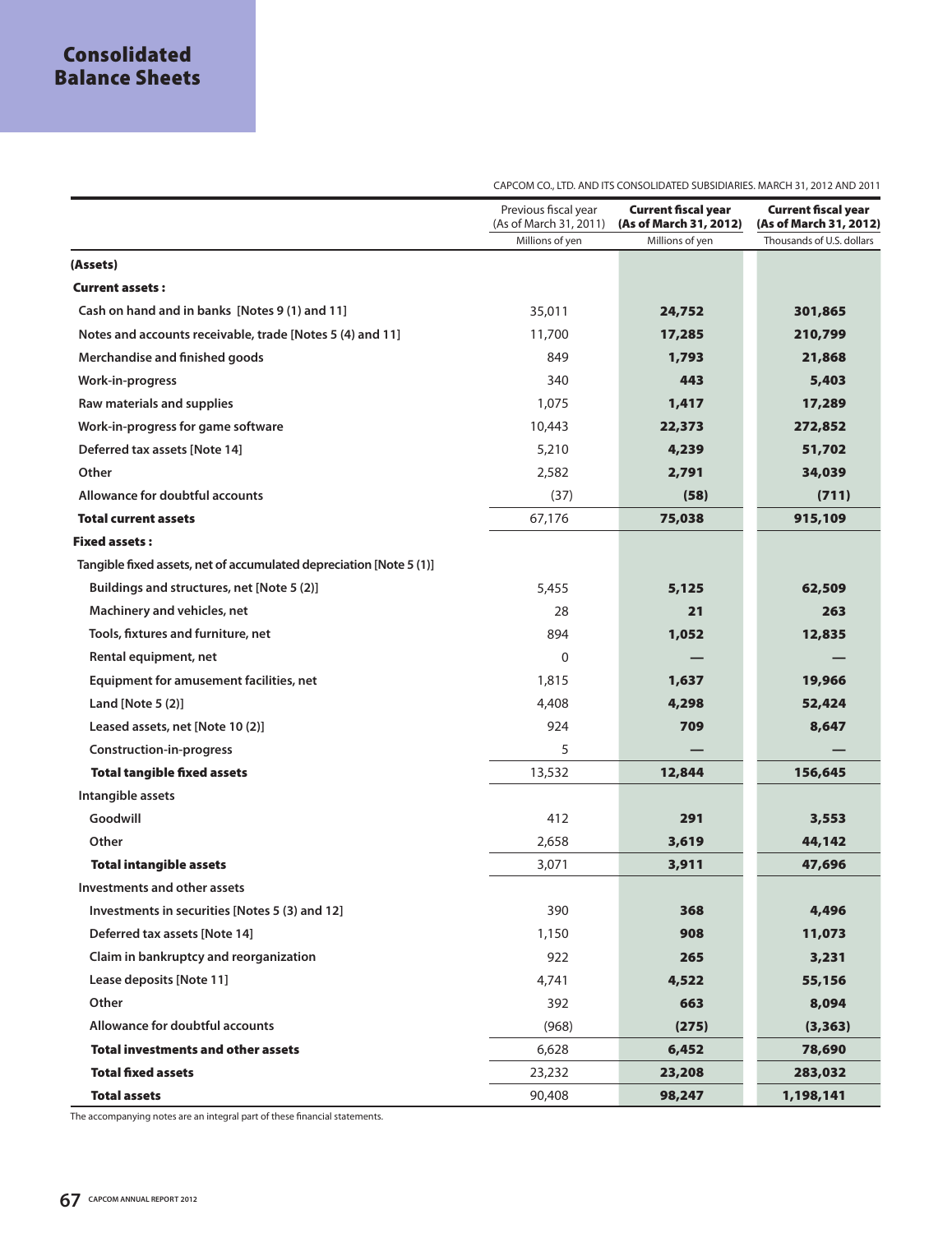|                                                         | Previous fiscal year<br>(As of March 31, 2011) | <b>Current fiscal year</b><br>(As of March 31, 2012) | <b>Current fiscal year</b><br>(As of March 31, 2012) |
|---------------------------------------------------------|------------------------------------------------|------------------------------------------------------|------------------------------------------------------|
|                                                         | Millions of yen                                | Millions of yen                                      | Thousands of U.S. dollars                            |
| (Liabilities)                                           |                                                |                                                      |                                                      |
| <b>Current liabilities:</b>                             |                                                |                                                      |                                                      |
| Notes and accounts payable, trade [Notes 5 (4) and 11]  | 5,665                                          | 7,257                                                | 88,505                                               |
| Short-term borrowings [Notes 5 (2) (5), 11 and 23]      | 3,711                                          | 7,259                                                | 88,528                                               |
| Lease obligations [Note 23]                             | 507                                            | 322                                                  | 3,937                                                |
| <b>Accrued income taxes</b>                             | 3,443                                          | 2,977                                                | 36,307                                               |
| Deferred tax liabilities [Note 14]                      | 30                                             | $\overline{\mathbf{z}}$                              | 95                                                   |
| <b>Accrued bonuses</b>                                  | 2,478                                          | 2,111                                                | 25,745                                               |
| Allowance for sales returns                             | 130                                            | 118                                                  | 1,441                                                |
| Asset retirement obligations [Notes 16 and 24]          |                                                | 19                                                   | 232                                                  |
| Other                                                   | 8,982                                          | 9,254                                                | 112,862                                              |
| <b>Total current liabilities</b>                        | 24,950                                         | 29,327                                               | 357,656                                              |
| <b>Long-term liabilities:</b>                           |                                                |                                                      |                                                      |
| Long-term borrowings [Notes 5 (2) (5), 11 and 23]       | 3,644                                          | 6,145                                                | 74,943                                               |
| Lease obligations [Note 23]                             | 461                                            | 429                                                  | 5,235                                                |
| Deferred tax liabilities [Note 14]                      | 232                                            | 225                                                  | 2,746                                                |
| Accrued retirement benefits for employees [Note 13 (2)] | 1,383                                          | 1,509                                                | 18,412                                               |
| Asset retirement obligations [Notes 16 and 24]          | 340                                            | 325                                                  | 3,971                                                |
| Other                                                   | 1,387                                          | 932                                                  | 11,367                                               |
| <b>Total long-term liabilities</b>                      | 7,450                                          | 9,567                                                | 116,676                                              |
| <b>Total liabilities</b>                                | 32,400                                         | 38,895                                               | 474,332                                              |
| (Net assets)                                            |                                                |                                                      |                                                      |
| <b>Shareholders' equity:</b>                            |                                                |                                                      |                                                      |
| Common stock                                            | 33,239                                         | 33,239                                               | 405,356                                              |
| <b>Capital surplus</b>                                  | 21,328                                         | 21,328                                               | 260,108                                              |
| <b>Retained earnings</b>                                | 22,945                                         | 27,328                                               | 333,271                                              |
| <b>Treasury stock</b>                                   | (13, 143)                                      | (15, 846)                                            | (193, 253)                                           |
| <b>Total shareholders' equity</b>                       | 64,370                                         | 66,049                                               | 805,483                                              |
| Accumulated other comprehensive income:                 |                                                |                                                      |                                                      |
| Net unrealized gain or loss on securities, net of tax   | (56)                                           | (46)                                                 | (572)                                                |
| <b>Cumulative translation adjustments</b>               | (6,305)                                        | (6, 650)                                             | (81, 102)                                            |
| Total accumulated other comprehensive income            | (6, 362)                                       | (6, 697)                                             | (81, 674)                                            |
| <b>Total net assets</b>                                 | 58,007                                         | 59,352                                               | 723,809                                              |
| <b>Total liabilities and net assets</b>                 | 90,408                                         | 98,247                                               | 1,198,141                                            |

CAPCOM CO., LTD. AND ITS CONSOLIDATED SUBSIDIARIES. MARCH 31, 2012 AND 2011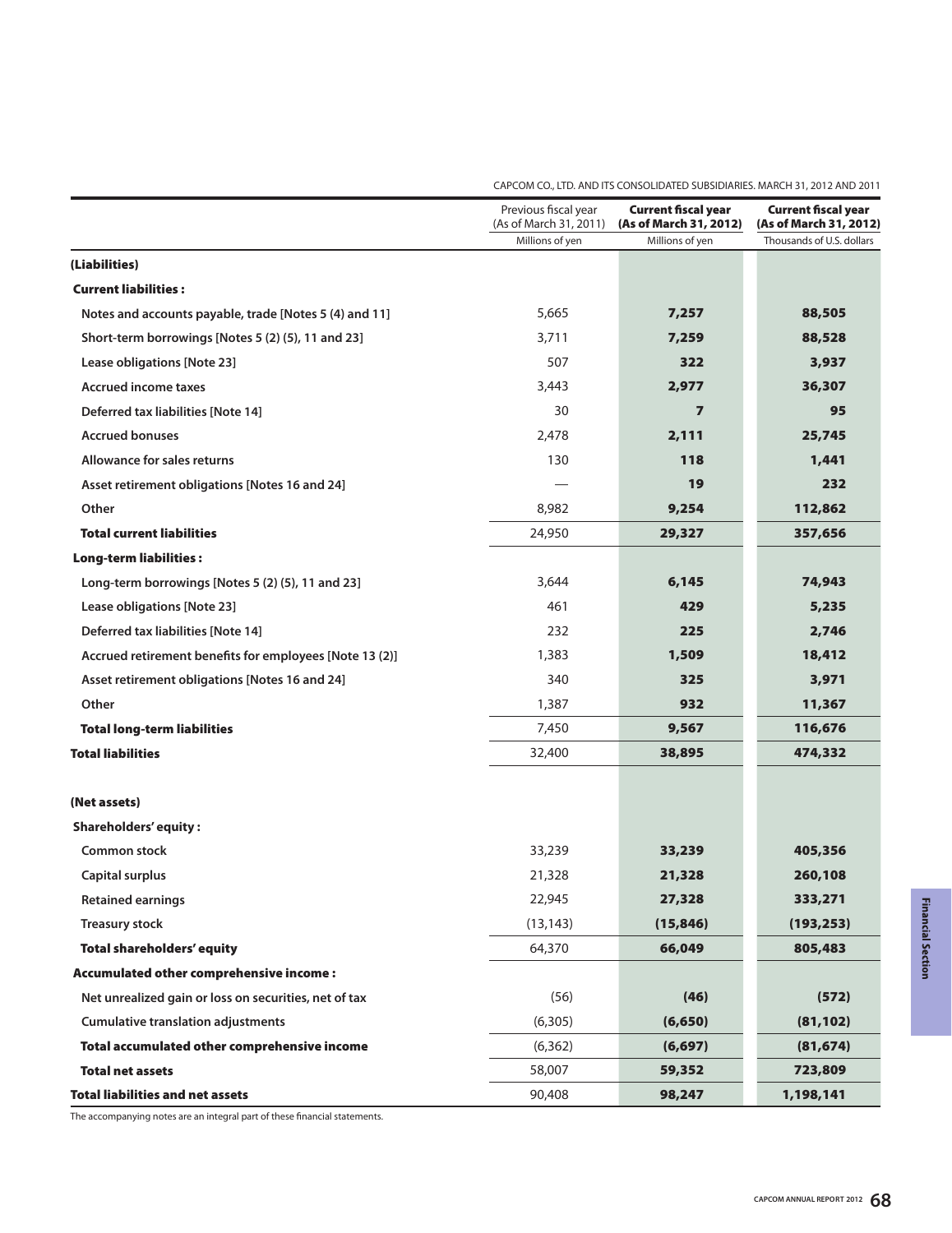#### Consolidated statements of income **CAPCOM CO., LTD. AND ITS CONSOLIDATED SUBSIDIARIES. YEARS ENDED MARCH 31**

|                                                                                        | Previous fiscal year<br><b>/From April 1, 2010</b><br>to March 31, 2011/ | <b>Current fiscal year</b><br><b>From April 1, 2011</b><br>to March 31, 2012/ | <b>Current fiscal year</b><br><b>/From April 1, 2011</b><br>to March 31, 2012/ |
|----------------------------------------------------------------------------------------|--------------------------------------------------------------------------|-------------------------------------------------------------------------------|--------------------------------------------------------------------------------|
|                                                                                        | Millions of yen                                                          | Millions of yen                                                               | Thousands of U.S. dollars                                                      |
| <b>Net sales</b>                                                                       | 97,716                                                                   | 82,065                                                                        | 1,000,801                                                                      |
| <b>Cost of sales</b>                                                                   | 60,371                                                                   | 49,609                                                                        | 604,991                                                                        |
| <b>Gross profit</b>                                                                    | 37,344                                                                   | 32,456                                                                        | 395,809                                                                        |
| Reversal of allowance for sales returns                                                |                                                                          | 12                                                                            | 154                                                                            |
| Provision of allowance for sales returns                                               | 40                                                                       |                                                                               |                                                                                |
| Net aross profit                                                                       | 37,304                                                                   | 32,469                                                                        | 395,963                                                                        |
| Selling, general and administrative expenses [Notes 6 (1) and (3)]                     | 23,009                                                                   | 20,150                                                                        | 245,737                                                                        |
| <b>Operating income</b>                                                                | 14,295                                                                   | 12,318                                                                        | 150,226                                                                        |
| <b>Non-operating income:</b>                                                           |                                                                          |                                                                               |                                                                                |
| Interest income                                                                        | 122                                                                      | 85                                                                            | 1,037                                                                          |
| Dividend income                                                                        | 19                                                                       | 10                                                                            | 122                                                                            |
| Settlement received                                                                    |                                                                          | 67                                                                            | 821                                                                            |
| Other                                                                                  | 89                                                                       | 126                                                                           | 1,547                                                                          |
| <b>Total</b>                                                                           | 231                                                                      | 289                                                                           | 3,529                                                                          |
| <b>Non-operating expenses:</b>                                                         |                                                                          |                                                                               |                                                                                |
| Interest expense                                                                       | 143                                                                      | 115                                                                           | 1,409                                                                          |
| Exchange loss, net                                                                     | 1,102                                                                    | 456                                                                           | 5,561                                                                          |
| <b>Commissions</b>                                                                     | 60                                                                       | 66                                                                            | 807                                                                            |
| <b>Contributions</b>                                                                   | 141                                                                      |                                                                               |                                                                                |
| Other                                                                                  | 217                                                                      | 151                                                                           | 1,841                                                                          |
| <b>Total</b>                                                                           | 1,664                                                                    | 788                                                                           | 9,620                                                                          |
| <b>Ordinary income</b>                                                                 | 12,861                                                                   | 11,819                                                                        | 144,135                                                                        |
| <b>Special gains:</b>                                                                  |                                                                          |                                                                               |                                                                                |
| Reversal of allowance for doubtful accounts                                            | 38                                                                       |                                                                               |                                                                                |
| Gain on sales of investments in securities                                             | 45                                                                       | 8                                                                             | 109                                                                            |
| Net gain on the change of the retirement benefits plans [Note 13 (2)]                  | 139                                                                      |                                                                               |                                                                                |
| Other                                                                                  | $\overline{4}$                                                           |                                                                               |                                                                                |
| Total                                                                                  | 226                                                                      | 8                                                                             | 109                                                                            |
| <b>Special losses:</b>                                                                 |                                                                          |                                                                               |                                                                                |
| Loss on sales and/or disposal of fixed assets [Note 6 (2)]                             | 95                                                                       | 321                                                                           | 3,926                                                                          |
| Loss on revaluation of investments in securities [Note 12 (3)]                         | 259                                                                      |                                                                               |                                                                                |
| Loss on adjustment for changes of accounting standard for asset retirement obligations | 204                                                                      |                                                                               |                                                                                |
| Impairment loss [Note 6 (4)]                                                           | 149                                                                      | 80                                                                            | 978                                                                            |
|                                                                                        |                                                                          |                                                                               |                                                                                |
| Loss on restructuring [Note 6 (5)]<br>Loss on disaster                                 | 1,453                                                                    |                                                                               |                                                                                |
|                                                                                        | 105                                                                      |                                                                               |                                                                                |
| Other                                                                                  | 13                                                                       |                                                                               |                                                                                |
| <b>Total</b>                                                                           | 2,281                                                                    | 402                                                                           | 4,904                                                                          |
| Net income before income taxes                                                         | 10,807                                                                   | 11,425                                                                        | 139,340                                                                        |
| Income taxes-current [Note 14]                                                         | 4,654                                                                    | 3,513                                                                         | 42,852                                                                         |
| Income taxes-deferred [Note 14]                                                        | (1, 598)                                                                 | 1,188                                                                         | 14,488                                                                         |
| <b>Total</b>                                                                           | 3,056                                                                    | 4,701                                                                         | 57,341                                                                         |
| Net income before minority interests                                                   | 7,750                                                                    | 6,723                                                                         | 81,999                                                                         |
| <b>Net income</b>                                                                      | 7,750                                                                    | 6,723                                                                         | 81,999                                                                         |

| Consolidated statements of comprehensive income | CAPCOM CO., LTD. AND ITS CONSOLIDATED SUBSIDIARIES. YEARS ENDED MARCH 31 |
|-------------------------------------------------|--------------------------------------------------------------------------|
|                                                 |                                                                          |

|                                                                                 | Previous fiscal year<br>/From April 1, 2010\<br>\to March 31, 2011/ | <b>Current fiscal year</b><br><b>/From April 1, 2011</b><br>to March 31, 2012/ | <b>Current fiscal year</b><br><b>/From April 1, 2011</b><br>to March 31, 2012/ |
|---------------------------------------------------------------------------------|---------------------------------------------------------------------|--------------------------------------------------------------------------------|--------------------------------------------------------------------------------|
|                                                                                 | Millions of yen                                                     | Millions of yen                                                                | Thousands of U.S. dollars                                                      |
| Net income before minority interests<br>Other comprehensive income [Note 7 (1)] | 7.750                                                               | 6,723                                                                          | 81,999                                                                         |
| Net unrealized gain or loss on securities, net of tax                           | (76)                                                                | 9                                                                              | 119                                                                            |
| <b>Cumulative translation adjustments</b>                                       | (1, 553)                                                            | (344)                                                                          | (4,201)                                                                        |
| Total other comprehensive income                                                | (1,629)                                                             | (334)                                                                          | (4,082)                                                                        |
| <b>Comprehensive income</b>                                                     | 6,121                                                               | 6,389                                                                          | 77,917                                                                         |
| Comprehensive income attributable to:                                           |                                                                     |                                                                                |                                                                                |
| Owners of the parent                                                            | 6,121                                                               | 6,389                                                                          | 77,917                                                                         |
| <b>Minority interests</b>                                                       |                                                                     |                                                                                |                                                                                |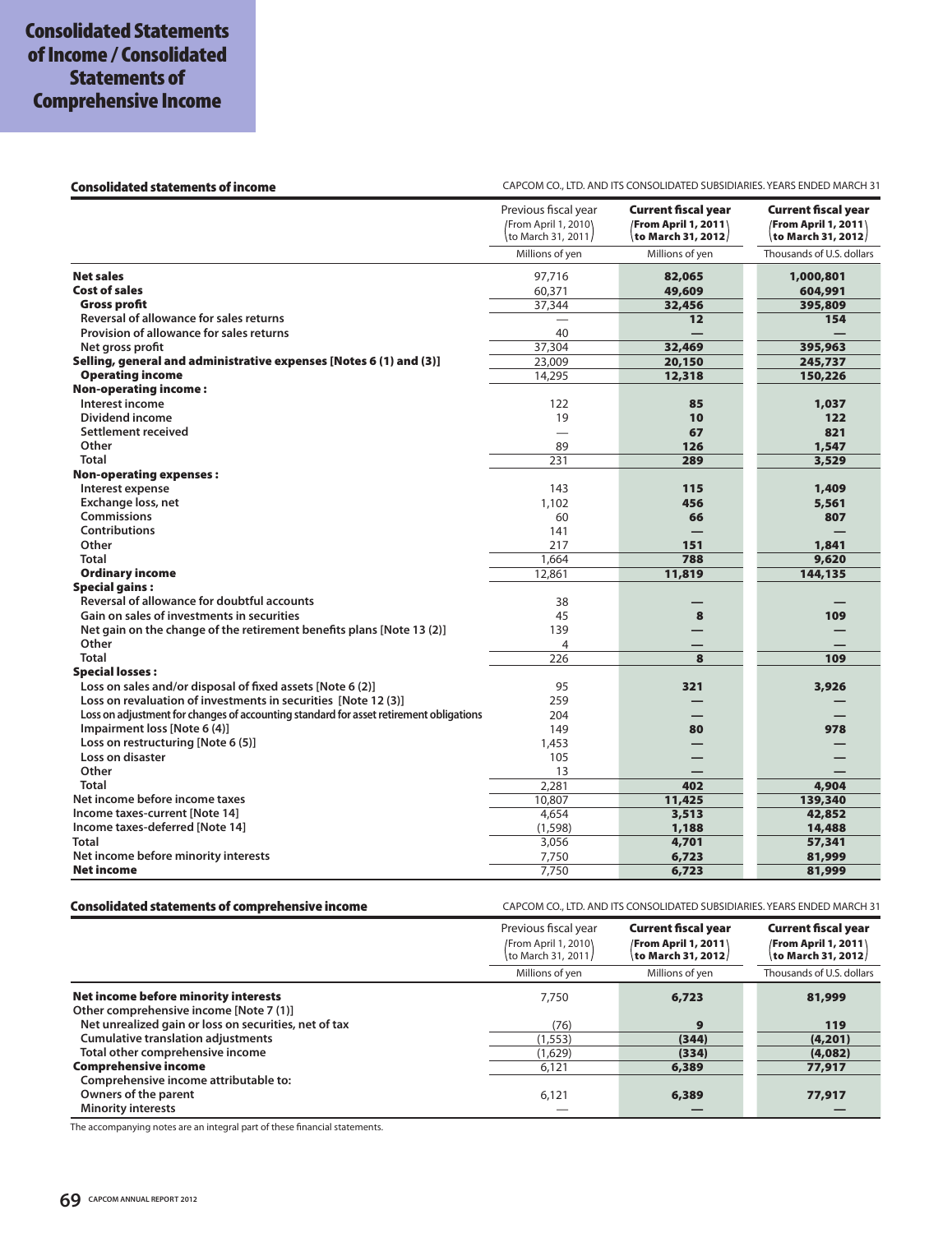## **Consolidated Statements of Changes in Net Assets**

|                                                         |                                       | Previous fiscal year <b>Current fiscal year</b> | Current fiscal year                             |
|---------------------------------------------------------|---------------------------------------|-------------------------------------------------|-------------------------------------------------|
|                                                         | From April 1, 2010                    | <b>From April 1, 2011</b>                       | From April 1, 2011                              |
|                                                         | to March 31, 2011,<br>Millions of yen | to March 31, 2012/<br>Millions of yen           | to March 31, 2012/<br>Thousands of U.S. dollars |
|                                                         |                                       |                                                 |                                                 |
| <b>Shareholders' equity</b>                             |                                       |                                                 |                                                 |
| Common stock                                            |                                       |                                                 |                                                 |
| Opening balance                                         | 33,239                                | 33,239                                          | 405,356                                         |
| Change of items during the fiscal year                  |                                       |                                                 |                                                 |
| <b>Total changes of</b><br>items during the fiscal year |                                       |                                                 |                                                 |
| <b>Ending balance</b>                                   | 33,239                                | 33,239                                          | 405,356                                         |
| Capital surplus                                         |                                       |                                                 |                                                 |
| Opening balance                                         | 21,328                                | 21,328                                          | 260,108                                         |
| Change of items during the fiscal year                  |                                       |                                                 |                                                 |
| Disposition of treasury stock                           | (0)                                   | $\bf{0}$                                        | 0                                               |
| <b>Total changes of</b><br>items during the fiscal year | (0)                                   | $\bf{0}$                                        | $\bf{0}$                                        |
| <b>Ending balance</b>                                   | 21,328                                | 21,328                                          | 260,108                                         |
| <b>Retained earnings</b>                                |                                       |                                                 |                                                 |
| Opening balance                                         | 17,262                                | 22,945                                          | 279,819                                         |
| Change of items during the fiscal year                  |                                       |                                                 |                                                 |
| Cash dividends [Note 8 (3)]                             | (2,068)                               | (2,340)                                         | (28, 547)                                       |
| Net income                                              | 7,750                                 | 6,723                                           | 81,999                                          |
| <b>Total changes of</b>                                 |                                       |                                                 |                                                 |
| items during the fiscal year                            | 5,682                                 | 4,383                                           | 53,451                                          |
| <b>Ending balance</b>                                   | 22,945                                | 27,328                                          | 333,271                                         |
| <b>Treasury stock</b>                                   |                                       |                                                 |                                                 |
| Opening balance                                         | (13, 141)                             | (13, 143)                                       | (160, 281)                                      |
| Change of items during the fiscal year                  |                                       |                                                 |                                                 |
| Repurchase of treasury stock                            | (2)                                   | (2,703)                                         | (32, 972)                                       |
| Disposition of treasury stock                           | $\Omega$                              | $\mathbf o$                                     | $\mathbf 0$                                     |
| <b>Total changes of</b><br>items during the fiscal year | (2)                                   |                                                 |                                                 |
|                                                         |                                       | (2,703)                                         | (32, 971)                                       |
| <b>Ending balance</b>                                   | (13, 143)                             | (15,846)                                        | (193, 253)                                      |
| Total shareholders' equity                              |                                       |                                                 |                                                 |
| Opening balance                                         | 58,689                                | 64,370                                          | 785,003                                         |
| Change of items during the fiscal year                  |                                       |                                                 |                                                 |
| Cash dividends                                          | (2,068)                               | (2,340)                                         | (28, 547)                                       |
| Net income                                              | 7,750                                 | 6,723                                           | 81,999                                          |
| Repurchase of treasury stock                            | (2)                                   | (2,703)                                         | (32, 972)                                       |
| Disposition of treasury stock                           | 0                                     | $\mathbf 0$                                     | $\mathbf{o}$                                    |
| Total changes of<br>items during the fiscal year        | 5,680                                 | 1,679                                           | 20,480                                          |
| <b>Ending balance</b>                                   | 64,370                                | 66,049                                          | 805,483                                         |

CAPCOM CO., LTD. AND ITS CONSOLIDATED SUBSIDIARIES. YEARS ENDED MARCH 31

|                                                          | From April 1, 2010\ | Previous fiscal year <b>Current fiscal year</b><br>From April 1, 2011 | Current fiscal year<br>From April 1, 2011 |
|----------------------------------------------------------|---------------------|-----------------------------------------------------------------------|-------------------------------------------|
|                                                          | to March 31, 2011/  | to March 31, 2012/                                                    | to March 31, 2012/                        |
|                                                          | Millions of yen     | Millions of yen                                                       | Thousands of U.S. dollars                 |
| Accumulated other comprehensive income                   |                     |                                                                       |                                           |
| Net unrealized gain or loss on securities,<br>net of tax |                     |                                                                       |                                           |
| <b>Opening balance</b>                                   | 19                  | (56)                                                                  | (691)                                     |
| Change of items during the fiscal year                   |                     |                                                                       |                                           |
| Net changes of items other than<br>shareholders' equity  | (76)                | 9                                                                     | 119                                       |
| <b>Total changes of</b><br>items during the fiscal year  | (76)                | 9                                                                     | 119                                       |
| <b>Ending balance</b>                                    | (56)                | (46)                                                                  | (572)                                     |
| <b>Cumulative translation adjustments</b>                |                     |                                                                       |                                           |
| <b>Opening balance</b>                                   | (4,752)             | (6,305)                                                               | (76, 901)                                 |
| Change of items during the fiscal year                   |                     |                                                                       |                                           |
| Net changes of items other than<br>shareholders' equity  | (1, 553)            | (344)                                                                 | (4, 201)                                  |
| <b>Total changes of</b><br>items during the fiscal year  | (1, 553)            | (344)                                                                 | (4, 201)                                  |
| <b>Ending balance</b>                                    | (6,305)             | (6,650)                                                               | (81, 102)                                 |
| <b>Total accumulated other</b><br>comprehensive income   |                     |                                                                       |                                           |
| <b>Opening balance</b>                                   | (4,732)             | (6, 362)                                                              | (77, 592)                                 |
| Change of items during the fiscal year                   |                     |                                                                       |                                           |
| Net changes of items other than<br>shareholders' equity  | (1,629)             | (334)                                                                 | (4,082)                                   |
| <b>Total changes of</b><br>items during the fiscal year  | (1,629)             | (334)                                                                 | (4,082)                                   |
| <b>Ending balance</b>                                    | (6, 362)            | (6, 697)                                                              | (81, 674)                                 |
| <b>Total net assets</b>                                  |                     |                                                                       |                                           |
| <b>Opening balance</b>                                   | 53,956              | 58,007                                                                | 707,410                                   |
| Change of items during the fiscal year                   |                     |                                                                       |                                           |
| Cash dividends                                           | (2,068)             | (2,340)                                                               | (28,547)                                  |
| Net income                                               | 7,750               | 6,723                                                                 | 81,999                                    |
| Repurchase of treasury stock                             | (2)                 | (2,703)                                                               | (32, 972)                                 |
| <b>Disposition of treasury stock</b>                     | 0                   | $\mathbf 0$                                                           | $\mathbf 0$                               |
| Net changes of items other than<br>shareholders' equity  | (1,629)             | (334)                                                                 | (4,082)                                   |
| <b>Total changes of</b><br>items during the fiscal year  | 4,050               | 1,344                                                                 | 16,398                                    |
| <b>Ending balance</b>                                    | 58,007              | 59,352                                                                | 723,809                                   |

The accompanying notes are an integral part of these financial statements. The accompanying notes are an integral part of these financial statements.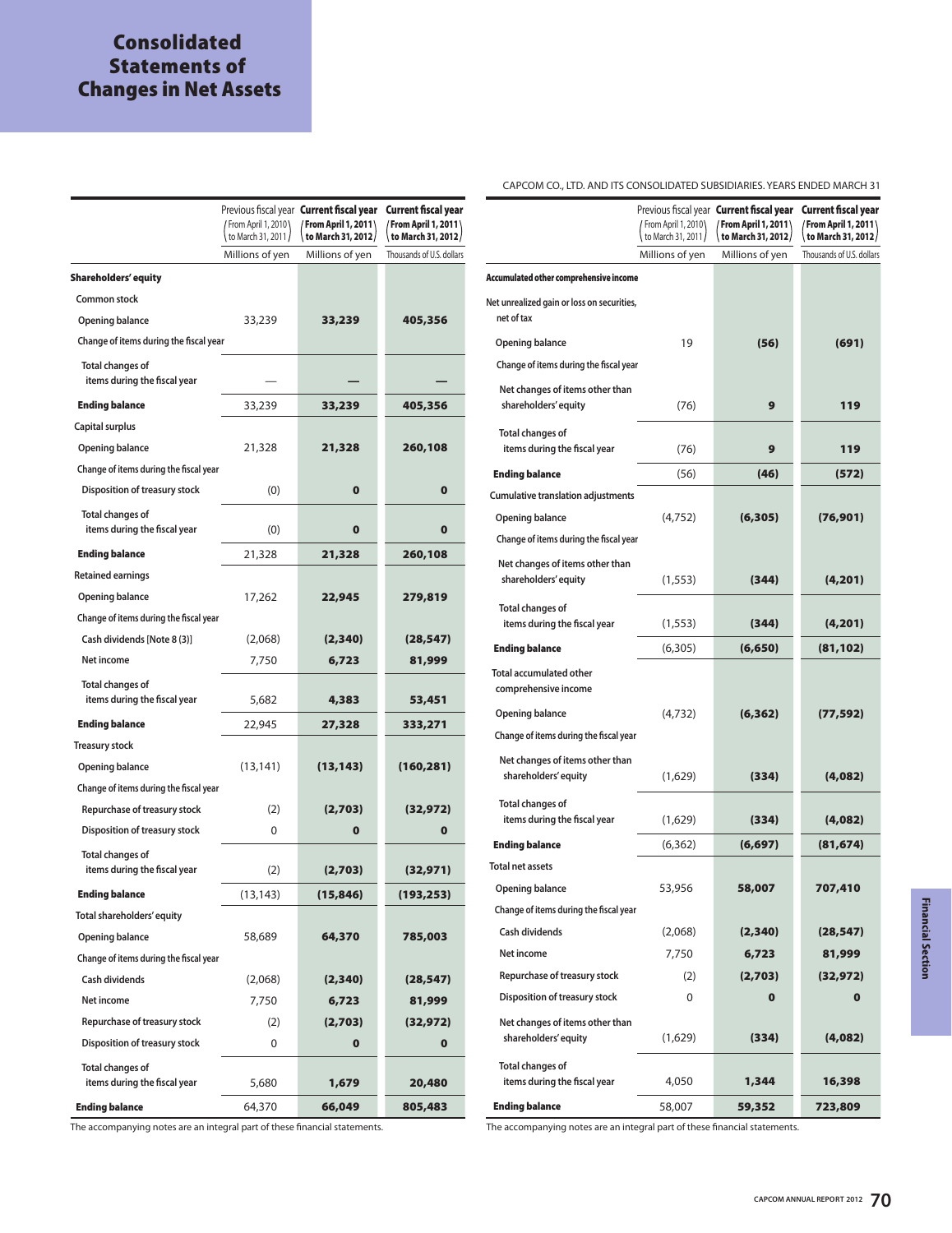CAPCOM CO., LTD. AND ITS CONSOLIDATED SUBSIDIARIES. YEARS ENDED MARCH 31

|                                                                                        | Previous fiscal year<br>From April 1, 2010\<br>to March 31, 2011/ | <b>Current fiscal year</b><br><b>From April 1, 2011</b><br>to March 31, 2012/ | <b>Current fiscal year</b><br><b>/From April 1, 2011/</b><br>to March 31, 2012/ |
|----------------------------------------------------------------------------------------|-------------------------------------------------------------------|-------------------------------------------------------------------------------|---------------------------------------------------------------------------------|
|                                                                                        | Millions of yen                                                   | Millions of yen                                                               | Thousands of U.S. dollars                                                       |
|                                                                                        |                                                                   |                                                                               |                                                                                 |
| <b>Cash flows from operating activities:</b><br>Net income before income taxes         |                                                                   |                                                                               |                                                                                 |
|                                                                                        | 10,807                                                            | 11,425                                                                        | 139,340                                                                         |
| Depreciation and amortization                                                          | 3,315                                                             | 3,123                                                                         | 38,090                                                                          |
| <b>Impairment loss</b>                                                                 | 149                                                               | 80                                                                            | 978                                                                             |
| Amortization of goodwill                                                               | 239                                                               | 112                                                                           | 1,366                                                                           |
| Increase (decrease) in allowance for doubtful accounts                                 | (56)                                                              | 9                                                                             | 119                                                                             |
| (Decrease) increase in accrued bonuses                                                 | 1,180                                                             | (362)                                                                         | (4, 417)                                                                        |
| (Decrease) increase in allowance for sales returns                                     | 40                                                                | (12)                                                                          | (154)                                                                           |
| Increase (decrease) in accrued retirement benefits for employees                       | (4)                                                               | 126                                                                           | 1,541                                                                           |
| Interest and dividend income                                                           | (142)                                                             | (95)                                                                          | (1, 159)                                                                        |
| Interest expense                                                                       | 143                                                               | 115                                                                           | 1,409                                                                           |
| Exchange loss, net                                                                     | 1,039                                                             | 424                                                                           | 5,171                                                                           |
| Loss on sales and/or disposal of fixed assets                                          | 95                                                                | 321                                                                           | 3,926                                                                           |
| Gain on sales of investment in securities                                              | (45)                                                              | (8)                                                                           | (109)                                                                           |
| Loss on revaluation of investments in securities                                       | 259                                                               |                                                                               |                                                                                 |
| Loss on adjustment for changes of accounting standard for asset retirement obligations | 204                                                               |                                                                               |                                                                                 |
| Loss on restructuring                                                                  | 1,453                                                             |                                                                               |                                                                                 |
| Loss on disaster                                                                       | 105                                                               |                                                                               |                                                                                 |
| Increase in accounts receivable, trade                                                 | (5, 531)                                                          | (5, 550)                                                                      | (67, 684)                                                                       |
| (Increase) decrease in inventories                                                     | 409                                                               | (1,450)                                                                       | (17, 694)                                                                       |
| (Increase) decrease in work-in-progress for game software                              | 3,246                                                             | (11, 899)                                                                     | (145, 118)                                                                      |
| Increase in notes and accounts payable, trade                                          | 2,264                                                             | 1,720                                                                         | 20,978                                                                          |
| (Increase) decrease in other current assets                                            | 57                                                                | (309)                                                                         | (3,772)                                                                         |
| Increase in other current liabilities                                                  | 3,186                                                             | 202                                                                           | 2,464                                                                           |
| Other                                                                                  | 913                                                               | (1, 419)                                                                      | (17, 315)                                                                       |
| Sub total                                                                              | 23,331                                                            | (3, 447)                                                                      | (42, 038)                                                                       |
| Interest and dividends received                                                        | 141                                                               | 86                                                                            | 1,055                                                                           |
| Interest paid                                                                          | (144)                                                             | (115)                                                                         | (1, 413)                                                                        |
| Payment for settlement of litigation                                                   | (161)                                                             |                                                                               |                                                                                 |
| Income taxes paid                                                                      | (774)                                                             | (4, 195)                                                                      | (51, 164)                                                                       |
| Net cash (used in) provided by operating activities                                    | 22,392                                                            | (7, 672)                                                                      | (93, 560)                                                                       |
|                                                                                        |                                                                   |                                                                               |                                                                                 |
| <b>Cash flows from investing activities:</b>                                           |                                                                   |                                                                               |                                                                                 |
| Payments into time deposits [Note 9 (1)]                                               |                                                                   | (2, 465)                                                                      | (30,069)                                                                        |
| Payment for acquisition of tangible fixed assets                                       | (1,734)                                                           | (2, 153)                                                                      | (26, 260)                                                                       |
| Proceeds from sales of tangible fixed assets                                           | 1                                                                 | 434                                                                           | 5,303                                                                           |
| Payment for acquisition of intangible assets                                           | (429)                                                             | (527)                                                                         | (6, 435)                                                                        |
| Payment for purchase of investments in securities                                      | (12)                                                              | (12)                                                                          | (152)                                                                           |
| Proceeds from sales of investments in securities                                       | 290                                                               | 47                                                                            | 581                                                                             |
| <b>Collection of loans receivable</b>                                                  | $\mathbf{1}$                                                      | $\mathbf 0$                                                                   | 10                                                                              |
| Purchase of investments in subsidiaries                                                | (482)                                                             |                                                                               |                                                                                 |
| Payment for other investing activities                                                 | (166)                                                             | (379)                                                                         | (4,624)                                                                         |
| Proceeds from other investing activities                                               | 485                                                               | 260                                                                           | 3,177                                                                           |
| Net cash used in investing activities                                                  | (2,046)                                                           | (4,794)                                                                       | (58,469)                                                                        |
| <b>Cash flows from financing activities:</b>                                           |                                                                   |                                                                               |                                                                                 |
| Net increase (decrease) in short - term borrowings                                     | (12,500)                                                          | 6,760                                                                         | 82,439                                                                          |
| Proceeds from long-term borrowings                                                     | 3,000                                                             | 3,000                                                                         | 36,585                                                                          |
| Repayments of long-term borrowings                                                     | (711)                                                             | (3,711)                                                                       | (45, 256)                                                                       |
| Repayments of lease obligations                                                        | (640)                                                             | (418)                                                                         | (5,098)                                                                         |
| Payment for repurchase of treasury stock                                               | (2)                                                               | (2,703)                                                                       | (32,972)                                                                        |
| Proceeds from sales of treasury stock                                                  | 0                                                                 | 0                                                                             | 0                                                                               |
| Dividends paid by parent company                                                       | (2,064)                                                           | (2, 339)                                                                      | (28, 528)                                                                       |
| Net cash provided by (used in) financing activities                                    | (12, 919)                                                         | 587                                                                           | 7,169                                                                           |
|                                                                                        |                                                                   |                                                                               |                                                                                 |
| Effect of exchange rate changes on cash and cash equivalents                           | (2, 230)                                                          | (845)                                                                         | (10, 310)                                                                       |
| Net (decrease) increase in cash and cash equivalents                                   | 5,196                                                             | (12, 724)                                                                     | (155, 171)                                                                      |
| Cash and cash equivalents at beginning of year                                         | 29,815                                                            | 35,011                                                                        | 426,968                                                                         |
| Cash and cash equivalents at end of year [Note 9 (1)]                                  | 35,011                                                            | 22,287                                                                        | 271,796                                                                         |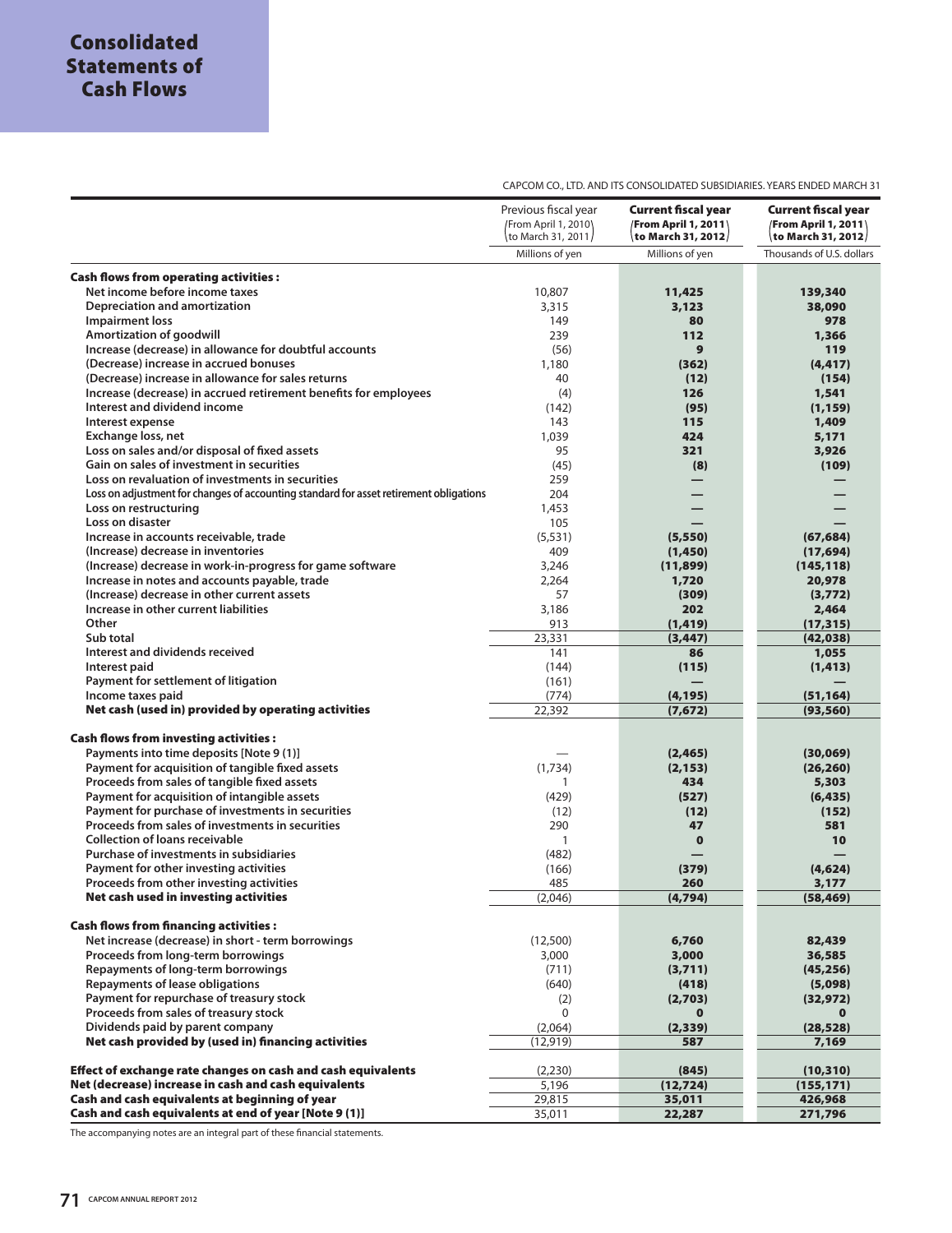**1. Major policies in preparing consolidated financial statements:** The accompanying consolidated financial statements of CAPCOM CO., LTD. (hereinafter referred to as the "Company" ) and its subsidiaries are prepared on the basis of accounting principles generally accepted in Japan, which are different in certain respects as to application and disclosure requirements of International Financial Reporting Standards, and are compiled from the consolidated financial statements prepared by the Company as required by the Financial Instruments and Exchange Act.

Each amount in the consolidated financial statements and notes is rounded down to the nearest 1 million yen (in the case of translation into U.S. dollar, it is rounded down to the nearest 1 thousand dollars).

The rate of ¥82=U.S.\$1, the approximate current rate of exchange prevailing on March 31, 2012, has been used for the purpose of presentation of the U.S. dollar amounts in the accompanying consolidated financial statements. These U.S. dollar amounts are included solely for convenience and should not be construed as representations that the Japanese yen amounts actually represent, have been or could be converted into U.S. dollars at this or any other rate.

## **2. Significant accounting policies:**

## **(1) Principles of consolidation**

The consolidated financial statements consist of the accounts of the Company and those of its 14 majority-owned subsidiaries (all 15 companies are referred to collectively as the "Companies") at the relevant balance sheet date.

All significant inter-company transactions and accounts have been eliminated.

The investment in 20% to 50% owned companies (hereinafter referred to as "Affiliated companies" ) are, with minor exceptions, accounted for under the equity method.

The 14 subsidiaries are as follows:

CAPCOM U.S.A., INC. (U.S.A.) CAPCOM GAME STUDIO VANCOUVER, INC. (Canada) BEELINE INTERACTIVE, INC. (U.S.A.) BEELINE INTERACTIVE CANADA, INC. (Canada) BEELINE INTERACTIVE JAPAN, INC. (Japan) BEELINE INTERACTIVE EUROPE LTD. (U.K.) CE EUROPE LTD. (U.K.) CEG INTERACTIVE ENTERTAINMENT GmbH (Germany) CAPCOM ENTERTAINMENT FRANCE SAS (France) CAPCOM ASIA CO., LTD. (Hong Kong) CAPCOM ENTERTAINMENT KOREA CO., LTD. (South Korea) CAPTRON CO., LTD. (Japan) K2 CO., LTD. (Japan) ENTERRISE CO., LTD. (Japan)

An affiliated company accounted for under the equity method is as follows:

STREET FIGHTER FILM, LLC (U.S.A.)

## **(2) Investments in securities**

Available-for-sale securities whose fair values are readily determinable are stated at fair value at the fiscal year end.

Net unrealized gains or losses on these securities are recorded as a separate component of "Net assets", at the net of tax amount.

The cost of securities sold is determined based on the average cost of all such securities held at the time of sale.

Other securities whose fair values are not readily determinable are stated at cost, cost being determined by the average cost method.

## **(3) Inventories ("Merchandise and finished goods", "Work-in- progress", "Raw materials and supplies") and "Work-in-progress for game software"**

Inventories are stated at the acquisition cost, cost being principally determined by the moving average cost method.

(Inventories are stated at cost with the book value reduction method based on a decline in profitability for balance sheet carrying amounts.)

Work-in-progress for game software, including development costs incurred by subcontractors for game machines, are stated at accumulated cost on a specific project basis.

(Work-in-progress for game software are stated at cost with the book value reduction method based on a decline in profitability for balance sheet carrying amounts.)

#### **(4) Tangible fixed assets, except for leased assets**

Tangible fixed assets are stated at cost. The Company and its domestic subsidiaries compute depreciation of tangible fixed assets using the declining balance method at rates based on the estimated useful lives of the respective assets, except for buildings (excluding leasehold improvements and auxiliary facilities attached to buildings), for which depreciation is computed using the straight-line method. Foreign subsidiaries, except for some subsidiaries, compute depreciation on a straight-line basis.

The primary useful lives are as follows:

| <b>Buildings and structures</b>               | 3-50 years |
|-----------------------------------------------|------------|
| Equipment for amusement facilities 3-20 years |            |

## **(5) Intangible assets, except for leased assets**

Amortization of intangible assets is computed by the straight-line method. The amortization period, except for computer software and online game contents, is based upon the individual estimated useful lives of the assets.

The amortization period for computer software and online game contents is based upon the estimated period of internal use (3 to 5 years) and the estimated period of online game services (2 to 3 years), respectively.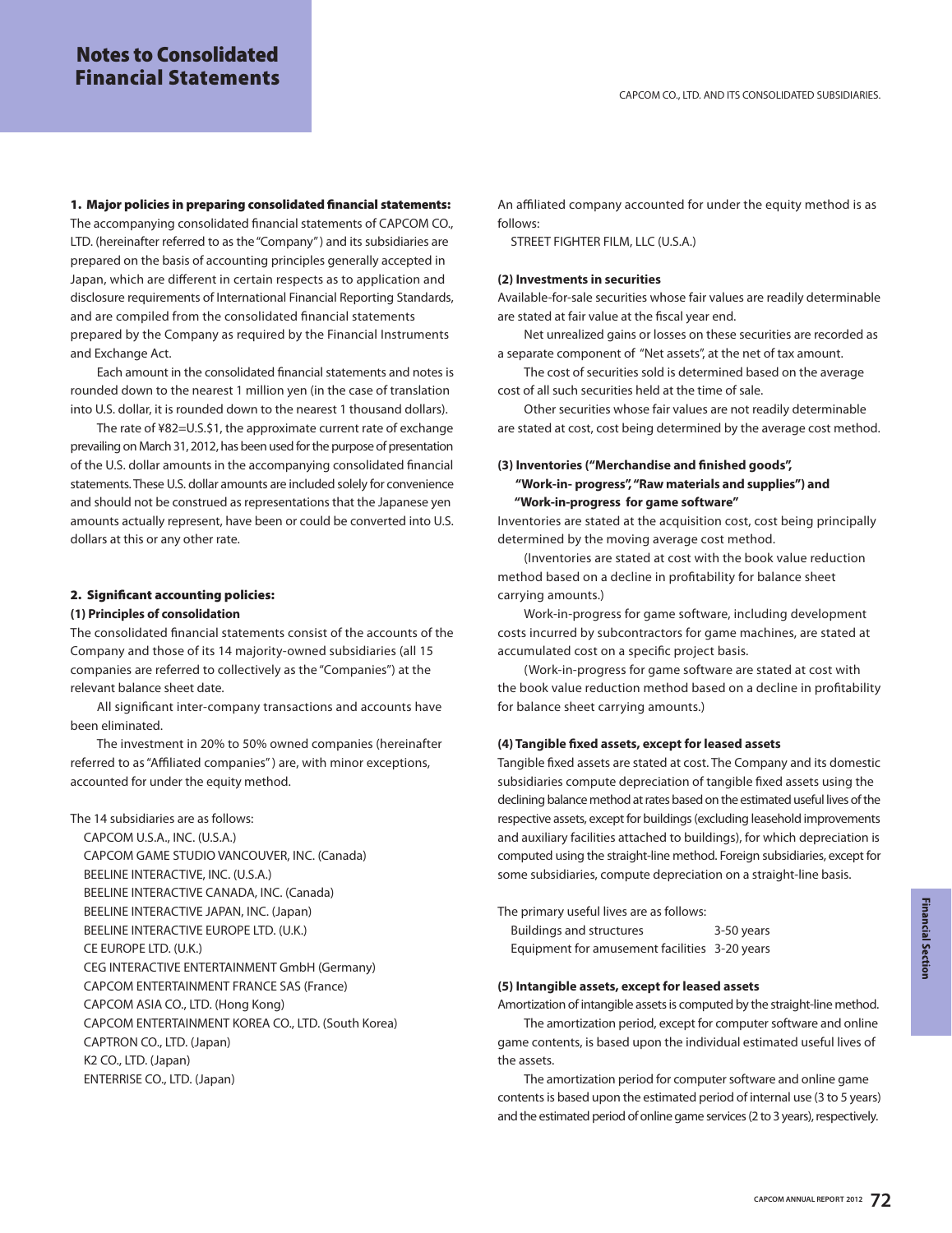#### **(6) Leased assets**

Leases that do not transfer ownership of the leased assets to the lessee Depreciation of such leased assets is computed by the straight-line method with lease term regarded as useful lives and residual value at zero.

In the case there is any contract on guaranteed residual value for the lease, such guaranteed residual value is used as accounting residual one.

Leases that do not transfer ownership of the leased assets to the lessee as part of the lease, the contracts of which were made on or before March 31, 2008, are accounted for in a similar manner with ordinary rental transactions.

Leases that transfer ownership of the leased assets to the lessee Depreciation methods for such leased assets are the same with those applied to the Companies-owned tangible fixed assets.

## **(7) Allowance for doubtful accounts**

The allowance for doubtful accounts is calculated based on the prior loss experience and the estimated amount of probable individual bad debts at the fiscal year end.

This amount is considered sufficient to cover possible losses on collection.

## **(8) Accrued bonuses**

Accrued bonuses are stated at the estimated amount of the bonus to be paid to employees based on their services provided during the fiscal year.

## **(9) Accrued retirement benefits for employees**

The accrual for retirement benefits for employees is calculated based on the estimated amount of projected benefit obligations at the year-end.

The unrecognized net transition obligation ( ¥552 million (\$6,737 thousand)) is amortized over 15 years.

Unrecognized prior service liabilities are amortized over 8 years, the average remaining service period, commencing from the date on which they are incurred.

Unrecognized actuarial net gains or losses are amortized over 8 to 9 years, the average remaining service period, commencing from the following year in which they arise.

## **(10) Allowance for sales returns**

The allowance for sales returns is provided for estimated losses resulting from sales returns subsequent to the balance sheet date and is based on prior loss experience.

## **(11) Amortization of goodwill**

Goodwill is amortized by the straight-line method over 4 years. In the case its amount is minor, it is amortized at one time.

## **(12) Cash and cash equivalents in the consolidated statements of cash flows**

Cash and cash equivalents include all highly liquid investments with original maturities of three months or less that are readily convertible to known amounts of cash and are so near maturity that they present an insignificant risk of change in value.

## **(13) Other**

Accounting for consumption taxes

Consumption taxes on goods and services are not included in the revenue and expense amounts in the accompanying consolidated statements of income.

## **3. Changes in presentation**

## **(1) Consolidated statements of cash flows**

Effective from the fiscal year ended March 31, 2012, cash flow relating to short-term borrowings for "Cash flows from investing activities", which was presented gross for the previous fiscal year has been presented net in order to disclose consolidated statements of cash flows more appropriately.

As a result, "Repayments of short-term borrowings" for the previous fiscal year has been presented as "Net decrease in short-term borrowings" of ¥12,500 million.

## **4. Additional information**

Effective from the fiscal year ended March 31, 2012, the Companies have adopted "Accounting Standard for Accounting Changes and Error Corrections" (Accounting Standard Board of Japan (ASBJ) Statement No.24 issued on December 4, 2009) and "Guidance on Accounting Standard for Accounting Changes and Error Corrections" (ASBJ Guidance No.24 issued on December 4, 2009) for accounting changes and past error corrections.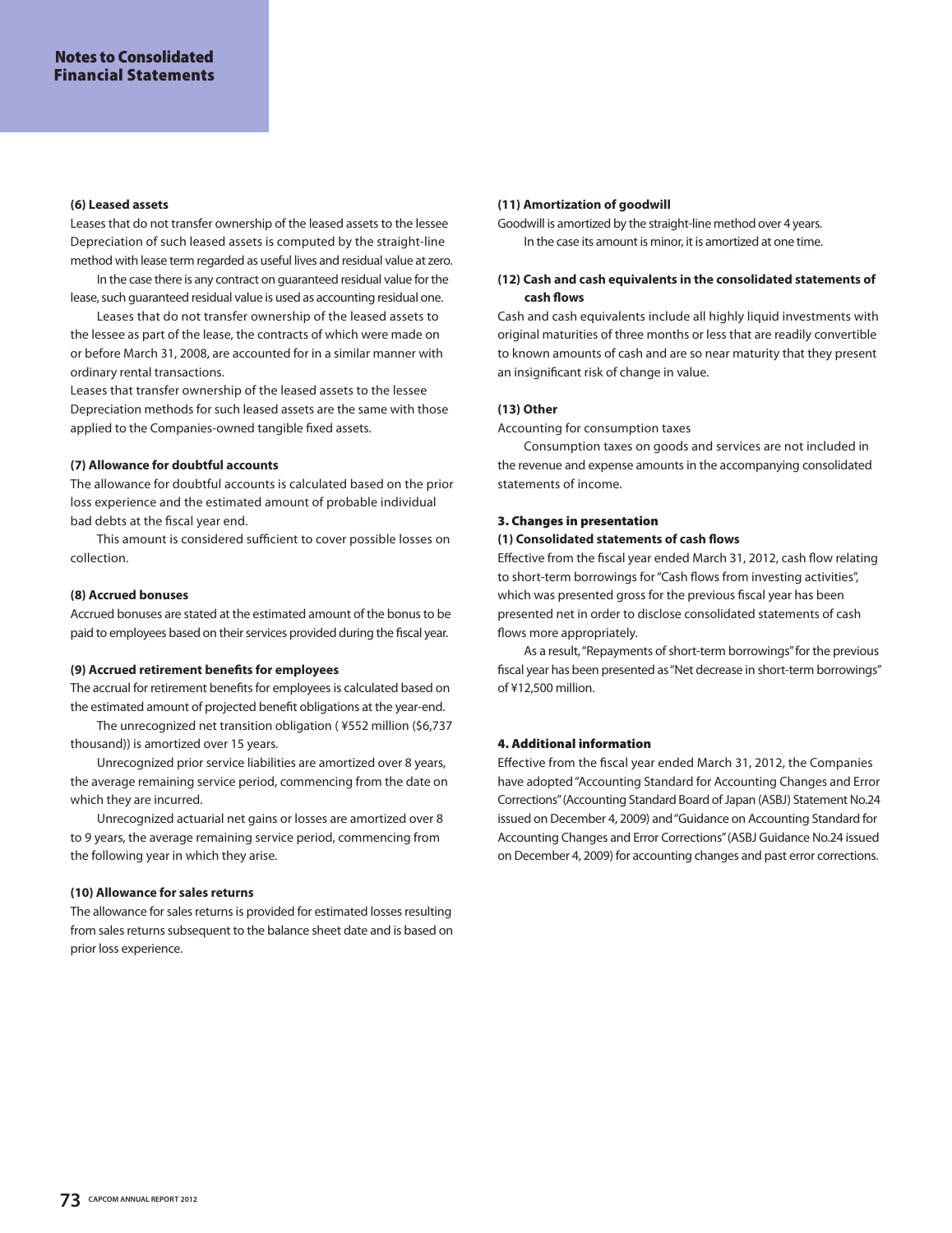## **5. Notes to consolidated balance sheets**

(1) Accumulated depreciation of tangible fixed assets

|                                                                                             | Previous fiscal year<br>(As of March 31, 2011) | <b>Current fiscal year</b><br>(As of March 31, 2012) | <b>Current fiscal year</b><br>(As of March 31, 2012) |
|---------------------------------------------------------------------------------------------|------------------------------------------------|------------------------------------------------------|------------------------------------------------------|
|                                                                                             | Millions of yen                                | Millions of yen                                      | Thousands of U.S. dollars                            |
| Accumulated depreciation of tangible fixed assets                                           | 16.688                                         | 16,712                                               | 203,814                                              |
| (Note) The above balances include the accumulated impairment loss of tangible fixed assets. |                                                |                                                      |                                                      |

(2) Pledged assets and secured debts

|                                          | Previous fiscal year<br>(As of March 31, 2011) | <b>Current fiscal year</b><br>(As of March 31, 2012) | <b>Current fiscal year</b><br>(As of March 31, 2012) |
|------------------------------------------|------------------------------------------------|------------------------------------------------------|------------------------------------------------------|
|                                          | Millions of yen                                | Millions of yen                                      | Thousands of U.S. dollars                            |
| 1) Pledged assets                        |                                                |                                                      |                                                      |
| <b>Buildings</b>                         | 4,285                                          | 3,817                                                | 46,558                                               |
| Land                                     | 3,902                                          | 3,314                                                | 40,415                                               |
| Total                                    | 8,187                                          | 7,131                                                | 86,973                                               |
| 2) Secured debts                         |                                                |                                                      |                                                      |
| Short-term borrowings                    |                                                | 260                                                  | 3,170                                                |
| Long-term borrowings due within one year | 700                                            | 490                                                  | 5,975                                                |
| Long-term borrowings                     | 630                                            | 140                                                  | 1,707                                                |
| Total                                    | 1,330                                          | 890                                                  | 10,853                                               |

(3) Investments in affiliated companies

|                           | Previous fiscal year<br>(As of March 31, 2011) (As of March 31, 2012) |                 | <b>Current fiscal year</b><br>(As of March 31, 2012) |
|---------------------------|-----------------------------------------------------------------------|-----------------|------------------------------------------------------|
|                           | Millions of ven                                                       | Millions of ven | Thousands of U.S. dollars                            |
| Investments in securities |                                                                       |                 |                                                      |

(4) Notes that matured on the balance sheet day of the fiscal year

Although the balance sheet day for the current fiscal year was not a business day, the notes that matured on this day were treated as if they were settled on the date.

|                  | Previous fiscal year<br>(As of March 31, 2011) |                 | <b>Current fiscal year</b><br>(As of March 31, 2012) |
|------------------|------------------------------------------------|-----------------|------------------------------------------------------|
|                  | Millions of yen                                | Millions of yen | Thousands of U.S. dollars                            |
| Notes receivable |                                                |                 |                                                      |
| Notes payable    |                                                |                 | 511                                                  |

(5) Credit line

The Company has entered into a line of credit agreement with some banks by syndicate financing for the purpose of efficient and sustainable financing, and improvement of efficiency of funds operations and the company's financial flexibility.

The credit line under this contract and the unexercised balance at the end of the fiscal year are shown below:

|                     | Previous fiscal year<br>(As of March 31, 2011) | <b>Current fiscal year</b><br>(As of March 31, 2012) | <b>Current fiscal year</b><br>(As of March 31, 2012) |
|---------------------|------------------------------------------------|------------------------------------------------------|------------------------------------------------------|
|                     | Millions of yen                                | Millions of yen                                      | Thousands of U.S. dollars                            |
| Total credit line   | 26,500                                         | 26,500                                               | 323,170                                              |
| Borrowings          |                                                | 6,500                                                | 79,268                                               |
| Unexercised balance | 26,500                                         | 20,000                                               | 243,902                                              |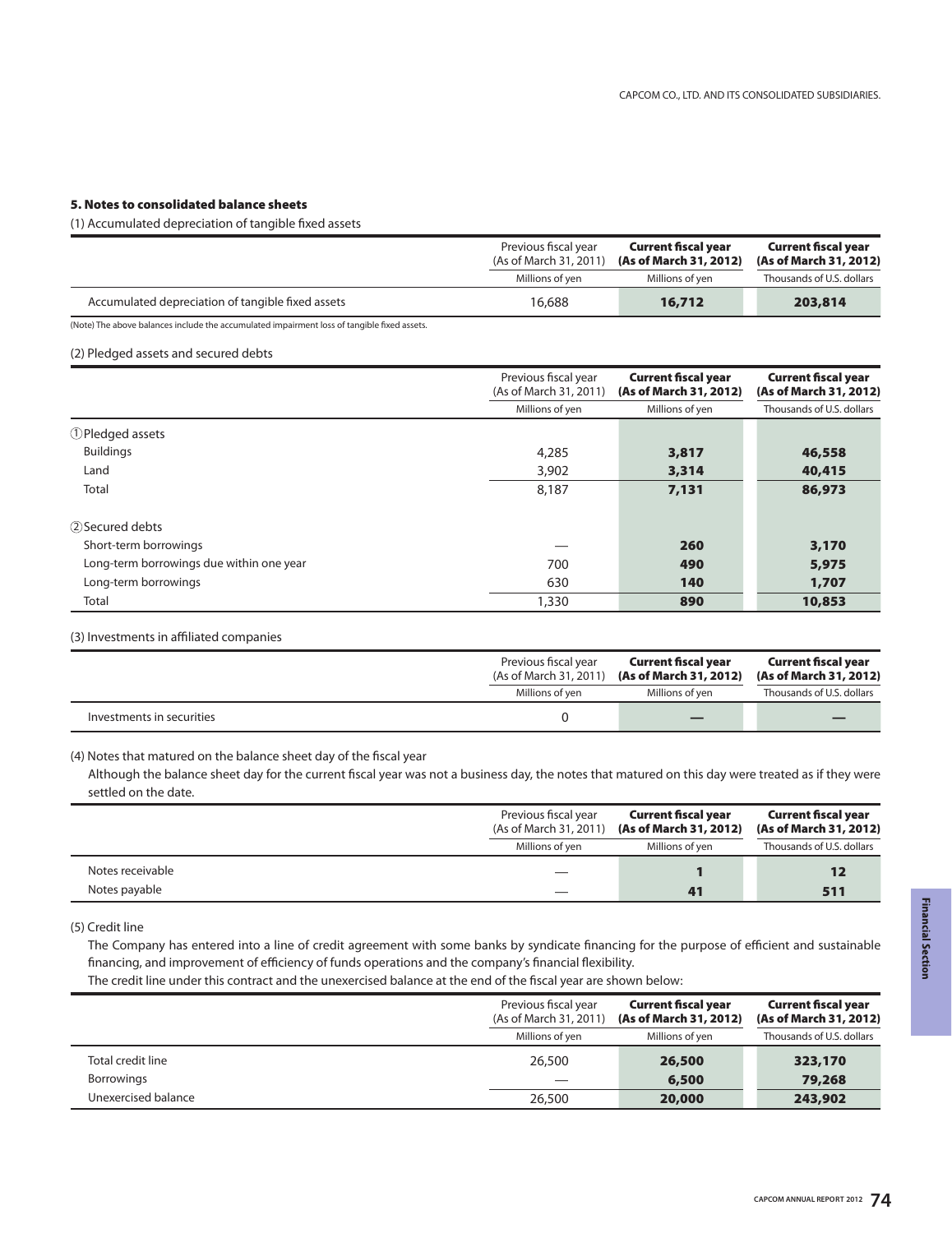#### **6. Notes to consolidated statements of income**

(1) Major items and the amounts under "Selling, general and administrative expenses"

|                                   | Previous fiscal year<br>/From April 1, 2010)<br>\to March 31, 2011/ | <b>Current fiscal year</b><br><b>/From April 1, 2011</b><br>to March 31, 2012/ | <b>Current fiscal year</b><br><b>/From April 1, 2011</b><br>to March 31, 2012/ |
|-----------------------------------|---------------------------------------------------------------------|--------------------------------------------------------------------------------|--------------------------------------------------------------------------------|
|                                   | Millions of yen                                                     | Millions of yen                                                                | Thousands of U.S. dollars                                                      |
| Advertising expenses              | 5,622                                                               | 4,105                                                                          | 50,069                                                                         |
| Promotion expenses                | 1,576                                                               | 1,601                                                                          | 19,531                                                                         |
| Salaries and bonuses              | 4,431                                                               | 4,589                                                                          | 55,970                                                                         |
| Depreciation and amortization     | 867                                                                 | 795                                                                            | 9,706                                                                          |
| Provision for accrued bonuses     | 1,275                                                               | 848                                                                            | 10,350                                                                         |
| Commissions                       | 1,382                                                               | 1,055                                                                          | 12,874                                                                         |
| Research and development expenses | 2.924                                                               | 2,236                                                                          | 27,277                                                                         |

## (2) The breakdown of "Loss on sales and / or disposal of fixed assets"

|                                    | Previous fiscal year<br><b>/From April 1, 2010</b><br>to March 31, 2011/ | <b>Current fiscal year</b><br><b>/From April 1, 2011</b><br>to March 31, 2012/ | <b>Current fiscal year</b><br><b>/From April 1, 2011</b><br>\to March 31, 2012/ |
|------------------------------------|--------------------------------------------------------------------------|--------------------------------------------------------------------------------|---------------------------------------------------------------------------------|
|                                    | Millions of yen                                                          | Millions of yen                                                                | Thousands of U.S. dollars                                                       |
| <b>Buildings and structures</b>    |                                                                          | 33                                                                             | 413                                                                             |
| Tools, fixtures and furniture      | 13                                                                       | 11                                                                             | 137                                                                             |
| Equipment for amusement facilities | 71                                                                       |                                                                                | 66                                                                              |
| Land                               |                                                                          | 117                                                                            | 1,431                                                                           |
| Other                              | 4                                                                        | 153                                                                            | 1,876                                                                           |
| Total                              | 95                                                                       | 321                                                                            | 3,926                                                                           |

## (3) Research and development expenses included in general and administrative expenses

|                                   | Previous fiscal year<br>/From April 1, 2010\<br>\to March 31, 2011/ | <b>Current fiscal year</b><br><b>/From April 1, 2011</b><br>\to March 31, 2012/ | <b>Current fiscal year</b><br><b>/From April 1, 2011</b><br>to March 31, 2012/ |
|-----------------------------------|---------------------------------------------------------------------|---------------------------------------------------------------------------------|--------------------------------------------------------------------------------|
|                                   | Millions of yen                                                     | Millions of yen                                                                 | Thousands of U.S. dollars                                                      |
| Research and development expenses | 2.924                                                               | 2,236                                                                           | 27,277                                                                         |

#### (4) Impairment loss

The assets, for which the impairment losses were recognized, are as follows.

| Usage                                                                            | Account                                                                       | Previous fiscal year | <b>Current fiscal year</b><br>(From April 1, 2010 to March 31, 2011) (From April 1, 2011 to March 31, 2012) | <b>Current fiscal year</b><br>(From April 1, 2011 to March 31, 2012) |
|----------------------------------------------------------------------------------|-------------------------------------------------------------------------------|----------------------|-------------------------------------------------------------------------------------------------------------|----------------------------------------------------------------------|
|                                                                                  |                                                                               | Millions of ven      | Millions of yen                                                                                             | Thousands of U.S. dollars                                            |
| Assets to be disposed of<br>Assets to be disposed of<br>Assets to be disposed of | Equipment for amusement facilities<br><b>Buildings and structures</b><br>Land | 149                  | 18<br>2 <sub>3</sub><br>37                                                                                  | 224<br>291<br>462                                                    |

(Previous fiscal year)

To measure an impairment, assets are principally grouped based on business segments such as "Consumer online games", "Arcade operations", etc.

Whereas, rental assets, idle assets and online game contents are evaluated as separate groups. The Companies made a decision on changing some business policies to a few stores in the "Arcade operations" business.

As a result of the decision, the Companies did not make sure of recoverabilities of the book value of the assets to be disposed of and recognized the impairment loss as shown above. The recoverable value for the assets to be disposed of was estimated at zero.

(Current fiscal year)

To measure an impairment, assets are principally grouped based on business segments such as "Consumer online games", "Arcade operations", etc.

Whereas, rental assets, idle assets, assets to be disposed and online game contents are evaluated as separate groups.

The Companies made a decision on changing some business policies and disposing of some assets. As a result of the decision, the Companies did not make sure of recoverabilities of the book value of the assets to be disposed of and recognized the impairment loss as shown above.

The recoverable value for the assets to be sold was computed based on their net realizable value, which was appraised by a real estate appraiser, and that for those to be otherwise disposed of was estimated at zero.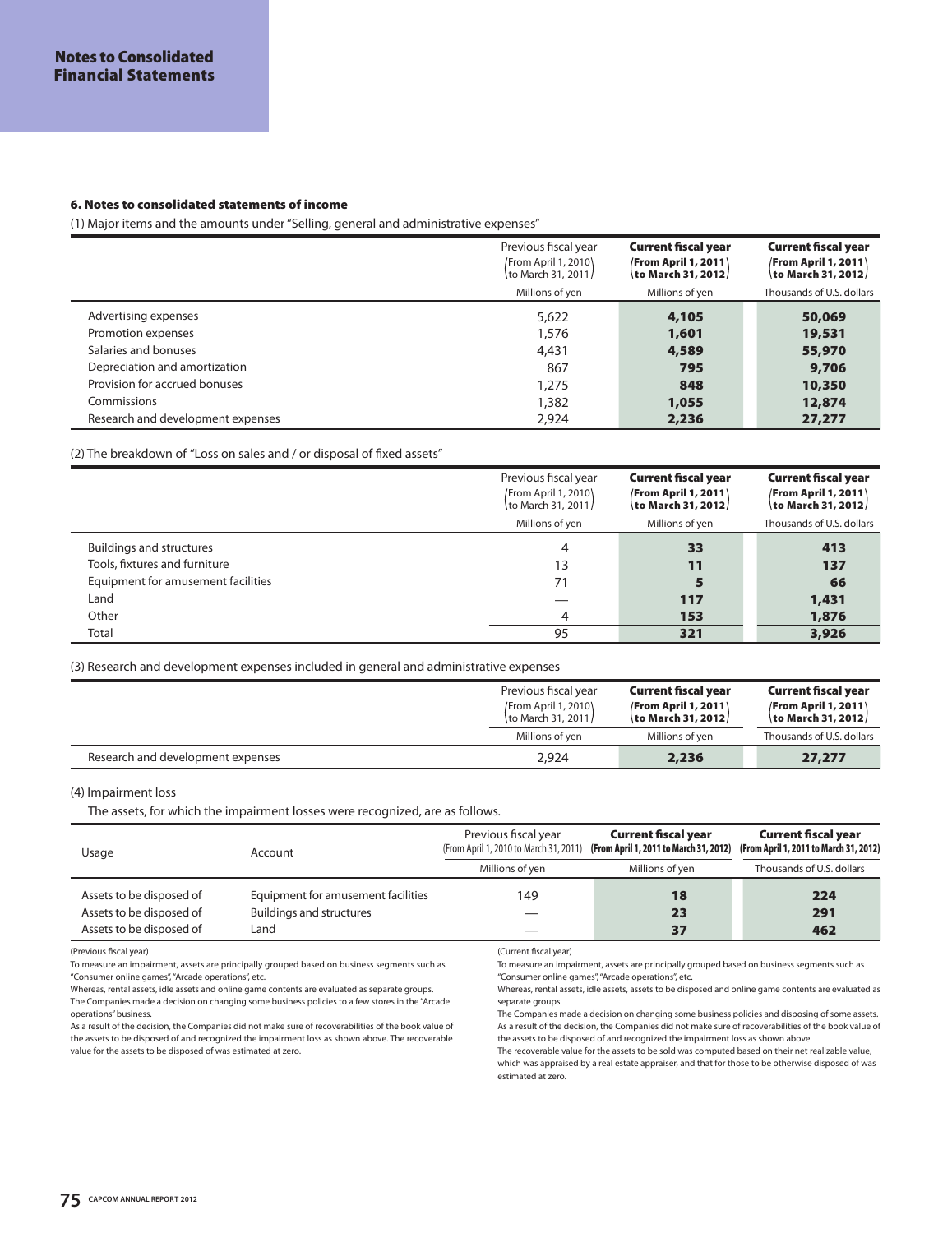## (5) Loss on restructuring

 $\overline{1}$  Previous fiscal year (From April 1, 2010 to March 31, 2011)

The Companies examined profitability for each business segment, and restructured the developmental organization of the online game business etc. As a result, the Companies wrote down some of the assets and booked ¥1,453 million of loss on restructuring.

## **Current fiscal year (From April 1, 2011to March 31, 2012) 2**

Not applicable

## **7. Notes to consolidated statements of comprehensive income**

## **Current fiscal year (From April 1, 2011 to March 31, 2012)**

(1) Amount of recycling and income tax effect associated with other comprehensive income

|                                                       | Millions of yen | Thousands of U.S. dollars |
|-------------------------------------------------------|-----------------|---------------------------|
| Net unrealized gain or loss on securities             |                 |                           |
| Amount arising during the current fiscal year         | 18              | 227                       |
| Amount of recycling                                   | (8)             | (108)                     |
| Net gain before income tax effect                     | 9               | 119                       |
| Income tax effect                                     |                 |                           |
| Net unrealized gain or loss on securities, net of tax | 9               | 119                       |
| Cumulative translation adjustment                     |                 |                           |
| Amount arising during the current fiscal year         | (344)           | (4,201)                   |
| Total other comprehensive income                      | (334)           | (4,082)                   |

## **8. Notes to consolidated statements of changes in net assets**

Previous fiscal year (From April 1, 2010 to March 31, 2011)

(1) Number of outstanding shares

| Type of share                  | Number of shares as of April 1, 2010 | Increase in the number of shares | Decrease in the number of shares | Number of shares as of March 31, 2011 |
|--------------------------------|--------------------------------------|----------------------------------|----------------------------------|---------------------------------------|
| Common stock (thousand shares) | $\overline{\phantom{a}}$<br>7.723    |                                  | __                               | 07.7ZJ                                |

(Note) No change in the number of shares during the previous fiscal year

#### (2) Number of treasury stocks

| Type of share                                                                                                                      | Number of shares as of April 1, 2010 | Decrease in the number of shares<br>Increase in the number of shares |  | Number of shares as of March 31, 2011 |
|------------------------------------------------------------------------------------------------------------------------------------|--------------------------------------|----------------------------------------------------------------------|--|---------------------------------------|
| Common stock (thousand shares)                                                                                                     | 8.636                                |                                                                      |  | 8,637                                 |
| (Note) The reason for the increase in the number of shares is as follows.<br>Increase due to purchase of less-than-one-unit shares |                                      | 1 thousands shares                                                   |  |                                       |

Increase due to purchase of less-than-one-unit shares

### (3) Dividend

#### $\mathbb O$  Amount of dividends paid

| Resolution                                                                                                                                 | Type of share | Amount<br>of dividends | Dividend per share<br>(yen) |                             | Record date        | Effective date                                 |
|--------------------------------------------------------------------------------------------------------------------------------------------|---------------|------------------------|-----------------------------|-----------------------------|--------------------|------------------------------------------------|
| General shareholders' meeting<br>held on June 18, 2010                                                                                     | Common stock  | ¥1,181 million         | 20                          | March 31, 2010              |                    | June 21, 2010<br>(Effective after the meeting) |
| Board of directors' meeting<br>held on October 28, 2010                                                                                    | Common stock  | ¥886 million           | 15                          |                             | September 30, 2010 | November 19, 2010                              |
| 2 Dividends whose effective date was to be after the end of previous fiscal year and record date was included in the previous fiscal year. |               |                        |                             |                             |                    |                                                |
| Resolution                                                                                                                                 | Type of share | Amount<br>of dividends | Source<br>of dividends      | Dividend per share<br>(yen) | Record date        | Effective date                                 |
| General shareholders' meeting<br>held on June 17, 2011                                                                                     | Common stock  | ¥1,477 million         | Retained earnings           | 25                          | March 31, 2011     | June 20, 2011                                  |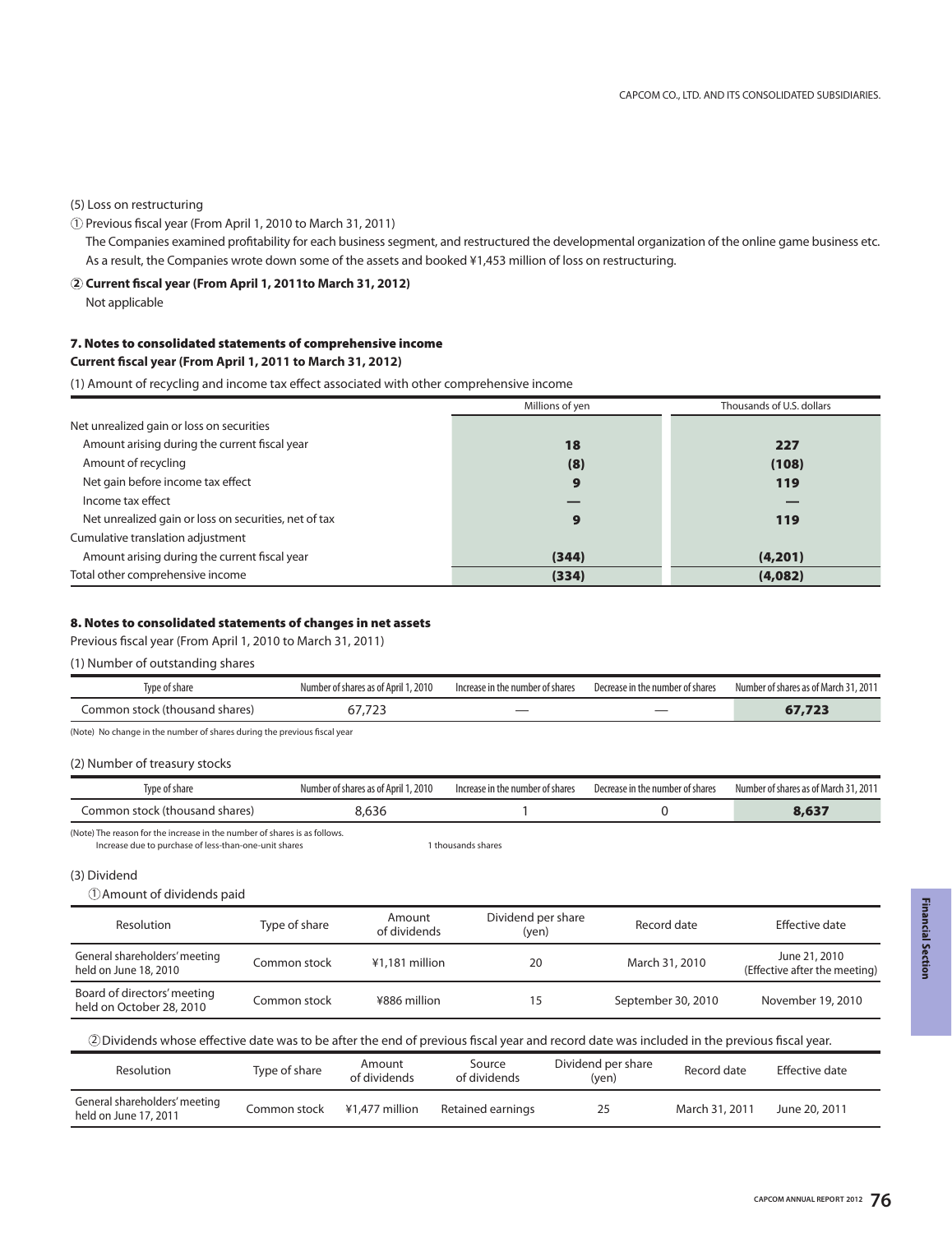## **Current fiscal year (From April 1, 2011 to March 31, 2012)**

(1) Number of outstanding shares

| Type of share                                                                                                                                                                                                                     |               | Number of shares as of April 1, 2011 | Increase in the number of shares     |  | Decrease in the number of shares     |                    | Number of shares as of March 31, 2012 |
|-----------------------------------------------------------------------------------------------------------------------------------------------------------------------------------------------------------------------------------|---------------|--------------------------------------|--------------------------------------|--|--------------------------------------|--------------------|---------------------------------------|
| Common stock (thousand shares)                                                                                                                                                                                                    |               | 67,723                               |                                      |  |                                      |                    | 67,723                                |
| (Note) No change in the number of shares during the current fiscal year                                                                                                                                                           |               |                                      |                                      |  |                                      |                    |                                       |
| (2) Number of treasury stocks                                                                                                                                                                                                     |               |                                      |                                      |  |                                      |                    |                                       |
| Type of share                                                                                                                                                                                                                     |               | Number of shares as of April 1, 2011 | Increase in the number of shares     |  | Decrease in the number of shares     |                    | Number of shares as of March 31, 2012 |
| Common stock (thousand shares)                                                                                                                                                                                                    |               | 8,637                                | 1,501                                |  |                                      | 0                  | 10,138                                |
| (Note) The reasons for the increase in the number of shares are as follows.<br>Increase due to purchase of treasury stocks<br>1,500 thousand shares<br>Increase due to purchase of less-than-one-unit shares<br>1 thousand shares |               |                                      |                                      |  |                                      |                    |                                       |
| (3) Dividend<br>(1) Amount of dividends paid                                                                                                                                                                                      |               |                                      |                                      |  |                                      |                    |                                       |
| Resolution                                                                                                                                                                                                                        | Type of share | Amount<br>of dividends               | Dividend per share<br>(yen)          |  |                                      | Record date        | <b>Effective date</b>                 |
| General shareholders' meeting<br>held on June 17, 2011                                                                                                                                                                            | Common stock  | ¥1,477 million                       | 25                                   |  |                                      | March 31, 2011     | June 20, 2011                         |
| Board of directors' meeting<br>held on October 26, 2011                                                                                                                                                                           | Common stock  | ¥863 million                         | 15                                   |  |                                      | September 30, 2011 | November 17, 2011                     |
| Resolution                                                                                                                                                                                                                        | Type of share | Amount<br>of dividends               | Dividend per share<br>(U.S. dollars) |  |                                      | Record date        | <b>Effective date</b>                 |
| General shareholders' meeting<br>held on June 17, 2011                                                                                                                                                                            | Common stock  | \$18,013 thousand                    | 0.30                                 |  |                                      | March 31, 2011     | June 20, 2011                         |
| Board of directors' meeting<br>held on October 26, 2011                                                                                                                                                                           | Common stock  | \$10,533 thousand                    | 0.18                                 |  |                                      | September 30, 2011 | November 17, 2011                     |
| 2 Dividends whose effective date was to be after the end of current fiscal year and record date was included in the current fiscal year.                                                                                          |               |                                      |                                      |  |                                      |                    |                                       |
| Resolution                                                                                                                                                                                                                        | Type of share | Amount<br>of dividends               | Source<br>of dividends               |  | Dividend per share<br>(yen)          | Record date        | <b>Effective date</b>                 |
| General shareholders' meeting<br>held on June 15, 2012                                                                                                                                                                            | Common stock  | ¥1,439 million                       | Retained earnings                    |  | 25                                   | March 31, 2012     | June 18, 2012                         |
| Resolution                                                                                                                                                                                                                        | Type of share | Amount<br>of dividends               | Source<br>of dividends               |  | Dividend per share<br>(U.S. dollars) | Record date        | <b>Effective date</b>                 |
| General shareholders' meeting<br>held on June 15, 2012                                                                                                                                                                            | Common stock  | \$17,556 thousand                    | Retained earnings                    |  | 0.30                                 | March 31, 2012     | June 18, 2012                         |

## **9. Notes to consolidated statements of cash flows**

(1) Cash and cash equivalents at end of year

|                                                 | Previous fiscal year<br>(As of March 31, 2011) | <b>Current fiscal year</b><br>(As of March 31, 2012) | <b>Current fiscal year</b><br>(As of March 31, 2012) |
|-------------------------------------------------|------------------------------------------------|------------------------------------------------------|------------------------------------------------------|
|                                                 | Millions of yen                                | Millions of yen                                      | Thousands of U.S. dollars                            |
| Cash on hand and in banks                       | 35,011                                         | 24,752                                               | 301,865                                              |
| Time deposits with maturities over three months | $\overline{\phantom{a}}$                       | (2, 465)                                             | (30,069)                                             |
| Cash and cash equivalents                       | 35,011                                         | 22,287                                               | 271,796                                              |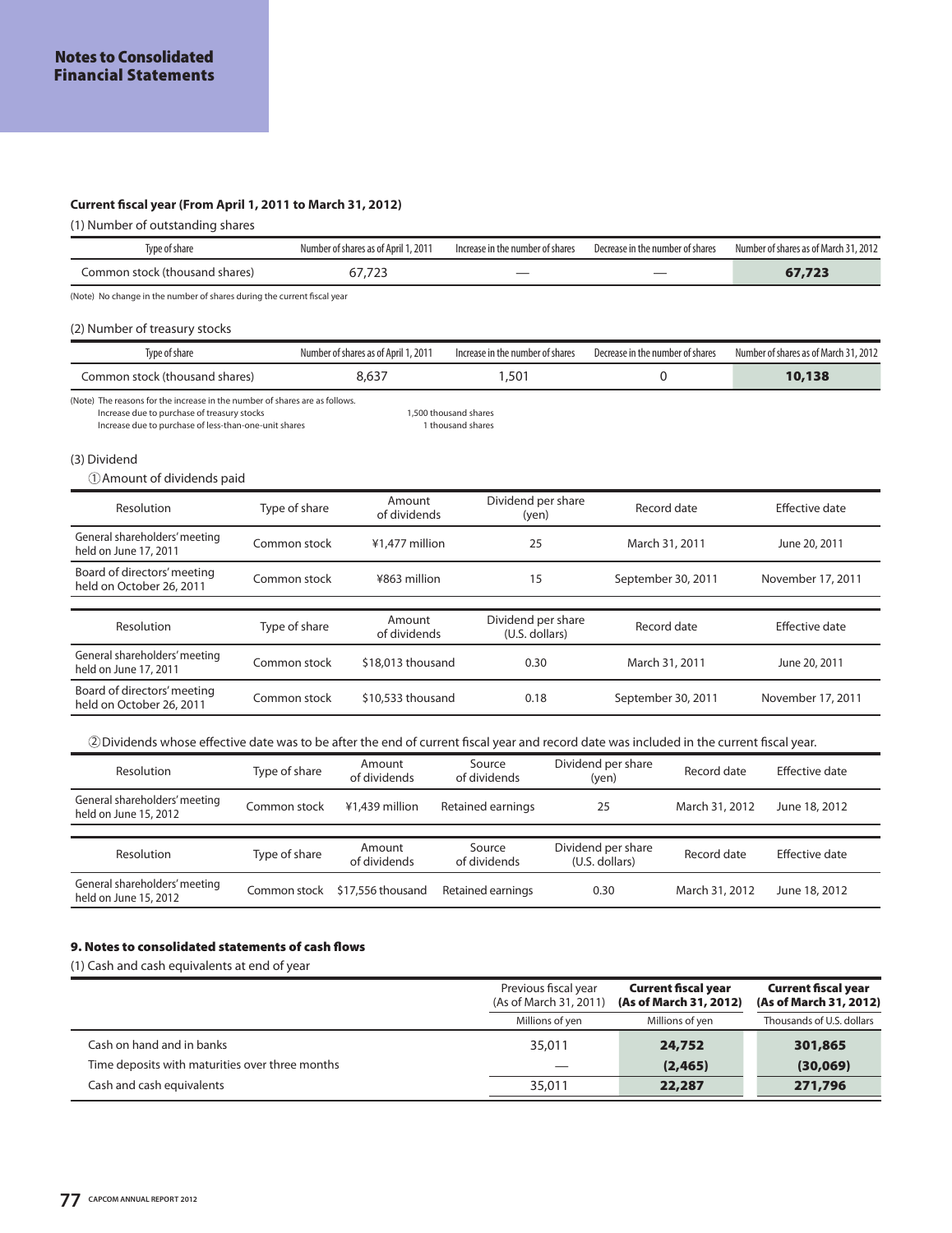(2) Significant non-cash transactions during the fiscal year

|                              | Previous fiscal year               | <b>Current fiscal year</b><br>(From April 1, 2010 to March 31, 2011) (From April 1, 2011 to March 31, 2012) (From April 1, 2011 to March 31, 2012) | <b>Current fiscal year</b> |
|------------------------------|------------------------------------|----------------------------------------------------------------------------------------------------------------------------------------------------|----------------------------|
|                              | Millions of yen<br>Millions of yen |                                                                                                                                                    | Thousands of U.S. dollars  |
| Acquisition of leased assets | 590                                | 321                                                                                                                                                | 3,917                      |

## **10. Accounting for leases**

(1) Capital leases that do not transfer ownership of the leased assets to lessees, the contracts of which were made on or before March 31, 2008. The note is omitted due to the minor of the total amount.

(2) Capital leases, the contracts of which were made on or after April 1, 2008.

 $\mathbb O$  Capital leases that transfer ownership of the leased assets to lessees

•Leased assets:

Intangible assets

Major assets are software for the business segment of "Amusement equipments".

•Depreciation method:

See "(6) Leased assets of 2. Significant accounting policies".

 $\mathcal Q$  Capital leases that do not transfer ownership of the leased assets to lessees

•Leased assets:

Tangible fixed assets

Major assets are equipment for amusement facilities for the business segment of "Arcade operations".

•Depreciation method:

See "(6) Leased assets of 2. Significant accounting policies".

## (3) Operating leases

Future lease payments 1

|                     | Previous fiscal year                   | <b>Current fiscal year</b>             | <b>Current fiscal year</b>             |
|---------------------|----------------------------------------|----------------------------------------|----------------------------------------|
|                     | (From April 1, 2010 to March 31, 2011) | (From April 1, 2011 to March 31, 2012) | (From April 1, 2011 to March 31, 2012) |
|                     | Millions of yen<br>Millions of yen     |                                        | Thousands of U.S. dollars              |
| Due within one year | 212                                    | 272                                    | 3,317                                  |
| Due over one year   | 410                                    | 876                                    | 10,683                                 |
| Total               | 622                                    | 1,148                                  | 14,001                                 |

(For impairment loss)

No impairment losses were recognized for leased assets.

## **11. Financial instruments**

Conditions of financial instruments 1

(1) Management policy

The Companies' fund management policy is to invest in financial instruments that have high levels of safety concerning the repayment of the principal and the receipt of the interest, taking safety, liquidity (negotiability, marketability) and profitability into consideration.

The Companies raise funds through borrowings from financial institutions, such as banks etc.

The Companies also utilize derivative financial instruments in order to hedge foreign currency exchange risk and interest fluctuation rate risk, and do not enter into derivative financial instruments for speculative purposes.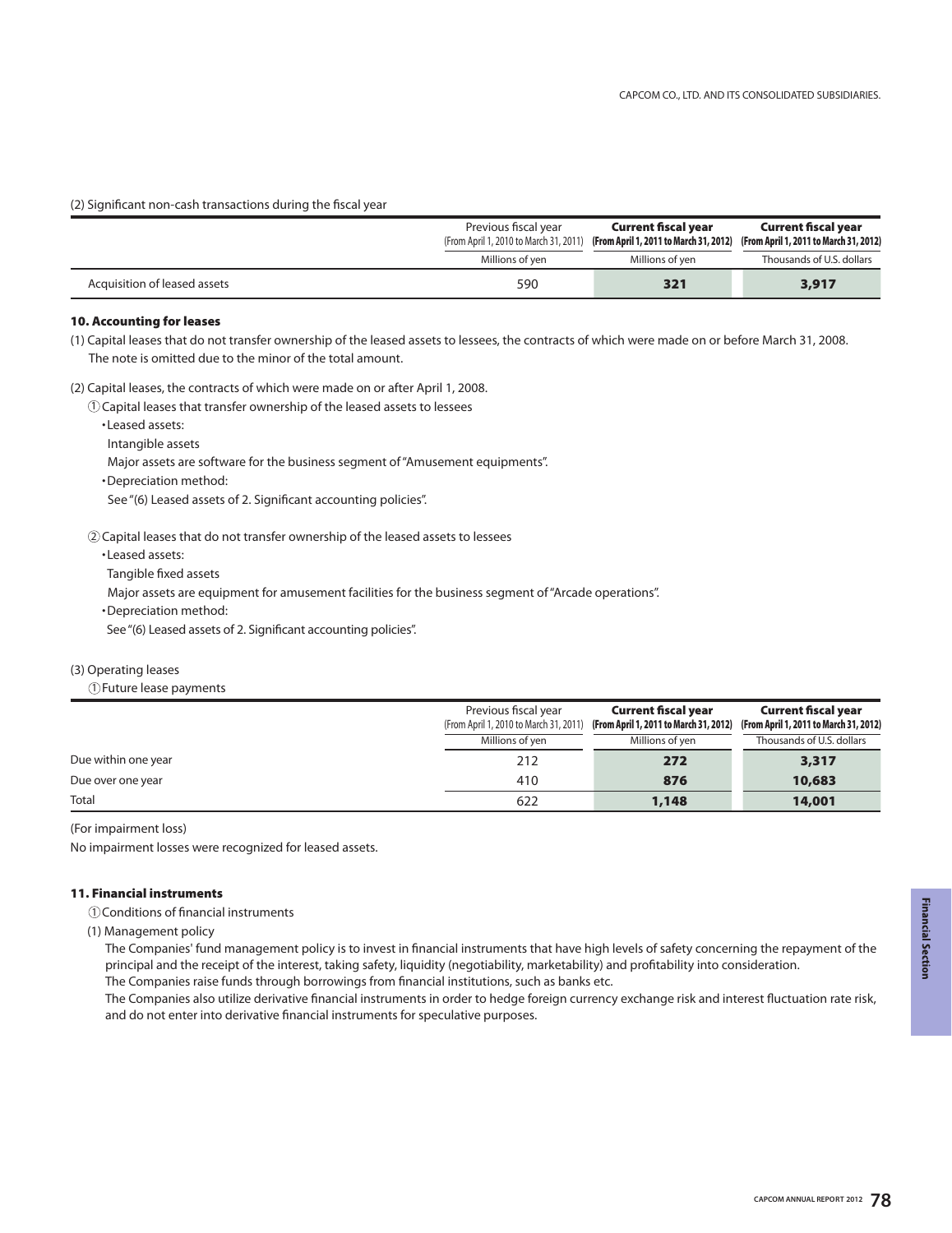(2) Financial instruments, risks, and risk management

Notes and accounts receivable, trade are exposed to credit risk of customers. To minimize such risk, the Companies regularly monitor credit status of major customers as well as perform due date control and balance control for each customer according to importance of business in accordance with credit exposure management rules.

The investments in securities the Company holds mainly consist of listed equity securities of its business partners. These securities are exposed to stock price volatility risk. To minimize such risk, the Company states the fair value of these securities on a quarterly basis to report it to the board of directors' meeting.

As for notes and accounts payable, trade, due date of payment is within one year.

Short-term borrowings are mainly for fund raising related to normal operating activities, and long-term borrowings are mainly for fund raising related to capital investments.

Notes and accounts payable, trade and borrowings are exposed to liquidity risk. The Companies minimize such risk by forecasting cash flows on a monthly basis.

 (3) Supplemental information on fair value of financial instruments Not applicable

## Fair value of financial instruments 2

The carrying value on the consolidated balance sheets, fair value, and differences are as follows.

## (1) Previous fiscal year (As of March 31, 2011)

|                                          | Millions of yen |            |            |
|------------------------------------------|-----------------|------------|------------|
|                                          | Carrving value  | Fair value | Difference |
| (1) Cash on hand and in banks            | 35,011          | 35,011     |            |
| (2) Notes and accounts receivable, trade | 11,700          | 11,700     |            |
| (3) Lease deposits                       | 4,741           | 4,637      | (104)      |
| <b>Total</b>                             | 51,453          | 51,349     | (104)      |
| (1) Notes and accounts payable, trade    | 5,665           | 5,665      |            |
| (2) Short-term borrowings                | 3,711           | 3,711      |            |
| (3) Long-term borrowings                 | 3,644           | 3,619      | (24)       |
| Total                                    | 13,021          | 12,996     | (24)       |

#### **(2) Current fiscal year (As of March 31, 2012)**

|                                          |                | Millions of yen |                   |                | Thousands of U.S. dollars |            |
|------------------------------------------|----------------|-----------------|-------------------|----------------|---------------------------|------------|
|                                          | Carrying value | Fair value      | <b>Difference</b> | Carrying value | Fair value                | Difference |
| (1) Cash on hand and in banks            | 24,752         | 24,752          |                   | 301,865        | 301,865                   |            |
| (2) Notes and accounts receivable, trade | 17,285         | 17,285          |                   | 210,799        | 210,799                   |            |
| (3) Lease deposits                       | 4,522          | 4,470           | (52)              | 55,156         | 54,516                    | (640)      |
| <b>Total</b>                             | 46,561         | 46,508          | (52)              | 567,822        | 567,182                   | (640)      |
| (1) Notes and accounts payable, trade    | 7,257          | 7,257           | _                 | 88,505         | 88,505                    |            |
| (2) Short-term borrowings                | 7,259          | 7,259           |                   | 88,528         | 88,528                    |            |
| (3) Long-term borrowings                 | 6,145          | 6,151           | 6                 | 74,943         | 75,018                    | 75         |
| Total                                    | 20,662         | 20,668          | 6                 | 251,977        | 252,052                   | 75         |

(Note 1) Fair value measurement of financial instruments

#### **Assets**

(1) Cash on hand and in banks and (2) Notes and accounts receivable, trade

 The fair value is assumed to be the same with carrying value, as it approximates fair value because of the short maturity of these instruments.

(3) Lease deposits

The fair value is measured at the present value of future cash flows discounted using the yield of a national government bond according to periods until repayments.

#### **Liabilities**

(1) Notes and accounts payable, trade and (2) Short-term borrowings

 The fair value is assumed to be the same with carrying value, as it approximates fair value because of the short maturity of these instruments.

(3) Long-term borrowings

The fair value of long-term borrowings with variable interest rates is measured at carrying value, as it approximates fair value. (The market interest rate fluctuation is reflected in the variable interest rate in short term and the credit status of the Company does not change remarkably after raising funds through long-term borrowings with variable interest rate.)

The fair value of long-term borrowings with fixed rate is measured at the present value of future cash flow (principal plus interest) discounted using the assumed interest rate of similar type of new borrowings.

(Note 2) Redemption schedule for monetary assets with maturity date subsequent to the consolidated balance sheets date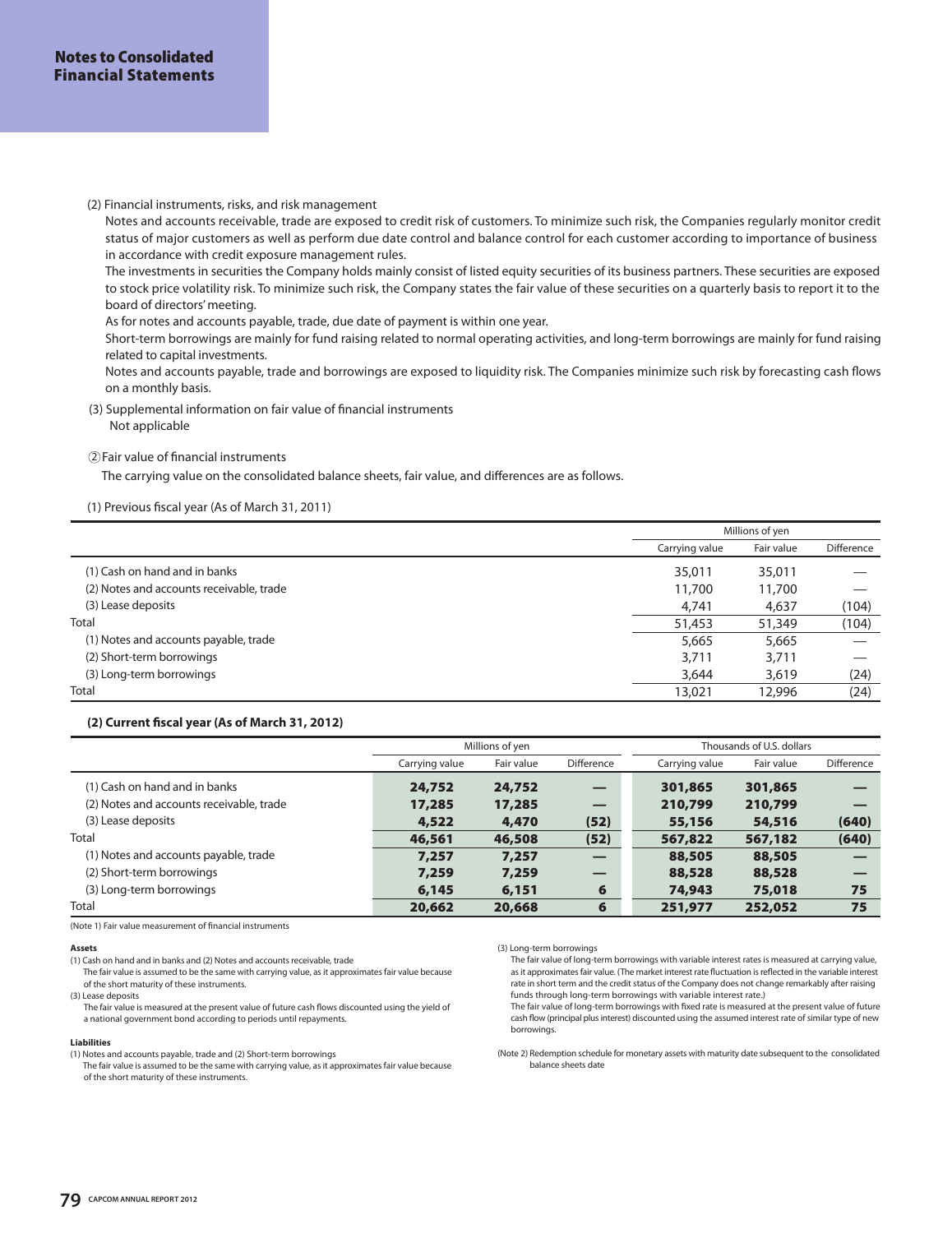## (1) Previous fiscal year (As of March 31, 2011)

|                                          | Millions of yen |                                                                                                                   |     |               |
|------------------------------------------|-----------------|-------------------------------------------------------------------------------------------------------------------|-----|---------------|
|                                          |                 | April 1, 2011 to April 1, 2012 to April 1, 2016 to<br>March 31, 2012 March 31, 2016 March 31, 2021 and thereafter |     | April 1, 2021 |
| (1) Cash on hand and in banks            | 35,011          |                                                                                                                   |     |               |
| (2) Notes and accounts receivable, trade | 11,700          |                                                                                                                   |     |               |
| (3) Lease deposits                       | 671             | 3.247                                                                                                             | 530 | 291           |
| Total                                    | 47,383          | 3.247                                                                                                             | 530 | 291           |

## **(2) Current fiscal year (As of March 31, 2012)**

|                                          | Millions of yen                    |                                    |                                                   |               |                  | Thousands of U.S. dollars                                   |                                   |               |
|------------------------------------------|------------------------------------|------------------------------------|---------------------------------------------------|---------------|------------------|-------------------------------------------------------------|-----------------------------------|---------------|
|                                          | April 1, 2012 to<br>March 31, 2013 | April 1, 2013 to<br>March 31, 2017 | April 1, 2017 to<br>March 31, 2022 and thereafter | April 1, 2022 | April 1, 2012 to | March 31, 2013 March 31, 2017 March 31, 2022 and thereafter | April 1, 2013 to April 1, 2017 to | April 1, 2022 |
| (1) Cash on hand and in banks            | 24,752                             |                                    |                                                   |               | 301,865          |                                                             |                                   |               |
| (2) Notes and accounts receivable, trade | 17,285                             |                                    |                                                   |               | 210,799          |                                                             |                                   |               |
| (3) Lease deposits                       | 1,552                              | 2,531                              | 434                                               |               | 18,932           | 30,871                                                      | 5,303                             | 49            |
| Total                                    | 43,591                             | 2,531                              | 434                                               |               | 531,598          | 30,871                                                      | 5,303                             | 49            |

## **12. Investments in securities**

(1) Available-for-sale securities with a readily determinable fair value

Previous fiscal year (As of March 31, 2011) 1

|                                                                 |                | Millions of yen  |            |  |
|-----------------------------------------------------------------|----------------|------------------|------------|--|
| Classification                                                  | Carrying value | Acquisition cost | Difference |  |
| Securities with book value exceeding their acquisition cost     |                |                  |            |  |
| (1) Equity securities                                           | 102            | 78               | 24         |  |
| (2) Bonds                                                       |                |                  |            |  |
| (3) Others                                                      |                |                  |            |  |
| Sub - total                                                     | 102            | 78               | 24         |  |
| Securities with book value not exceeding their acquisition cost |                |                  |            |  |
| (1) Equity securities                                           | 240            | 321              | (80)       |  |
| (2) Bonds                                                       |                |                  |            |  |
| (3) Others                                                      |                |                  |            |  |
| Sub - total                                                     | 240            | 321              | (80)       |  |
| Total                                                           | 343            | 399              | (56)       |  |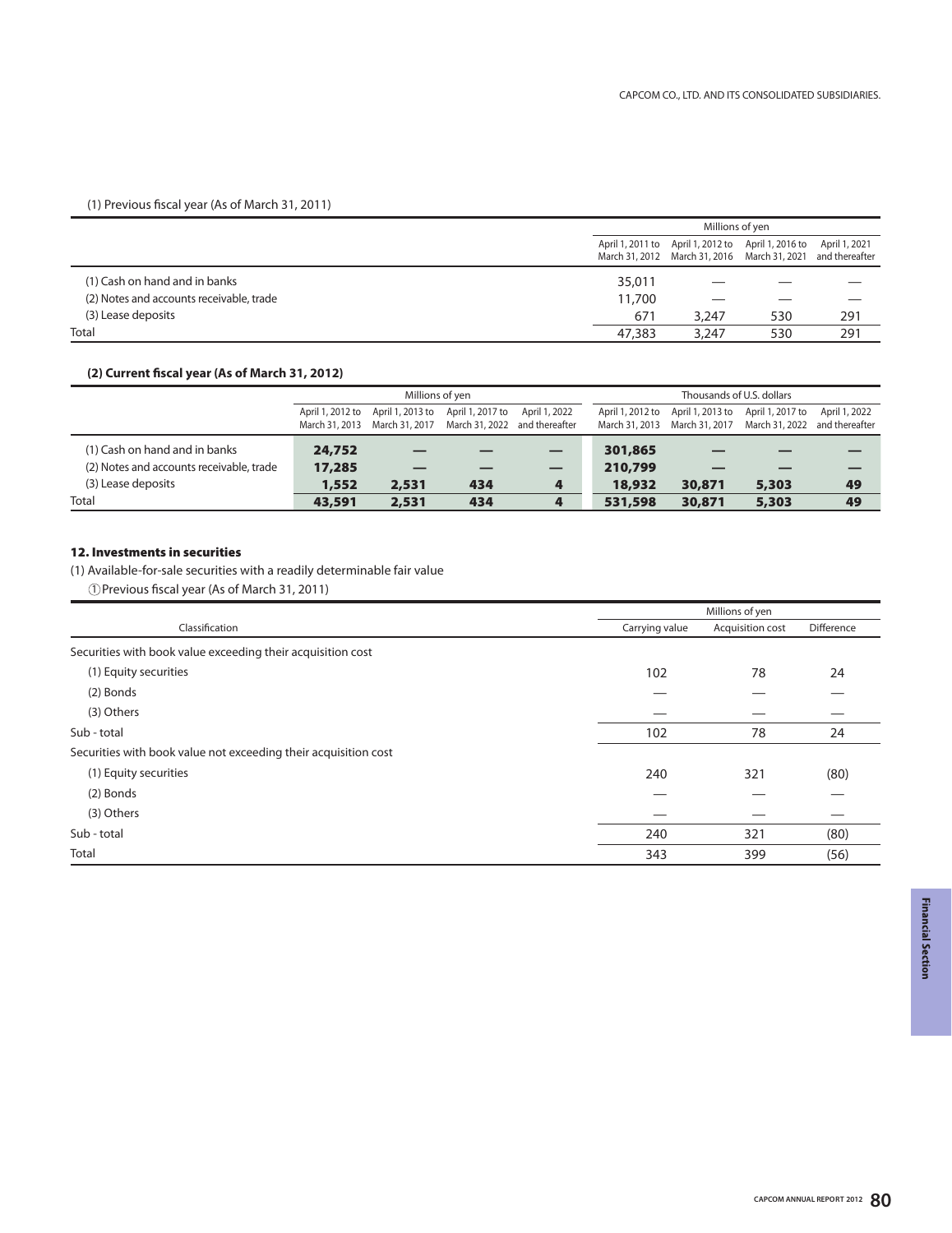## **Current fiscal year (As of March 31, 2012) 2**

|                                                                 |                | Millions of yen  |            |                | Thousands of U.S. dollars |            |
|-----------------------------------------------------------------|----------------|------------------|------------|----------------|---------------------------|------------|
| Classification                                                  | Carrying value | Acquisition cost | Difference | Carrying value | Acquisition cost          | Difference |
| Securities with book value exceeding their acquisition cost     |                |                  |            |                |                           |            |
| (1) Equity securities                                           | 55             | 39               | 15         | 672            | 482                       | 190        |
| (2) Bonds                                                       |                |                  |            |                |                           |            |
| (3) Others                                                      |                |                  |            |                |                           |            |
| Sub - total                                                     | 55             | 39               | 15         | 672            | 482                       | 190        |
| Securities with book value not exceeding their acquisition cost |                |                  |            |                |                           |            |
| (1) Equity securities                                           | 271            | 334              | (62)       | 3,311          | 4,073                     | (762)      |
| (2) Bonds                                                       |                |                  |            |                |                           |            |
| (3) Others                                                      |                |                  |            |                |                           |            |
| Sub - total                                                     | 271            | 334              | (62)       | 3,311          | 4,073                     | (762)      |
| Total                                                           | 326            | 373              | (46)       | 3,984          | 4,556                     | (572)      |

(2) Investments in securities sold during the fiscal year

Previous fiscal year (From April 1, 2010 to March 31, 2011) 1

|                       | Millions of yen |                        |                        |  |
|-----------------------|-----------------|------------------------|------------------------|--|
| Classification        | Amount of sales | Total gain on<br>sales | Total loss on<br>sales |  |
| (1) Equity securities | 290             | 45                     |                        |  |
| (2) Bonds             | _               | ___                    |                        |  |
| (3) Others            | ___             | ___                    |                        |  |
| Total                 | 290             | 45                     |                        |  |

## **Current fiscal year (From April 1, 2011 to March 31, 2012)** 2

|                       | Millions of yen |                        |                        |                 | Thousands of U.S. dollars |                        |
|-----------------------|-----------------|------------------------|------------------------|-----------------|---------------------------|------------------------|
| Classification        | Amount of sales | Total gain on<br>sales | Total loss on<br>sales | Amount of sales | Total gain on<br>sales    | Total loss on<br>sales |
| (1) Equity securities | 47              | 8                      |                        | 580             | 108                       |                        |
| (2) Bonds             |                 |                        |                        |                 |                           |                        |
| (3) Others            |                 |                        |                        |                 |                           |                        |
| Total                 | 47              | 8                      |                        | 580             | 108                       |                        |

(3) Investments in securities impaired during the fiscal year

The acquisition cost on the "(1) Available-for-sale securities with a readily determinable fair value" is the book value after impairment.

 $\textcircled{\scriptsize{1}}$  Previous fiscal year (From April 1, 2010 to March 31, 2011)

During the previous fiscal year, the Companies booked "Loss on revaluation of investments in securities" of ¥259 million.

## **Current fiscal year (From April 1, 2011 to March 31, 2012) 2**

Not applicable

In regards to the impairment of stocks, impairment is recorded when the fair value of the stock falls below 50% of its cost at the end of the fiscal year.

In addition, unless the stock is recognized to have the potential for recovery, impairment is recorded when the rate of stock price decline is between 30% and 50% at the end of the fiscal year.

The recognition of impairment is determined after investigating related factors comprehensively.

Among those factors are the comparison of the gap between market prices for a certain period and acquired prices, understanding of average market value of securities, and examination of various financial analysis data of listed companies.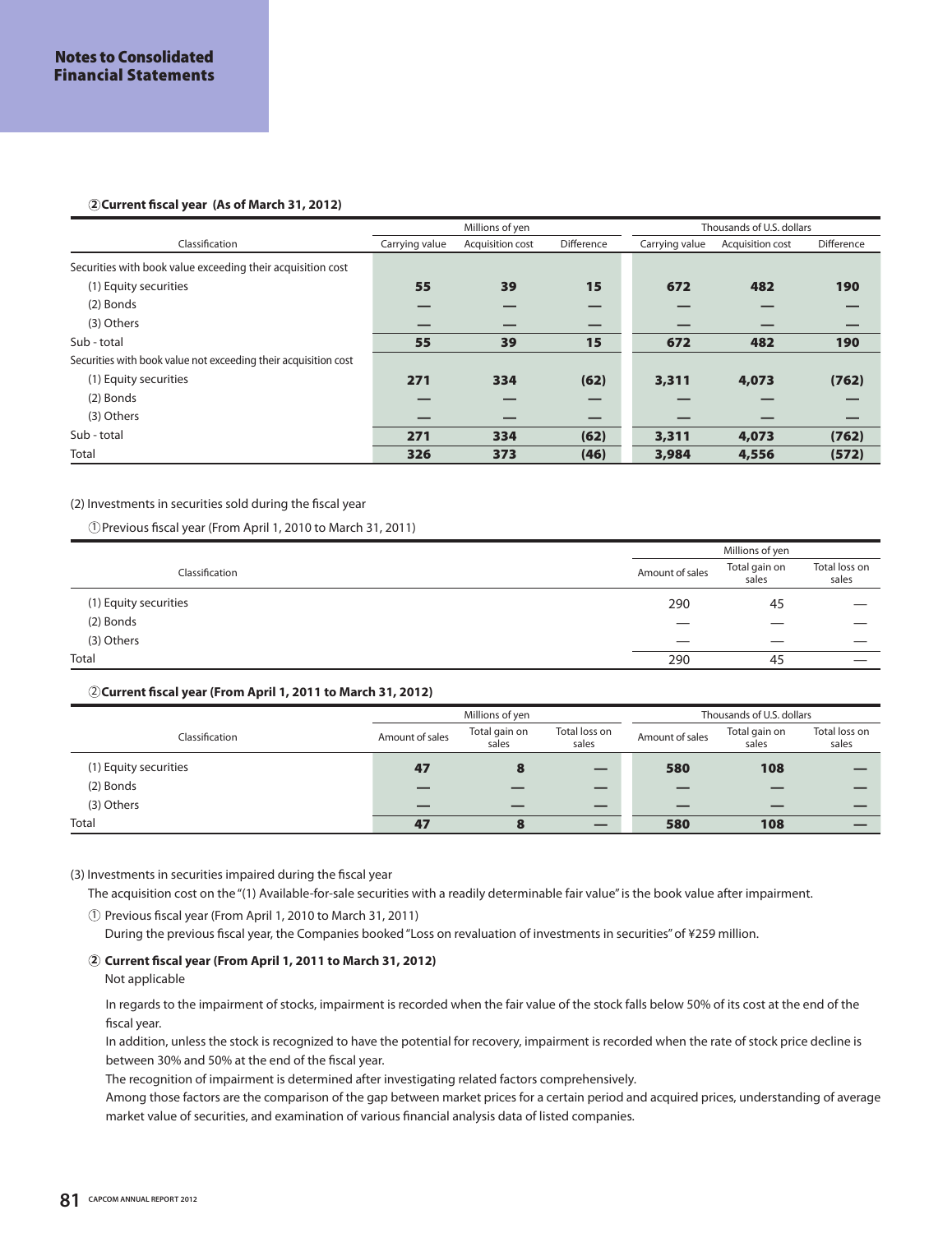## **13. Retirement benefits for employees**

#### (1) Summary of retirement benefit plan

 The Company and its domestic subsidiaries have unfunded lump-sum benefit plans and defined contribution pension plans, which have replaced the conventional funded non-contributory pension plans since 1st January, 2011. Some foreign subsidiaries have defined contribution pension plans.

## (2) Accrued retirement benefits

|                                                                                         | Previous fiscal year<br>(As of March 31, 2011) | <b>Current fiscal year</b><br>(As of March 31, 2012) | <b>Current fiscal year</b><br>(As of March 31, 2012) |
|-----------------------------------------------------------------------------------------|------------------------------------------------|------------------------------------------------------|------------------------------------------------------|
|                                                                                         | Millions of yen                                | Millions of yen                                      | Thousands of U.S. dollars                            |
| A. Projected benefit obligations                                                        | (1,459)                                        | (1,798)                                              | (21, 931)                                            |
| B. Fair value of plan assets                                                            |                                                |                                                      |                                                      |
| C. Unfunded benefit obligations (A+B)                                                   | (1,459)                                        | (1,798)                                              | (21, 931)                                            |
| D. Unrecognized transition obligations                                                  | 63                                             | 47                                                   | 577                                                  |
| E. Unrecognized actuarial differences                                                   | 106                                            | 321                                                  | 3,925                                                |
| F. Unrecognized prior service liabilities                                               | (94)                                           | (80)                                                 | (982)                                                |
| G. Accrued pension liabilities recognized in the consolidated balance sheet $(C+D+E+F)$ | (1.383)                                        | (1,509)                                              | (18, 412)                                            |
| H. Prepaid pension expenses                                                             |                                                |                                                      |                                                      |
| I. Accrued retirement benefits for employees (G - H)                                    | (1, 383)                                       | (1,509)                                              | (18, 412)                                            |

(Note) Some subsidiaries apply a simplified method of computing pension liabilities. The effect of the change of the retirement benefits plans was as follows.

|                                                       | Millions of yen |
|-------------------------------------------------------|-----------------|
| Decrease in projected benefit obligations             | 1,334           |
| Decrease in plan assets                               | (955)           |
| Decrease in unrecognized transition obligations       | (89)            |
| Decrease in unrecognized actuarial differences        | (149)           |
| Decrease in unrecognized prior service liabilities    |                 |
| Decrease in accrued retirement benefits for employees | 139             |
|                                                       |                 |

The total amount of the plan assets transferred to the defined contribution pension plans was ¥955 million

## (3) Retirement and pension cost

|                                                            | Previous fiscal year<br>(From April 1, 2010 to March 31, 2011) | <b>Current fiscal year</b><br>(From April 1, 2011 to March 31, 2012) | <b>Current fiscal year</b><br>(From April 1, 2011 to March 31, 2012) |
|------------------------------------------------------------|----------------------------------------------------------------|----------------------------------------------------------------------|----------------------------------------------------------------------|
|                                                            | Millions of yen                                                | Millions of yen                                                      | Thousands of U.S. dollars                                            |
| A. Service costs                                           | 221                                                            | 123                                                                  | 1,503                                                                |
| B. Interest costs                                          | 30                                                             | 16                                                                   | 200                                                                  |
| C. Expected return on plan assets                          | (17)                                                           |                                                                      |                                                                      |
| D. Amortization of transition obligations                  | 31                                                             | 15                                                                   | 192                                                                  |
| E. Amortization of actuarial differences                   | 44                                                             | 15                                                                   | 186                                                                  |
| F. Amortization of prior service liabilities               | (3)                                                            | (13)                                                                 | (163)                                                                |
| G. Net periodic benefit costs (A+B+C+D+E+F)                | 306                                                            | 157                                                                  | 1,918                                                                |
| H. Net gain on the change of the retirement benefits plans | (139)                                                          |                                                                      |                                                                      |
| I. Other                                                   | 58                                                             | 193                                                                  | 2,356                                                                |
| $J. Total (G+H+I)$                                         | 225                                                            | 350                                                                  | 4,275                                                                |

(Note) 1. Retirement cost for some subsidiaries which have adopted the simplified method are included in the "Service costs".

2. "Other" means the contribution to the defined contribution pension plans.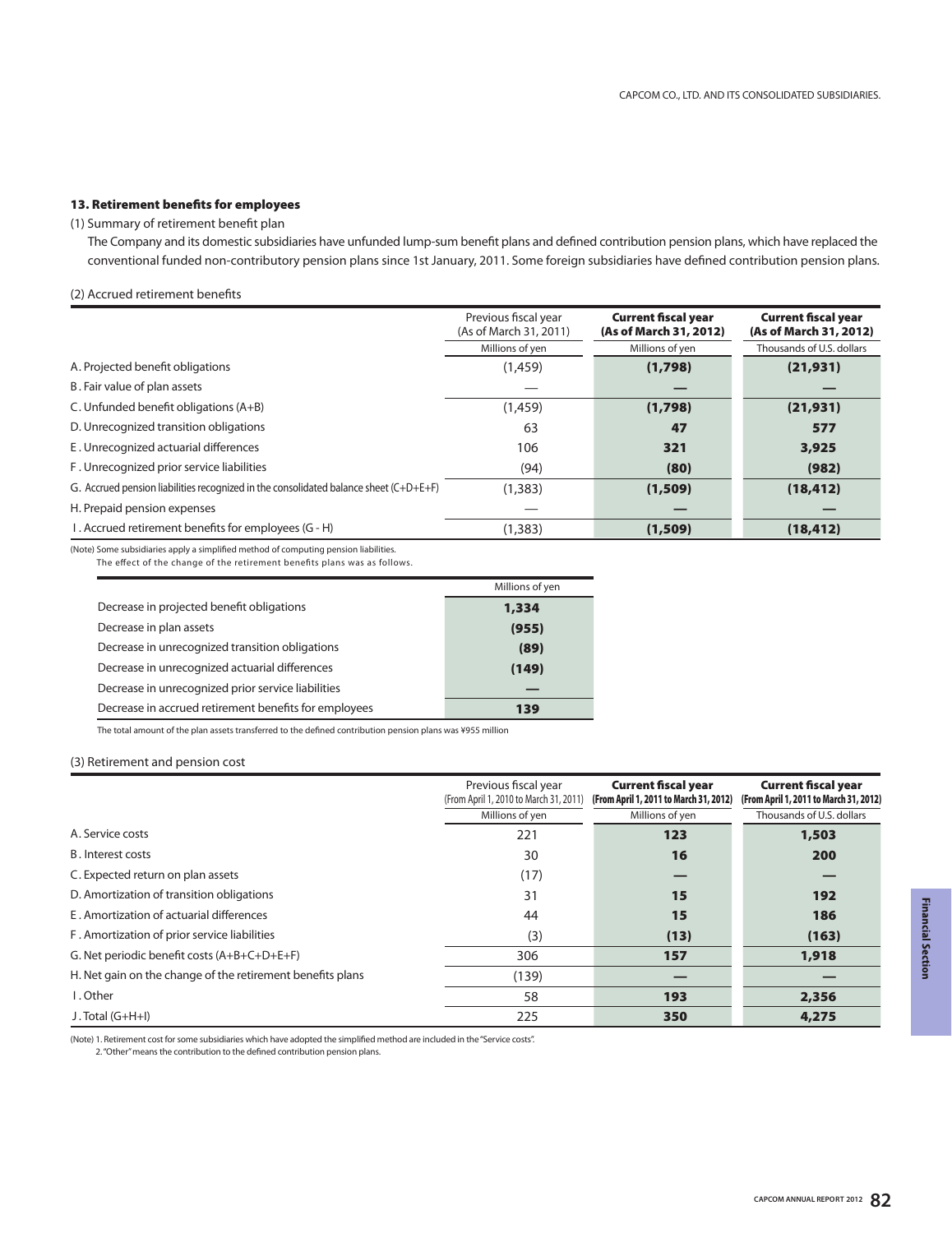## (4) Assumptions used in calculation of retirement benefits for employees

|                                                                   | Previous fiscal year<br>(From April 1, 2010 to March 31, 2011)                                                                                                           | <b>Current fiscal year</b><br>(From April 1, 2011 to March 31, 2012) |
|-------------------------------------------------------------------|--------------------------------------------------------------------------------------------------------------------------------------------------------------------------|----------------------------------------------------------------------|
| A. Method of attributing projected benefits to periods of service | Straight-line                                                                                                                                                            | Straight-line                                                        |
| <b>B.</b> Discount rate                                           | 1.5%                                                                                                                                                                     | 1.5%                                                                 |
| C. Long-term rate of return on plan assets                        | 2.5%                                                                                                                                                                     |                                                                      |
| D. Amortization period for prior service liabilities              | 8 years                                                                                                                                                                  | 8 years                                                              |
|                                                                   | (based on the straight-line method<br>over the average estimated service<br>years of employees)                                                                          | The same method with the previous<br>fiscal year                     |
| E. Amortization period for actuarial differences                  | 9 years                                                                                                                                                                  | 8 to 9 years                                                         |
|                                                                   | (based on the straight-line method over<br>the average estimated service years of<br>employees from the next fiscal period of<br>year when the differences are computed) | The same method with the previous<br>fiscal year                     |
| F. Amortization period for transition obligations                 | 15 years                                                                                                                                                                 | 15 years                                                             |

## **14. Accounting for income taxes**

(1) Significant components of deferred tax assets and liabilities

|                                                                                      | Previous fiscal year<br>(As of March 31, 2011) | <b>Current fiscal year</b><br>(As of March 31, 2012) | <b>Current fiscal year</b><br>(As of March 31, 2012) |
|--------------------------------------------------------------------------------------|------------------------------------------------|------------------------------------------------------|------------------------------------------------------|
|                                                                                      | Millions of yen                                | Millions of yen                                      | Thousands of U.S. dollars                            |
| (Deferred tax assets)                                                                |                                                |                                                      |                                                      |
| Allowance for doubtful accounts                                                      | 233                                            | 14                                                   | 179                                                  |
| <b>Accrued bonuses</b>                                                               | 835                                            | 754                                                  | 9,199                                                |
| Accrued retirement benefits for employees                                            | 559                                            | 534                                                  | 6,516                                                |
| Accrued retirement benefits for directors                                            | 166                                            | 141                                                  | 1,725                                                |
| Inventories                                                                          | 2,947                                          | 2,247                                                | 27,405                                               |
| Prepaid expenses                                                                     | 273                                            | 118                                                  | 1,442                                                |
| Tax loss carry-forwards in the subsidiaries                                          | 416                                            | 252                                                  | 3,081                                                |
| Investments in subsidiaries and affiliated companies                                 | 224                                            | 196                                                  | 2,395                                                |
| Depreciation                                                                         | 84                                             | 117                                                  | 1,436                                                |
| Impairment loss                                                                      | 140                                            | 108                                                  | 1,326                                                |
| Unearned revenue                                                                     | 555                                            | 440                                                  | 5,369                                                |
| Other                                                                                | 1,612                                          | 1,565                                                | 19,091                                               |
| Sub-total                                                                            | 8,051                                          | 6,491                                                | 79,168                                               |
| Valuation allowance                                                                  | (1,262)                                        | (1,200)                                              | (14, 634)                                            |
| Total deferred tax assets                                                            | 6.789                                          | 5,291                                                | 64,534                                               |
| (Deferred tax liabilities)                                                           |                                                |                                                      |                                                      |
| Tax-deductible inventories for a foreign subsidiary                                  | (629)                                          | (367)                                                | (4, 484)                                             |
| Other                                                                                | (62)                                           | (9)                                                  | (115)                                                |
| Total deferred tax liabilities                                                       | (692)                                          | (377)                                                | (4,600)                                              |
| Net deferred tax assets                                                              | 6,097                                          | 4,914                                                | 59,933                                               |
| Net deferred tax assets are reflected in the consolidated balance sheets as follows. |                                                |                                                      |                                                      |
| Current assets-deferred tax assets                                                   | 5,210                                          | 4,239                                                | 51,702                                               |
| Non current assets-deferred tax assets                                               | 1,150                                          | 908                                                  | 11,073                                               |
| Current liabilities-deferred tax liabilities                                         | (30)                                           | (7)                                                  | (95)                                                 |
| Non current liabilities-deferred tax liabilities                                     | (232)                                          | (225)                                                | (2,746)                                              |
| Total                                                                                | 6,097                                          | 4,914                                                | 59,933                                               |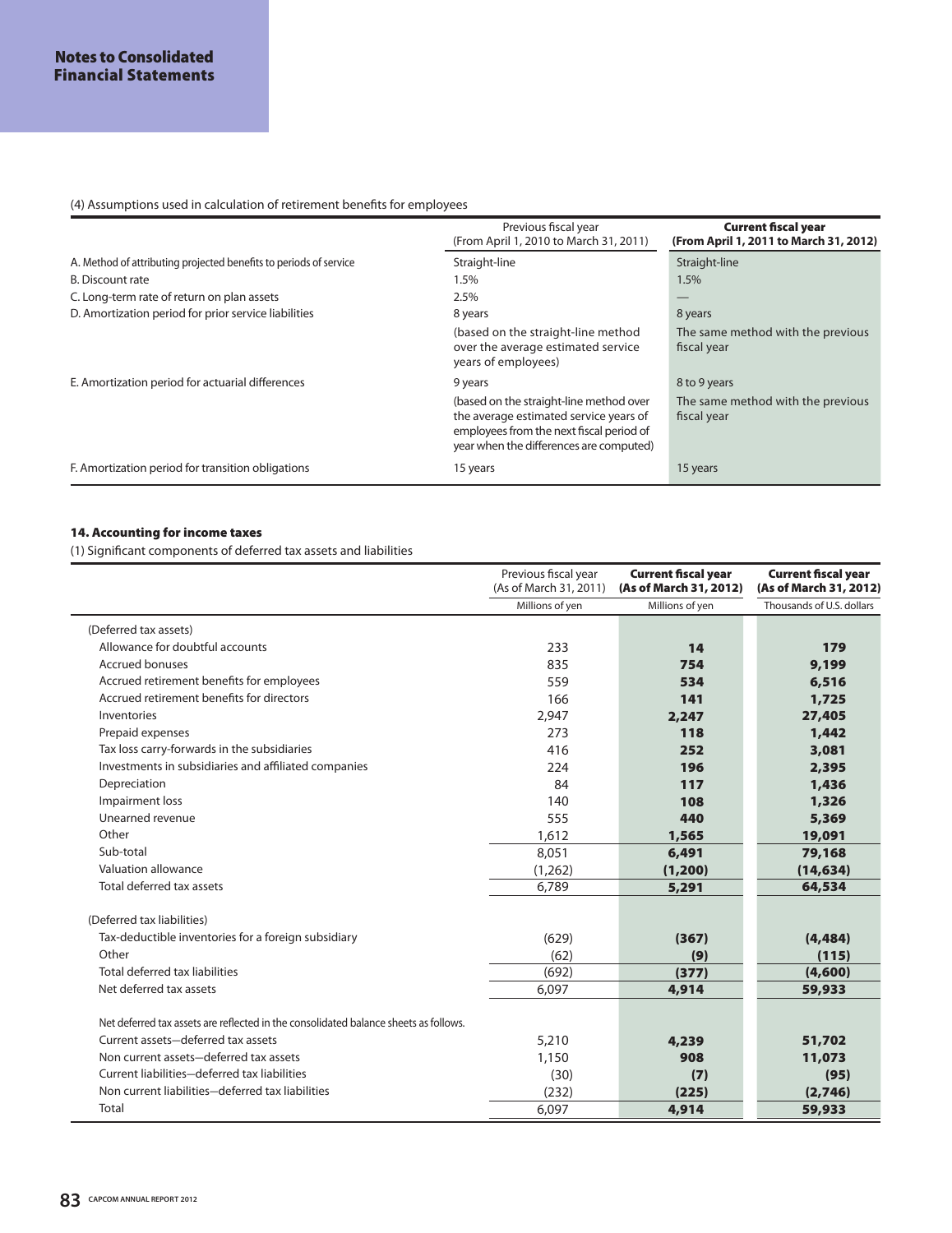## (2) Reconciliation of the difference between the statutory tax rate and the effective income tax rate

|                                                                       | Previous fiscal year<br>(As of March 31, 2011) | <b>Current fiscal year</b><br>(As of March 31, 2012) |
|-----------------------------------------------------------------------|------------------------------------------------|------------------------------------------------------|
|                                                                       | %                                              | %                                                    |
| Statutory income tax rate                                             | 40.6                                           |                                                      |
| (Reconciliation)                                                      |                                                |                                                      |
| Change in valuation allowance                                         | (13.1)                                         |                                                      |
| Tax credit                                                            | 0.5                                            |                                                      |
| Amortization of goodwill                                              | 0.9                                            |                                                      |
| Different tax rates applied to foreign subsidiaries                   | (1.2)                                          |                                                      |
| Permanent difference (meals and entertainment etc.)                   | 0.7                                            |                                                      |
| Unappropriated retained earnings of foreign subsidiaries              | 0.4                                            |                                                      |
| Tax adjustments resulting from consolidation elimination entries etc. | 0.4                                            |                                                      |
| Others                                                                | (0.9)                                          |                                                      |
| Effective income tax rate                                             | 28.3                                           |                                                      |

(Note) The note is omitted due to the minor of the difference between the two rates.

(3) Change in deferred tax assets and liabilities due to change of corporate tax rate

The "Amendment to the 2011 Tax Reform" and the "Special Measures to Secure the Financial Resources to Implement the Restoration from the Tohoku Earthquake" were promulgated.

In response to that, the Company and its domestic subsidiaries changed their statutory income tax rate to compute the deferred tax assets and the deferred tax liabilities as of March 31, 2012 which were expected to be realized or settled on and after April 1, 2012 from 40.6% for the previous fiscal year to 37.9% and 35.5% for items expected to be realized or settled between April 1, 2012 and March 31, 2015 and those on or after April 1, 2015, respectively. As a result, the balance of deferred tax assets (net of deferred tax liabilities) decreased by ¥312 million (\$3,814 thousand) and the amount of income tax - deferred increased by ¥312 million (\$3,814 thousand) for the current fiscal year.

## **15. Business combinations**

The note is omitted due to the minor of the total amount.

## **16. Asset retirement obligations**

Asset retirement obligations on the balance sheet.

 $\textcircled{\small{1}}$  Outline of asset retirement obligations

Obligations etc. to restore business offices and amusement facilities in the business of "Arcade operations" to their original state, which are specified in the real estate lease agreements.

Calculation of asset retirement obligations 2

Asset retirement obligations are calculated with the future cash flows discounted.

For the business offices, their depreciation periods (mainly 15 years) are regarded as their estimated periods of use and the yields of the national government bonds, which correspond to respective depreciation periods are used as their discount rates (mainly 1.885%). For the amusement facilities, their lease periods (mainly 6 to 10 years) are regarded as their estimated periods of use and the yields of the national government bonds, which corresponds to respective lease periods are used as their discount rates (mainly 0.723 to 1.395%).

Increase or decrease in the asset retirement obligations 3

|                                                            | Previous fiscal year<br>(From April 1, 2010 to March 31, 2011) | <b>Current fiscal year</b><br>(From April 1, 2011 to March 31, 2012) | <b>Current fiscal year</b><br>(From April 1, 2011 to March 31, 2012) |
|------------------------------------------------------------|----------------------------------------------------------------|----------------------------------------------------------------------|----------------------------------------------------------------------|
|                                                            | Millions of yen                                                | Millions of yen                                                      | Thousands of U.S. dollars                                            |
| Opening balance (Note)                                     | 309                                                            | 340                                                                  | 4,157                                                                |
| Increase due to purchase of tangible fixed assets          |                                                                |                                                                      |                                                                      |
| Adjustment due to passage of time                          | 31                                                             |                                                                      | 58                                                                   |
| Decrease due to settlement of asset retirement obligations |                                                                | (0)                                                                  | (11)                                                                 |
| Ending balance                                             | 340                                                            | 344                                                                  | 4,203                                                                |

(Note) The opening balance for the previous fiscal year was booked in accordance with "Accounting Standard for Asset Retirement Obligations" (ASBJ Statement No. 18 issued on March 31, 2008) and "Guidance on Accounting Standards for Asset Retirement Obligations" (ASBJ Guidance No. 21 issued on March 31, 2008), which the Companies have adopted effective from the fiscal year ended March 31, 2011.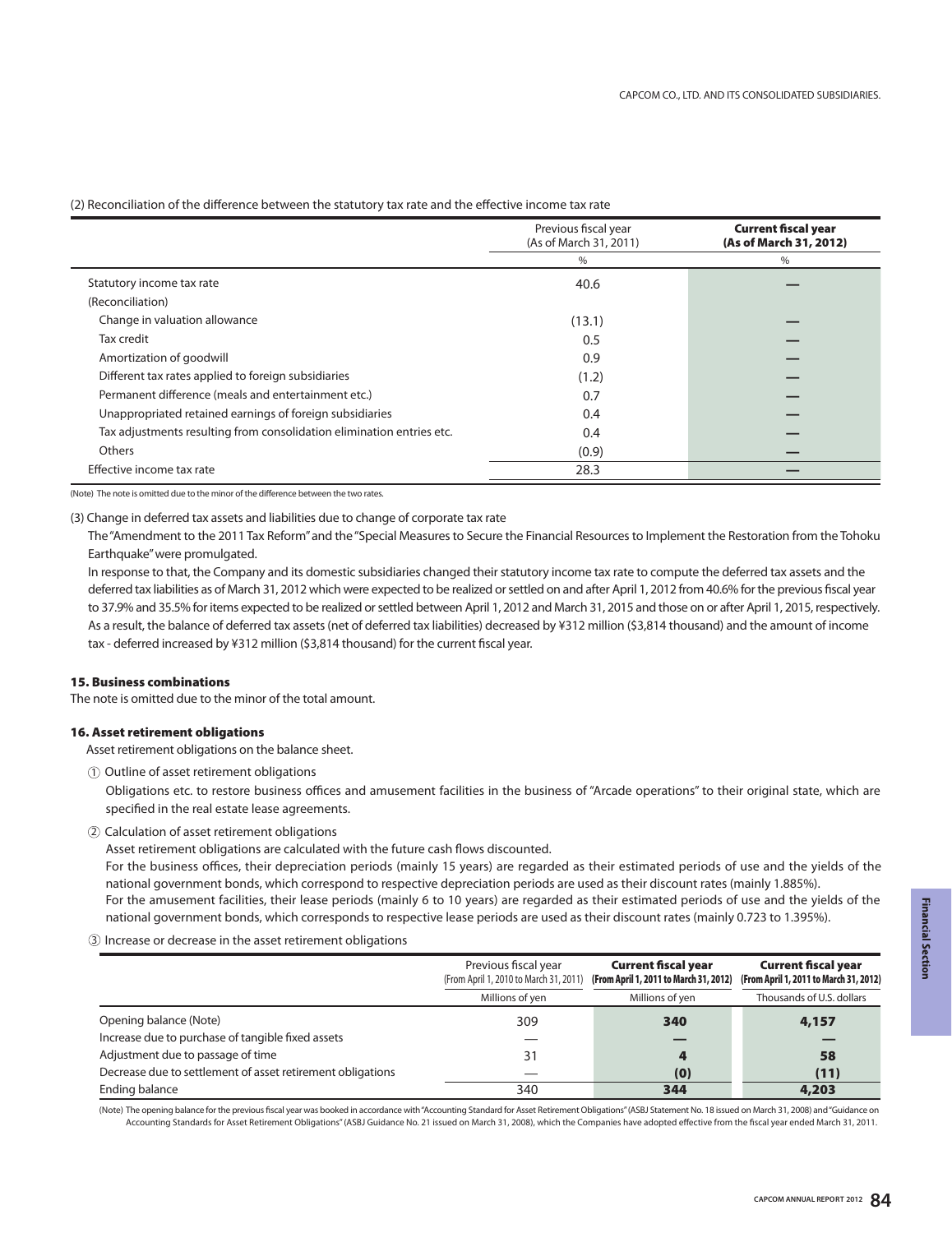### **17. Investment and rental property**

The note is omitted due to the minor of the total amount.

## **18. Segment information**

1. Outline of reportable segment

The business segments the Company reports are the business units for which the Company is able to obtain individual financial information separately in order for the board of directors to conduct periodic investigation to determine distribution of operational resources and evaluate their business performance.

The Company has several operational headquarters, which plan comprehensive business strategies in domestic and overseas markets for their products and services, and develops its business activities.

Therefore the Company's reportable segments are based on the products and services its operational headquarters deal in and are composed of the following 4 units; "Consumer online games", "Mobile contents", "Arcade operations" and "Amusement equipments".

"Consumer online games" develops and distributes video games for consumers.

"Mobile contents" develops mobile games to be distributed to mobile phone users.

"Arcade operations" operates amusement stores which install amusement equipments.

"Amusement equipments" manufactures arcade game machines and pachinko gambling machines etc. to be distributed to arcade operators and pachinko parlors.

## 2. Method of calculating sales and income (loss), identifiable assets and liabilities, and other items by reportable segment

The accounting procedure for the reportable segment is based on "Significant accounting policies".

Income by reportable segment is calculated based on operating income on the consolidated statements of income.

## Previous fiscal year (From April 1, 2010 to March 31, 2011) 1 3. Information on net sales and operating income (loss), identifiable assets and liabilities, and other items by reportable segment

|                          |                             |                    |                      |                         | Millions of yen |                   |        |                        |                   |
|--------------------------|-----------------------------|--------------------|----------------------|-------------------------|-----------------|-------------------|--------|------------------------|-------------------|
|                          |                             |                    | Reportable segment   |                         |                 |                   |        |                        | Consolidated      |
|                          | Consumer<br>online<br>games | Mobile<br>contents | Arcade<br>operations | Amusement<br>equipments | Total           | Other<br>(Note 1) | Total  | Adjustment<br>(Note 2) | total<br>(Note 3) |
| Net sales                |                             |                    |                      |                         |                 |                   |        |                        |                   |
| (1) Customers            | 70,269                      | 4,028              | 11,621               | 7,903                   | 93,823          | 3,893             | 97,716 |                        | 97,716            |
| (2) Inter-segment        |                             |                    |                      |                         |                 |                   |        |                        |                   |
| Total                    | 70,269                      | 4,028              | 11,621               | 7,903                   | 93,823          | 3,893             | 97,716 |                        | 97,716            |
| Operating income         | 12,499                      | 1,366              | 1,131                | 2,638                   | 17,636          | 1,098             | 18,734 | (4,439)                | 14,295            |
| Identifiable assets      | 30,038                      | 1,936              | 8,668                | 9,136                   | 49,779          | 2.767             | 52,547 | 37,861                 | 90,408            |
| Other items              |                             |                    |                      |                         |                 |                   |        |                        |                   |
| Depreciation             | 591                         | 52                 | 1,708                | 127                     | 2,480           | 263               | 2,743  | 571                    | 3,315             |
| Increase in tangible and |                             |                    |                      |                         |                 |                   |        |                        |                   |
| intangible fixed assets  | 1,404                       | 86                 | 926                  | 171                     | 2,588           | 115               | 2,703  | 54                     | 2,758             |

(Note) 1. "Other" incorporates operations not included in reportable segments, including character contents business etc.

2. Adjustments are as follows.

(1) Adjustments of operating income of (¥4,439) million include unallocated corporate operating expenses of (¥4,439) million. The corporate operating expenses, which do not belong to any reportable segments mainly consist of administrative expenses.

(2) Adjustments of identifiable assets of ¥37,861 million include unallocated corporate identifiable assets of ¥37,966 million.

(3) Adjustments of increase in tangible and intangible fixed assets of ¥54 million are capital investment by headquarters.

3. Operating income for segment is adjusted on operating income on the consolidated statements of income.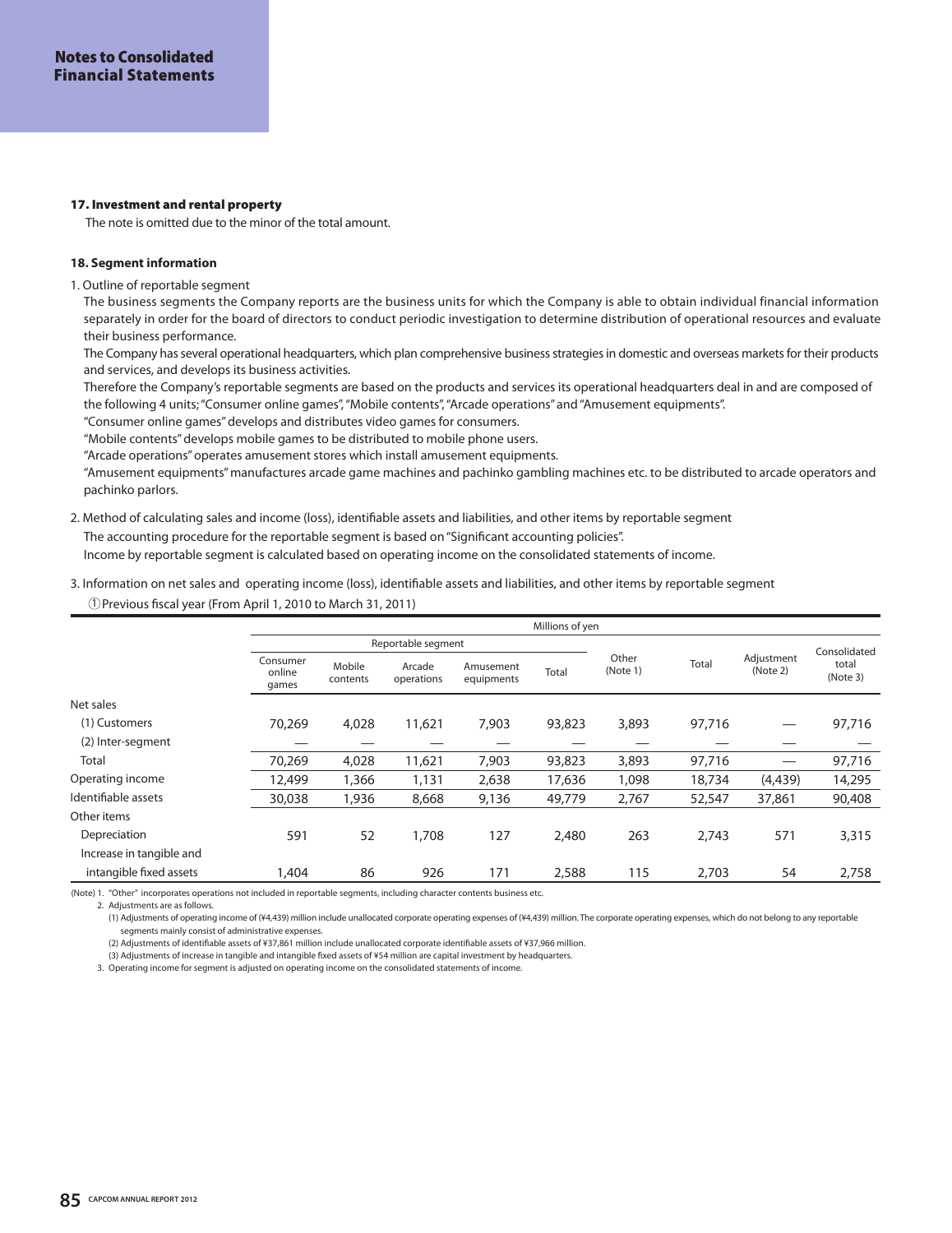## **2 Current fiscal year (From April 1, 2011 to March 31, 2012)**

|                          |                             | Millions of yen    |                      |                         |        |                   |        |                        |                   |
|--------------------------|-----------------------------|--------------------|----------------------|-------------------------|--------|-------------------|--------|------------------------|-------------------|
|                          |                             |                    | Reportable segment   |                         |        |                   |        |                        | Consolidated      |
|                          | Consumer<br>online<br>games | Mobile<br>contents | Arcade<br>operations | Amusement<br>equipments | Total  | Other<br>(Note 1) | Total  | Adjustment<br>(Note 2) | total<br>(Note 3) |
| Net sales                |                             |                    |                      |                         |        |                   |        |                        |                   |
| (1) Customers            | 53,501                      | 6,308              | 11,729               | 7,663                   | 79,202 | 2,862             | 82,065 |                        | 82,065            |
| (2) Inter-segment        |                             |                    |                      |                         |        |                   |        | –                      |                   |
| <b>Total</b>             | 53,501                      | 6,308              | 11,729               | 7,663                   | 79,202 | 2,862             | 82,065 | —                      | 82,065            |
| Operating income         | 10,502                      | 2,385              | 1,787                | 890                     | 15,566 | 877               | 16,444 | (4, 125)               | 12,318            |
| Identifiable assets      | 48,559                      | 2,983              | 8,006                | 8,294                   | 67,844 | 2,931             | 70,776 | 27,471                 | 98,247            |
| Other items              |                             |                    |                      |                         |        |                   |        |                        |                   |
| Depreciation             | 696                         | 50                 | 1,380                | 114                     | 2,242  | 276               | 2,518  | 605                    | 3,123             |
| Increase in tangible and |                             |                    |                      |                         |        |                   |        |                        |                   |
| intangible fixed assets  | 1,830                       | 501                | 936                  | 232                     | 3,500  | 509               | 4,009  | 143                    | 4,153             |

|                          |                             | Thousands of U.S. dollars |                      |                         |         |                            |                        |                   |              |  |
|--------------------------|-----------------------------|---------------------------|----------------------|-------------------------|---------|----------------------------|------------------------|-------------------|--------------|--|
|                          | Reportable segment          |                           |                      |                         |         |                            |                        |                   | Consolidated |  |
|                          | Consumer<br>online<br>games | Mobile<br>contents        | Arcade<br>operations | Amusement<br>equipments | Total   | Other<br>Total<br>(Note 1) | Adjustment<br>(Note 2) | total<br>(Note 3) |              |  |
| Net sales                |                             |                           |                      |                         |         |                            |                        |                   |              |  |
| (1) Customers            | 652,461                     | 76,930                    | 143,040              | 93,456                  | 965,888 | 34,912                     | 1,000,801              | —                 | 1,000,801    |  |
| (2) Inter-segment        |                             |                           |                      |                         |         |                            |                        |                   |              |  |
| Total                    | 652,461                     | 76,930                    | 143,040              | 93,456                  | 965,888 | 34,912                     | 1,000,801              | —                 | 1,000,801    |  |
| Operating income         | 128,081                     | 29,096                    | 21,797               | 10,861                  | 189,837 | 10,704                     | 200,541                | (50, 315)         | 150,226      |  |
| Identifiable assets      | 592,191                     | 36,387                    | 97,641               | 101,153                 | 827,373 | 35,750                     | 863,123                | 335,017           | 1,198,141    |  |
| Other items              |                             |                           |                      |                         |         |                            |                        |                   |              |  |
| Depreciation             | 8,491                       | 618                       | 16,837               | 1,395                   | 27,342  | 3,367                      | 30,710                 | 7,380             | 38,090       |  |
| Increase in tangible and |                             |                           |                      |                         |         |                            |                        |                   |              |  |
| intangible fixed assets  | 22,324                      | 6,112                     | 11,420               | 2,829                   | 42,687  | 6,209                      | 48,896                 | 1,750             | 50,647       |  |

(Note) 1. "Other" incorporates operations not included in reportable segments, including character contents business etc.

2. Adjustments are as follows.

(1) Adjustments of operating income of (¥4,125) million ((\$50,315) thousand)) include unallocated corporate operating expenses of (¥4,125) million ((\$50,315) thousand).

The corporate operating expenses, which do not belong to any reportable segments mainly consist of administrative expenses.

(2) Adjustments of identifiable assets of ¥27,471 million (\$335,017 thousand) include unallocated corporate identifiable assets of ¥27,471 million (\$335,017 thousand).

(3) Adjustments of increase in tangible and intangible fixed assets of ¥143 million (\$1,750 thousand) are capital investment by headquarters.

3. Operating income for segment is adjusted on operating income on the consolidated statements of income.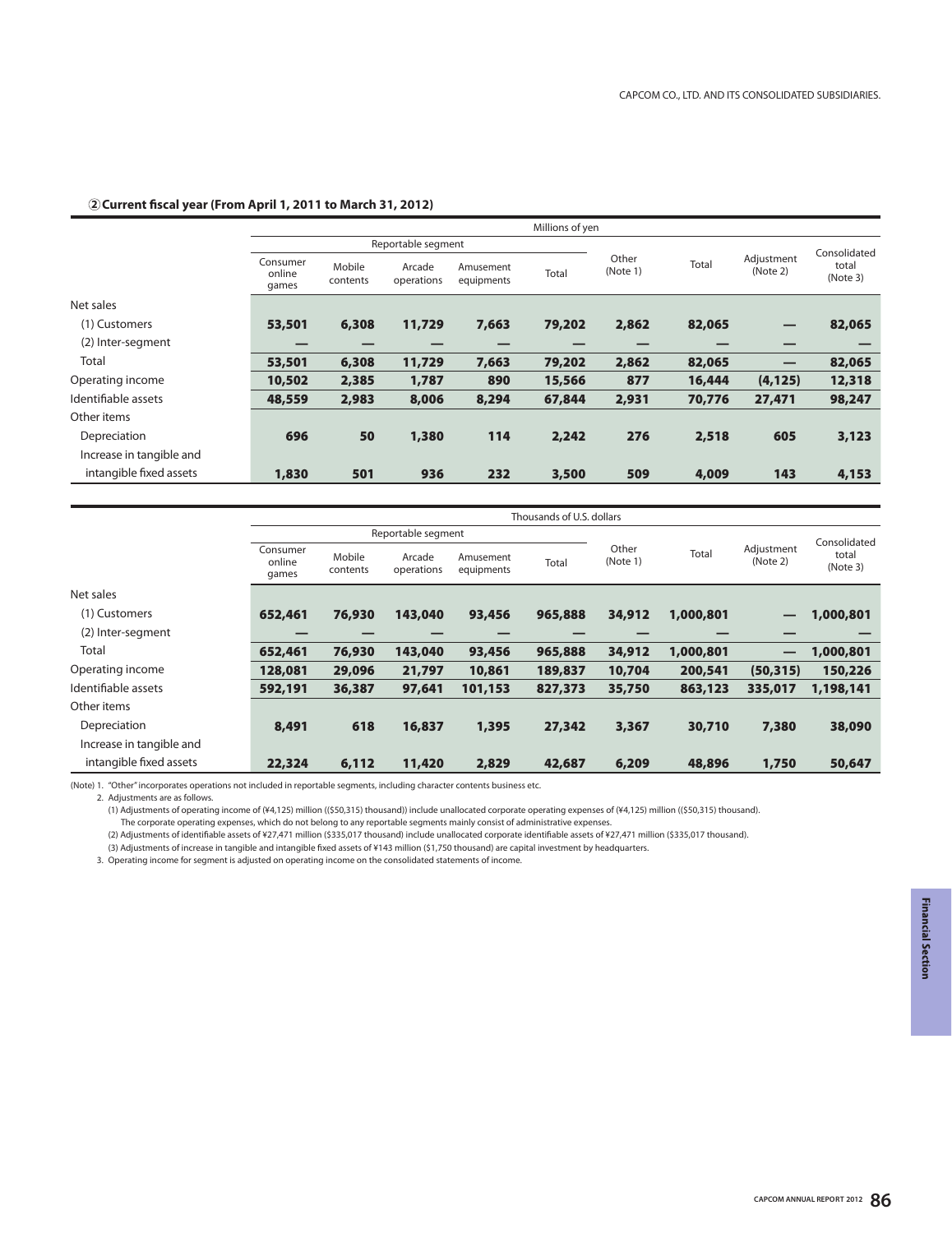#### **[Related information]**

## 1. Information by product and service line

The Company's reportable segments are based on the products and services its operational headquarters deal in, and the details are as shown on "Sales (1) Customers" of "3. Information on net sales and operating income (loss), identifiable assets, and other items by reportable segment".

## 2. Information by country or region

(1) Net sales

Previous fiscal year (From April 1, 2010 to March 31, 2011) 1

|           | Millions of yen |                                          |       |       |        |  |  |  |  |  |
|-----------|-----------------|------------------------------------------|-------|-------|--------|--|--|--|--|--|
|           |                 | Japan North America Europe Other regions |       |       | Total  |  |  |  |  |  |
| Net sales | 65.017          | 20,986                                   | 9,106 | 2,606 | 97.716 |  |  |  |  |  |

#### **2 Current fiscal year (From April 1, 2011 to March 31, 2012)**

|           | Millions of ven |               |        |               |        |       |                 | Thousands of U.S. dollars |                         |       |
|-----------|-----------------|---------------|--------|---------------|--------|-------|-----------------|---------------------------|-------------------------|-------|
|           | Japan           | North America | Europe | Other regions | Total  | Japan | North America   |                           | Europe Other regions    | Total |
| Net sales | 56,311          | 17,334        | 5,623  | 2,796         | 82,065 |       | 686,727 211,396 |                           | 68,575 34,102 1,000,801 |       |

(Note) 1. The sales amounts are classified by country or region where customers are located.

2. Countries or regions that are not in Japan. (1) North America···········United States of America

(2) Europe··························European countries

(3) Other regions-··············Asia and others

#### (2) Tangible fixed assets

The information is omitted as the balance of tangible fixed assets in Japan exceeded 90% or more of the total balance of tangible fixed assets of the consolidated balance sheet.

## 3. Information by major customer

The information is omitted as the Companies did not have any major customers the sales amount of which accounted for 10% or more of the total sales amount of the consolidated statement of income.

## **[Impairment loss by reportable segment]**

(1) Previous fiscal year (From April 1, 2010 to March 31, 2011)

|                 |                      | Millions of yen |       |                             |       |  |  |  |
|-----------------|----------------------|-----------------|-------|-----------------------------|-------|--|--|--|
|                 | Reportable segment   |                 |       |                             |       |  |  |  |
|                 | Arcade<br>operations | Sub-<br>total   | Other | Corporate or<br>elimination | Total |  |  |  |
| Impairment loss | 149                  | 149             |       |                             | 149   |  |  |  |

## **(2) Current fiscal year (From April 1, 2011 to March 31, 2012)**

|                 | Millions of ven      |               |       |                             | Thousands of U.S. dollars |                      |               |       |                             |       |
|-----------------|----------------------|---------------|-------|-----------------------------|---------------------------|----------------------|---------------|-------|-----------------------------|-------|
|                 | Reportable segment   |               |       |                             |                           | Reportable segment   |               |       |                             |       |
|                 | Arcade<br>operations | Sub-<br>total | Other | Corporate or<br>elimination | Total                     | Arcade<br>operations | Sub-<br>total | Other | Corporate or<br>elimination | Total |
| Impairment loss | 80                   | 80            |       | _                           | 80                        | 978                  | 978           | _     |                             | 978   |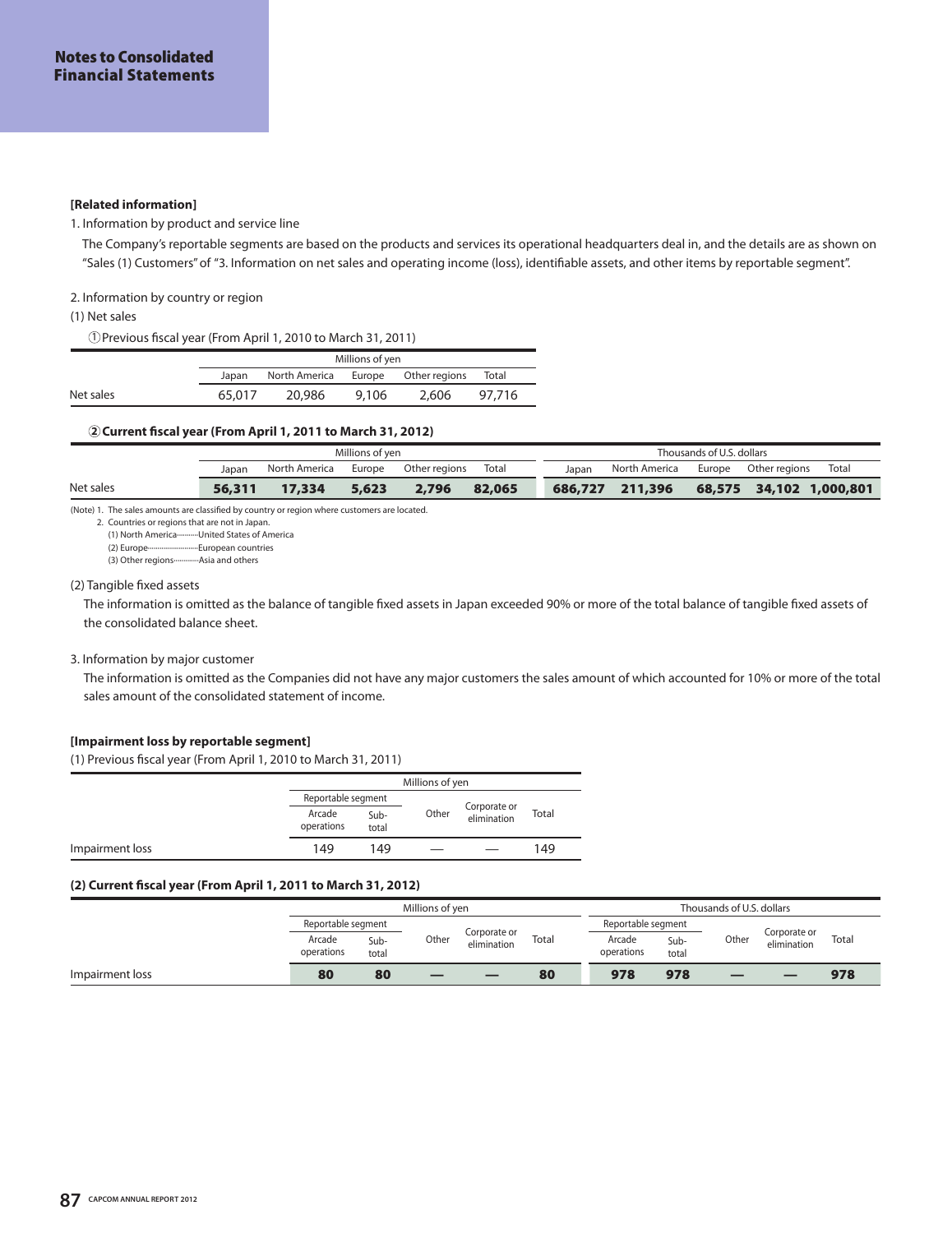## **[Amortization and balance of goodwill by reportable segment]**

(1) Previous fiscal year (From April 1, 2010 to March 31, 2011)

|              | Millions of yen          |                    |       |                             |       |  |  |
|--------------|--------------------------|--------------------|-------|-----------------------------|-------|--|--|
|              |                          | Reportable segment |       |                             |       |  |  |
|              | Consumer<br>online games | Sub-<br>total      | Other | Corporate or<br>elimination | Total |  |  |
| Amortization | 239                      | 239                |       |                             | 239   |  |  |
| Balance      | 412                      | 412                |       |                             | 412   |  |  |

## **(2) Current fiscal year (From April 1, 2011 to March 31, 2012)**

|              | Millions of yen          |               |       |                                      | Thousands of U.S. dollars |                          |               |       |                             |       |
|--------------|--------------------------|---------------|-------|--------------------------------------|---------------------------|--------------------------|---------------|-------|-----------------------------|-------|
|              | Reportable segment       |               |       | Corporate or<br>Total<br>elimination | Reportable segment        |                          |               |       |                             |       |
|              | Consumer<br>online games | Sub-<br>total | Other |                                      |                           | Consumer<br>online games | Sub-<br>total | Other | Corporate or<br>elimination | Total |
| Amortization | 112                      | 112           |       |                                      | 112                       | 1,366                    | 1,366         | _     |                             | 1,366 |
| Balance      | 291                      | 291           |       |                                      | 291                       | 3,553                    | 3,553         | _     |                             | 3,553 |

## **[Negative goodwill by reportable segment]**

(1) Previous fiscal year (From April 1, 2010 to March 31, 2011) Not applicable

**(2) Current fiscal year (From April 1, 2011 to March 31, 2012)** Not applicable

## **19. Related party transactions**

(1) Previous fiscal year (From April 1, 2010 to March 31, 2011) Not applicable

**(2) Current fiscal year (From April 1, 2011 to March 31, 2012)** Not applicable

## **20 . Per share information**

|                      | Previous fiscal year<br>(From April 1, 2010 to March 31, 2011) | <b>Current fiscal year</b><br>(From April 1, 2011 to March 31, 2012) | <b>Current fiscal year</b><br>(From April 1, 2011 to March 31, 2012) |
|----------------------|----------------------------------------------------------------|----------------------------------------------------------------------|----------------------------------------------------------------------|
|                      | Yen                                                            | Yen                                                                  | U.S. dollars                                                         |
| Net assets per share | 981.76                                                         | 1,030.70                                                             | 12.57                                                                |
| Net income per share | 131.18                                                         | 116.10                                                               | 1.42                                                                 |

(Note) 1. The diluted net income per share for the current fiscal year is omitted as the Companies have no residual securities. 2. The basis for computation of net assets per share is as follows.

|                                                           | Previous fiscal year<br>(As of March 31, 2011) | <b>Current fiscal year</b><br>(As of March 31, 2012) | <b>Current fiscal year</b><br>(As of March 31, 2012) |
|-----------------------------------------------------------|------------------------------------------------|------------------------------------------------------|------------------------------------------------------|
|                                                           | Millions of yen                                | Millions of yen                                      | Thousands of U.S. dollars                            |
| Total amount of net assets                                | 58,007                                         | 59,352                                               | 723,809                                              |
| Amounts to be deducted from total amount of net assets    |                                                |                                                      |                                                      |
| Ending balance of net assets attributable to common stock | 58,007                                         | 59,352                                               | 723,809                                              |
| Number of common stocks used for computation of           |                                                |                                                      |                                                      |
| net assets per share (thousand shares)                    | 59,085                                         | 57,584                                               | 57,584                                               |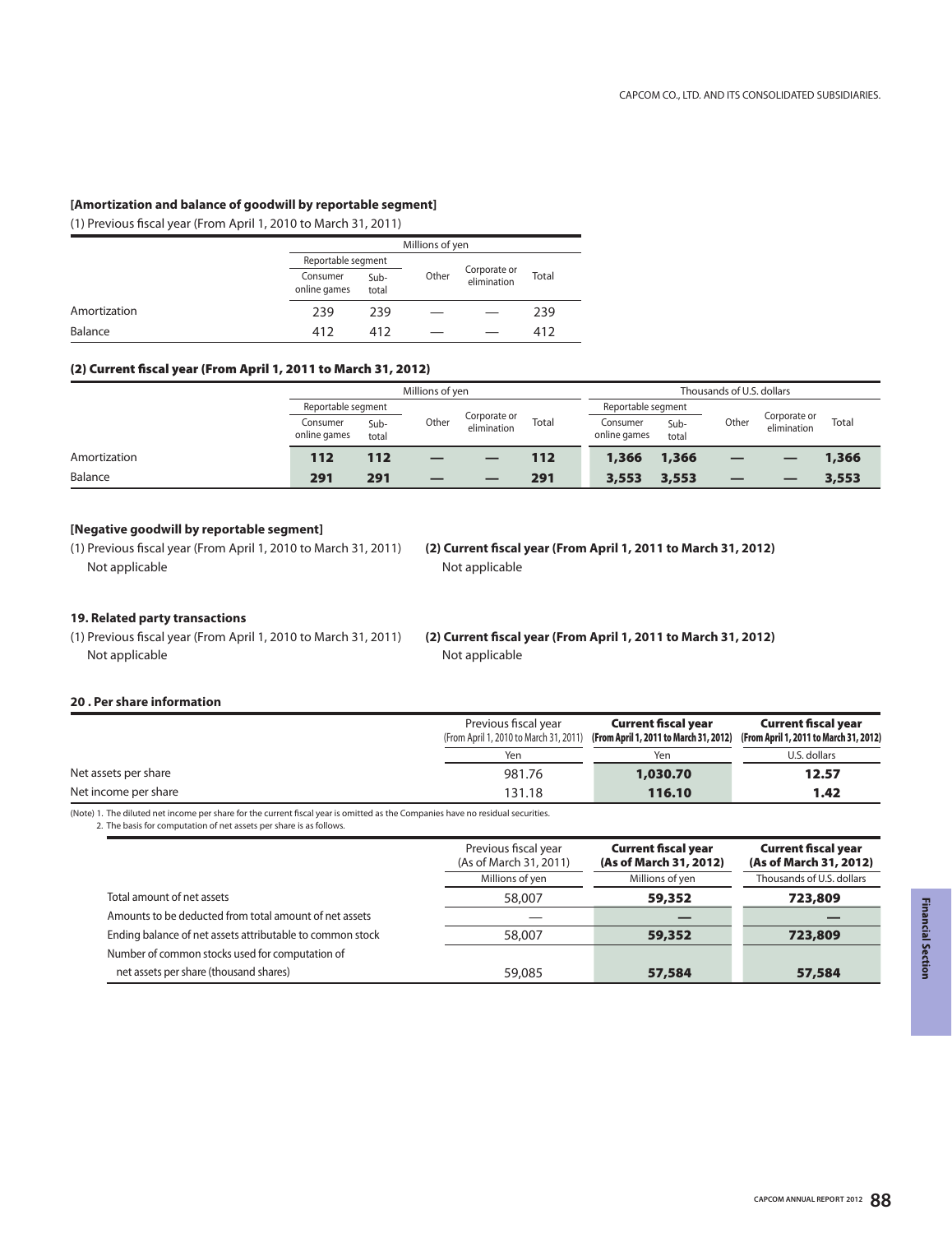3. The basis for computation of net income per share is as follows.

|                                            | Previous fiscal year<br>(From April 1, 2010 to March 31, 2011) | <b>Current fiscal year</b><br>(From April 1, 2011 to March 31, 2012) | <b>Current fiscal year</b><br>(From April 1, 2011 to March 31, 2012) |
|--------------------------------------------|----------------------------------------------------------------|----------------------------------------------------------------------|----------------------------------------------------------------------|
|                                            | Millions of yen                                                | Millions of yen                                                      | Thousands of U.S. dollars                                            |
| Net income                                 | 7.750                                                          | 6,723                                                                | 81,999                                                               |
| Amount not allocated to common stock       |                                                                |                                                                      |                                                                      |
| Net income allocated to common stock       | 7.750                                                          | 6,723                                                                | 81,999                                                               |
| Average number of common stock outstanding |                                                                |                                                                      |                                                                      |
| during the fiscal year (thousand shares)   | 59,086                                                         | 57,913                                                               | 57,913                                                               |

## **21. Significant subsequent events**

Not applicable

## **22. Supplemental schedule of bonds**

Not applicable

## **23. Supplemental schedule of borrowings**

| Category                                                    | Balance as of April 1, 2011<br>(¥ million)   | Balance as of March 31, 2012<br>(¥ million)   | Average interest rate<br>(% ) | Date of maturity  |
|-------------------------------------------------------------|----------------------------------------------|-----------------------------------------------|-------------------------------|-------------------|
| Short-term borrowings                                       |                                              | 6,760                                         | 0.5                           |                   |
| Current portion of long-term borrowings due within one year | 3,711                                        | 499                                           | 1.2                           |                   |
| Current portion of lease obligations                        | 507                                          | 322                                           | 1.5                           |                   |
| Long-term borrowings (Excluding current portion)            | 3,644                                        | 6,145                                         | 0.7                           | From 2013 to 2015 |
| Lease obligations (Excluding current portion)               | 461                                          | 429                                           | 1.5                           | From 2013 to 2017 |
| Other interest-bearing debt                                 |                                              |                                               |                               |                   |
| Total                                                       | 8,324                                        | 14,156                                        |                               |                   |
|                                                             |                                              |                                               |                               |                   |
| Category                                                    | Balance as of April 1, 2011<br>(\$ thousand) | Balance as of March 31, 2012<br>(\$ thousand) | Average interest rate<br>(% ) | Date of maturity  |
| Short-term borrowings                                       |                                              | 82,439                                        | 0.5                           |                   |
|                                                             |                                              |                                               |                               |                   |
| Current portion of long-term borrowings due within one year | 45,256                                       | 6,089                                         | 1.2                           |                   |
| Current portion of lease obligations                        | 6,188                                        | 3,937                                         | 1.5                           |                   |
| Long-term borrowings (Excluding current portion)            | 44,447                                       | 74,943                                        | 0.7                           | From 2013 to 2015 |
| Lease obligations (Excluding current portion)               | 5,625                                        | 5,235                                         | 1.5                           | From 2013 to 2017 |
| Other interest-bearing debt                                 |                                              |                                               |                               |                   |
| Total                                                       | 101,518                                      | 172,644                                       |                               |                   |

|                      | Due after 1 year but within 2 years<br>(¥ million) | Due after 2 years but within 3 years<br>(¥ million) | Due after 3 years but within 4 years<br>(¥ million) | Due after 4 years but within 5 years<br>(¥ million) |
|----------------------|----------------------------------------------------|-----------------------------------------------------|-----------------------------------------------------|-----------------------------------------------------|
| Long-term borrowings | 144                                                | 3.000                                               | 3.000                                               |                                                     |
| Lease obligations    | 230                                                | 28                                                  | 48                                                  |                                                     |

|                      | Due after 1 year but within 2 years<br>(\$ thousand) | Due after 2 years but within 3 years<br>(\$ thousand) | Due after 3 years but within 4 years<br>(\$ thousand) | Due after 4 years but within 5 years<br>(\$ thousand) |
|----------------------|------------------------------------------------------|-------------------------------------------------------|-------------------------------------------------------|-------------------------------------------------------|
| Long-term borrowings | .763                                                 | 36,594                                                | 36,585                                                |                                                       |
| Lease obligations    | 2.814                                                | .572                                                  | 585                                                   | 263                                                   |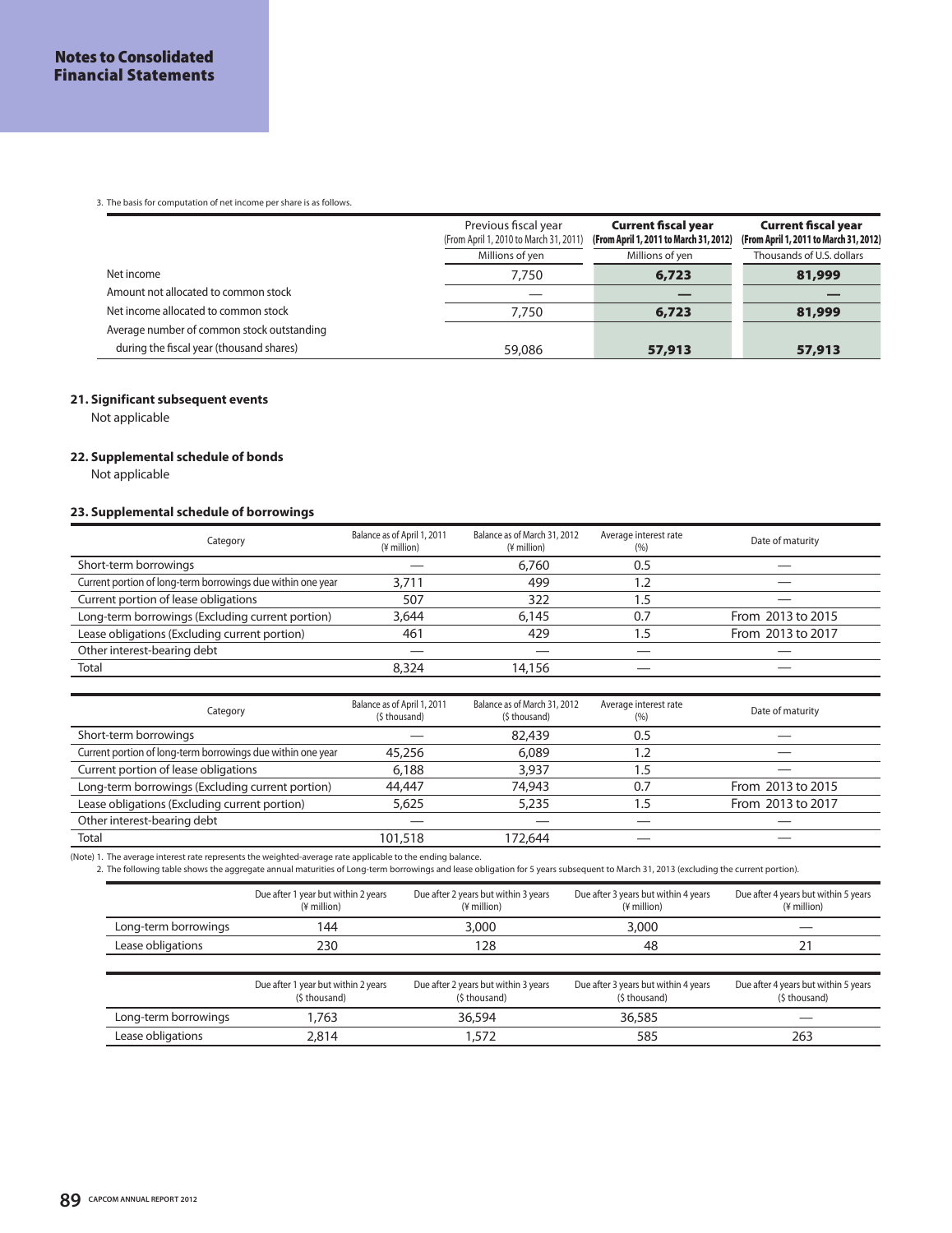## **24. Supplemental schedule of asset retirement obligations**

The note is omitted because the balance of the asset retirement obligations as of the beginning and that as of the end of the current fiscal year were 1 % or less than the total balance of the liabilities and the net assets as of the beginning and that as of the end of the current fiscal year, respectively.

## **25. Supplemental schedule of other**

Quarterly sales etc. for the current fiscal year

|                                              | 1st quarter<br>/From April 1, 2011\<br>to June 30, 2011 | 2nd quarter<br>From April 1, 2011<br>∖ to September 30, 2011 / | 3rd quarter<br>From April 1, 2011<br>to December 31, 2011 / | 4th quarter<br>From April 1, 2011<br>to March 31, 2012 |
|----------------------------------------------|---------------------------------------------------------|----------------------------------------------------------------|-------------------------------------------------------------|--------------------------------------------------------|
| Net sales (¥ million)                        | 11,963                                                  | 29,252                                                         | 50,270                                                      | 82,065                                                 |
| Net income before income taxes (¥ million)   | 540                                                     | 1,796                                                          | 5,707                                                       | 11,425                                                 |
| Net income (¥ million)                       | 338                                                     | 906                                                            | 3,242                                                       | 6,723                                                  |
| Net income per share (yen)                   | 5.75                                                    | 15.56                                                          | 55.88                                                       | 116.10                                                 |
|                                              |                                                         |                                                                |                                                             |                                                        |
|                                              | 1st quarter<br>From April 1, 2011\<br>to June 30, 2011  | 2nd quarter<br>From April 1, 2011<br>to September 30, 2011 /   | 3rd quarter<br>From April 1, 2011<br>to December 31, 2011 / | 4th quarter<br>From April 1, 2011<br>to March 31, 2012 |
| Net sales (\$ thousand)                      | 145,776                                                 | 356,736                                                        | 613,052                                                     | 1,000,801                                              |
| Net income before income taxes (\$ thousand) | 6,586                                                   | 21,903                                                         | 69,605                                                      | 139,340                                                |
| Net income (\$ thousand)                     | 4,126                                                   | 11,054                                                         | 39,541                                                      | 81,999                                                 |
| Net income per share (U.S. dollars)          | 0.07                                                    | 0.19                                                           | 0.68                                                        | 1.42                                                   |

|                                     | 1st quarter<br>From April 1, 2011)<br>to June 30, 2011 | 2nd quarter<br>From July 1, 2011<br>to September 30, 2011 / | 3rd quarter<br>/From October 1, 2011)<br>to December 31, 2011/ | 4th quarter<br>From January 1, 2012\<br>to March 31, 2012  |
|-------------------------------------|--------------------------------------------------------|-------------------------------------------------------------|----------------------------------------------------------------|------------------------------------------------------------|
| Net income per share (yen)          | 5.75                                                   | 9.86                                                        | 40.57                                                          | 60.46                                                      |
|                                     |                                                        |                                                             |                                                                |                                                            |
|                                     | 1st quarter<br>From April 1, 2011\<br>to June 30, 2011 | 2nd quarter<br>From July 1, 2011<br>to September 30, 2011 / | 3rd quarter<br>/From October 1, 2011)<br>to December 31, 2011/ | 4th quarter<br>/From January 1, 2012\<br>to March 31, 2012 |
| Net income per share (U.S. dollars) | 0.07                                                   | 0.12                                                        | 0.49                                                           | 0.74                                                       |